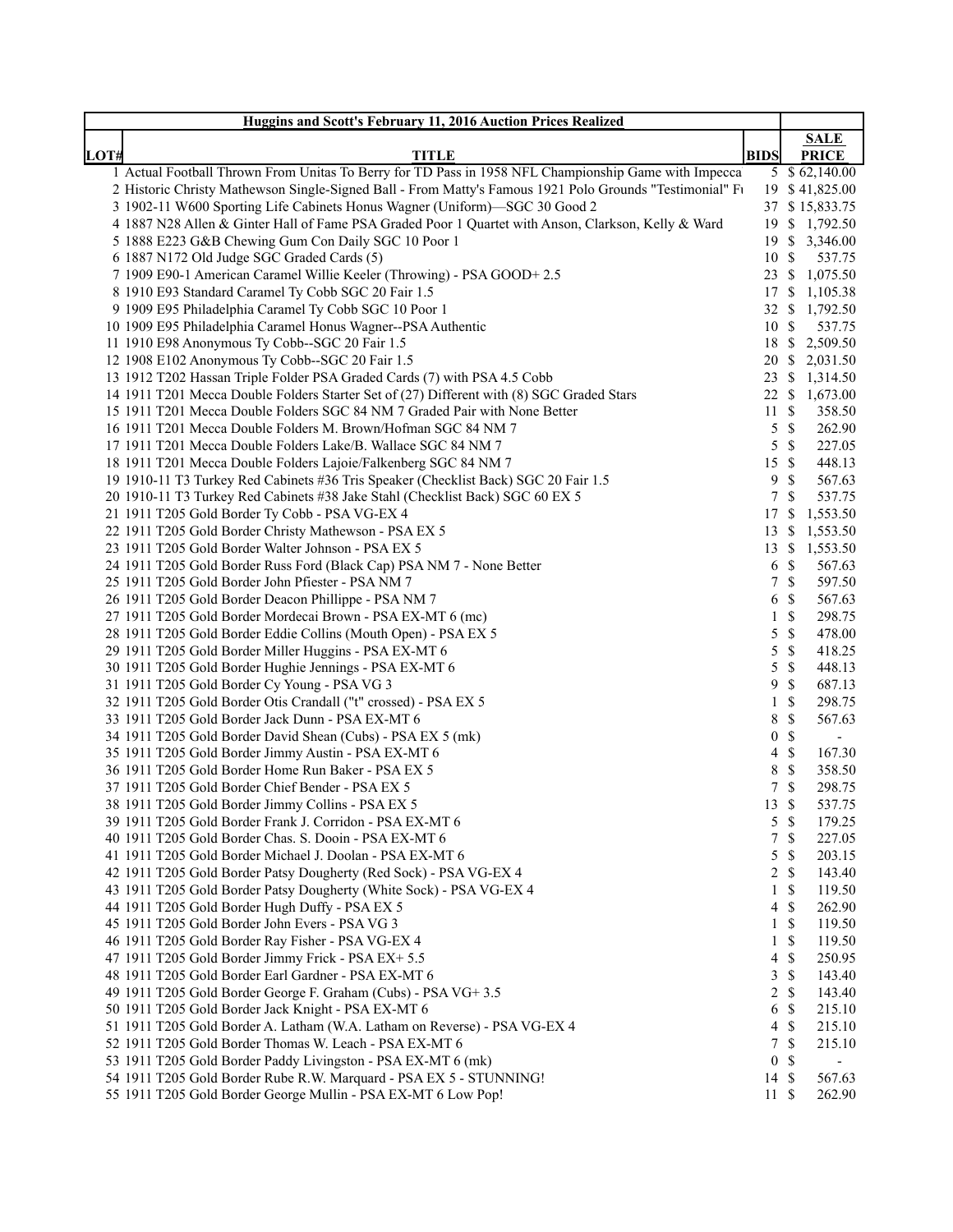| 56 1911 T205 Gold Border Rebel (Rehel) Oakes - PSA EX-MT 6                                                  | 2 S             |               | 131.45         |
|-------------------------------------------------------------------------------------------------------------|-----------------|---------------|----------------|
| 57 1911 T205 Gold Border Fred Olmstead - PSA EX-MT 6                                                        | $4 \text{ }$    |               | 167.30         |
| 58 1911 T205 Gold Border George Paskert - PSA EX-MT 6 (mc)                                                  | $1 \text{ }$ \$ |               | 119.50         |
| 59 1911 T205 Gold Border A.L. Raymond - PSA VG-EX 4                                                         | 6 <sup>°</sup>  |               | 179.25         |
| 60 1911 T205 Gold Border E.M. Reulbach - PSA EX-MT 6                                                        | $4 \text{ }$    |               | 155.35         |
| PSA VG-EX 4<br>61 1911 T205 Gold Border Lewis Richie - PSA EX-MT 6                                          | 3S              |               | 167.30         |
|                                                                                                             |                 |               |                |
| 62 1911 T205 Gold Border George F. Suggs - PSA VG 3                                                         | 2 S             |               | 143.40         |
| 63 1911 T205 Gold Border Jeff Sweeney - PSA EX 5                                                            | $\mathfrak{Z}$  | $\mathbb{S}$  | 274.85         |
| 64 1911 T205 Gold Border John Titus - PSA EX-MT 6                                                           | 5S              |               | 167.30         |
| 65 1911 T205 Gold Border Terry Turner - PSA EX 5                                                            | $2 \sqrt{s}$    |               | 298.75         |
| 66 1911 T205 Gold Border Heinie Wagner - PSA VG-EX 4                                                        | $1 \text{ }$    |               | 119.50         |
| 67 1911 T205 Gold Border Bobby Wallace (2 lines 1910) - PSA VG 3                                            | $1 \text{ }$    |               | 179.25         |
| 68 1911 T205 Gold Border Ed Walsh - PSA VG-EX 4                                                             | 8 \$            |               | 328.63         |
| 69 1911 T205 Gold Border Z.D. Zach Wheat - PSA VG-EX 4                                                      | 2 S             |               | 131.45         |
| 70 1911 T205 Gold Border Irvin Kaiser Wilhelm ("Suffe ed in 18th Line") - PSA VG-EX 4                       | 8 \$            |               | 358.50         |
| 71 1911 T205 Gold Border PSA EX 5 Lot (28)                                                                  |                 |               | 9 \$ 3,107.00  |
| 72 1911 T205 Gold Border PSA Low Grade Lot (26) Including 2 Hall of Famers                                  | 11S             |               | 687.13         |
| 73 1911 T205 Gold Border PSA VG+ 3.5 to VG 3 Lot (45) with HOFers, Minor Leaguers, Stars & Variations       |                 |               | 18 \$ 1,792.50 |
| 74 1911 T205 Gold Border PSA VG-EX 4 Lot (44) with 2 Hall of Famers                                         |                 |               | 7 \$ 2,390.00  |
|                                                                                                             |                 |               |                |
| 75 1911 T205 Gold Borders SGC 55 VG/EX+4.5 Graded Lot of (7)                                                |                 |               | 9 \$ 1,015.75  |
| 76 1911 T205 Gold Borders SGC Graded Lot of (6) with Tough Backs and (4) Hall of Famers                     |                 |               | 12 \$ 1,434.00 |
| 77 1911 T205 Gold Border SGC Graded Lot of (5) - All Hall of Famers                                         | 7 \$            |               | 507.88         |
| 78 1911 T205 Gold Border Hall of Fame Graded Lot of (4) - All SGC 30-50                                     | 7S              |               | 627.38         |
| 79 1911 T205 Gold Border Cycle Cigarettes Robert Harmon SP (One Ear Showing) SGC 40 VG 3--Only Confu        | $2 \sqrt{s}$    |               | 262.90         |
| 80 1911 T205 Gold Borders Addie Joss SGC 60 EX 5                                                            |                 |               | 21 \$ 1,165.13 |
| 81 1911 T205 Gold Borders Christy Mathewson SGC 55 VG/EX+ 4.5                                               | 10S             |               | 717.00         |
| 82 1911 T205 Gold Border Christy Mathewson - PSA GOOD 2                                                     | 10S             |               | 358.50         |
| 83 1911 T205 Gold Borders David Shean (Cubs) Variation--SGC 80 EX/NM 6                                      | 13S             |               | 358.50         |
| 84 1909-11 T206 White Border PSA Graded Cards (46)-Mostly Different with (6) Hall of Famers & (7) South     |                 |               | 14 \$ 2,031.50 |
| 85 1909-11 T206 White Borders SGC Graded Lot of (12) with (4) Hall of Famers                                | 11S             |               | 687.13         |
| 86 1909-11 T206 PSA Graded Lot of (9) with 3 Hall of Famers                                                 | 10S             |               | 657.25         |
| 87 1909-11 T206 White Border Southern Leaguer Lot of (6) - All SGC Graded                                   | 7S              |               | 507.88         |
| 88 1909-11 T206 Hall of Famer Lot of (5) - All SGC 35-45                                                    | 12S             |               | 746.88         |
|                                                                                                             |                 |               |                |
| 89 1909-11 T206 Hall of Famer Lot of (5) - All SGC 10-30                                                    | 8 \$            |               | 597.50         |
| 90 1909-11 T206 White Border SGC Graded Cards (5) with Tough Backs Including George Brown (Washingtor       | 8 \$            |               | 358.50         |
| 91 1909-11 T206 Hall of Famer Lot of (4) - All SGC Graded                                                   | $\tau$          | $\mathbb{S}$  | 687.13         |
| 92 1909-11 T206 White Borders SGC Graded Lot of (4) - All SGC 60-82                                         | 8 \$            |               | 418.25         |
| 93 1909-11 T206 White Border Group of (4) SGC Graded Hall of Famers & Stars with Tolstoi Advertising Back   | 8 \$            |               | 836.50         |
| 94 1909-11 T206 White Border Hall of Fame Graded Lot of (4) - All SGC 30-55                                 | 17S             |               | 806.63         |
| 95 1909-11 T206 Tinker, Evers and Chance - All SGC 50-60                                                    | 10 \$           |               | 597.50         |
| 96 1909-11 T206 SGC Graded Hall of Fame Trio - All SGC 50-55                                                | 7S              |               | 746.88         |
| 97 1909-11 T206 SGC Graded Trio with Collins & McGraw - All 60 EX 5                                         | 6 <sup>°</sup>  |               | 657.25         |
| 98 1909-1911 T206 PSA Graded Lot of (3) With Keeler & Walsh                                                 | 14 \$           |               | 866.38         |
| 99 1909-11 T206 Christy Mathewson SGC Graded Pair                                                           | 8 \$            |               | 627.38         |
| 100 1909-11 T206 White Borders Hal Chase (Blue Portrait) with Incredibly Scarce Red Hindu Advertising Back! | 19S             |               | 2,151.00       |
| 101 1909-11 T206 Piedmont Ty Cobb Bat Off Shoulder - SGC 30 Good 2                                          | 10S             |               | 866.38         |
| 102 1909-11 T206 Piedmont Ty Cobb Bat On Shoulder - SGC 30 Good 2                                           | 8               | $\mathcal{S}$ | 776.75         |
| 103 1909-11 T206 White Borders Ty Cobb (Bat On Shoulder) SGC 20 Fair 1.5                                    | 6 <sup>°</sup>  |               |                |
|                                                                                                             |                 |               | 537.75         |
| 104 1909-11 T206 White Borders Ty Cobb (Green Portrait) SGC Authentic                                       | 11S             |               | 717.00         |
| 105 1909-11 T206 White Borders Walter Johnson (Hands at Chest) SGC 40 VG 3                                  | 13S             |               | 717.00         |
| 106 1909-11 T206 Piedmont Walter Johnson Hands at Chest - SGC 30 Good 2                                     | 8 \$            |               | 358.50         |
| 107 1909-11 T206 White Borders Christy Mathewson (Dark Cap) with Polar Bear Back--SGC 45 VG+ 3.5            | 12S             |               | 537.75         |
| 108 1909-11 T206 White Borders Cy Young (Glove Shows) with Tolstoi Back SGC 35 Good+ 2.5--None Better 1     | 10 \$           |               | 507.88         |
| 109 1909-11 T206 White Borders Home Run Baker SGC 60 EX 5                                                   | 10 \$           |               | 358.50         |
| 110 1909-11 T206 White Borders Chief Bender (Pitching, with Trees) with Carolina Brights Back!--SGC 60 EX   | 28 \$           |               | 2,151.00       |
| 111 1909-11 T206 White Borders Roger Bresnahan (with Bat) with Broadleaf 350 Subjects Back SGC 40 VG 3--    | 30 \$           |               | 4,182.50       |
| 112 1909-11 T206 White Borders Jimmy Collins with Tough Carolina Brights Back--SGC 60 EX 5 & Highest GI     |                 |               | 18 \$ 1,792.50 |
| 113 1909-11 T206 White Borders Roger Bresnahan (with Bat) SGC 60 EX 5                                       | 6S              |               | 239.00         |
|                                                                                                             |                 |               |                |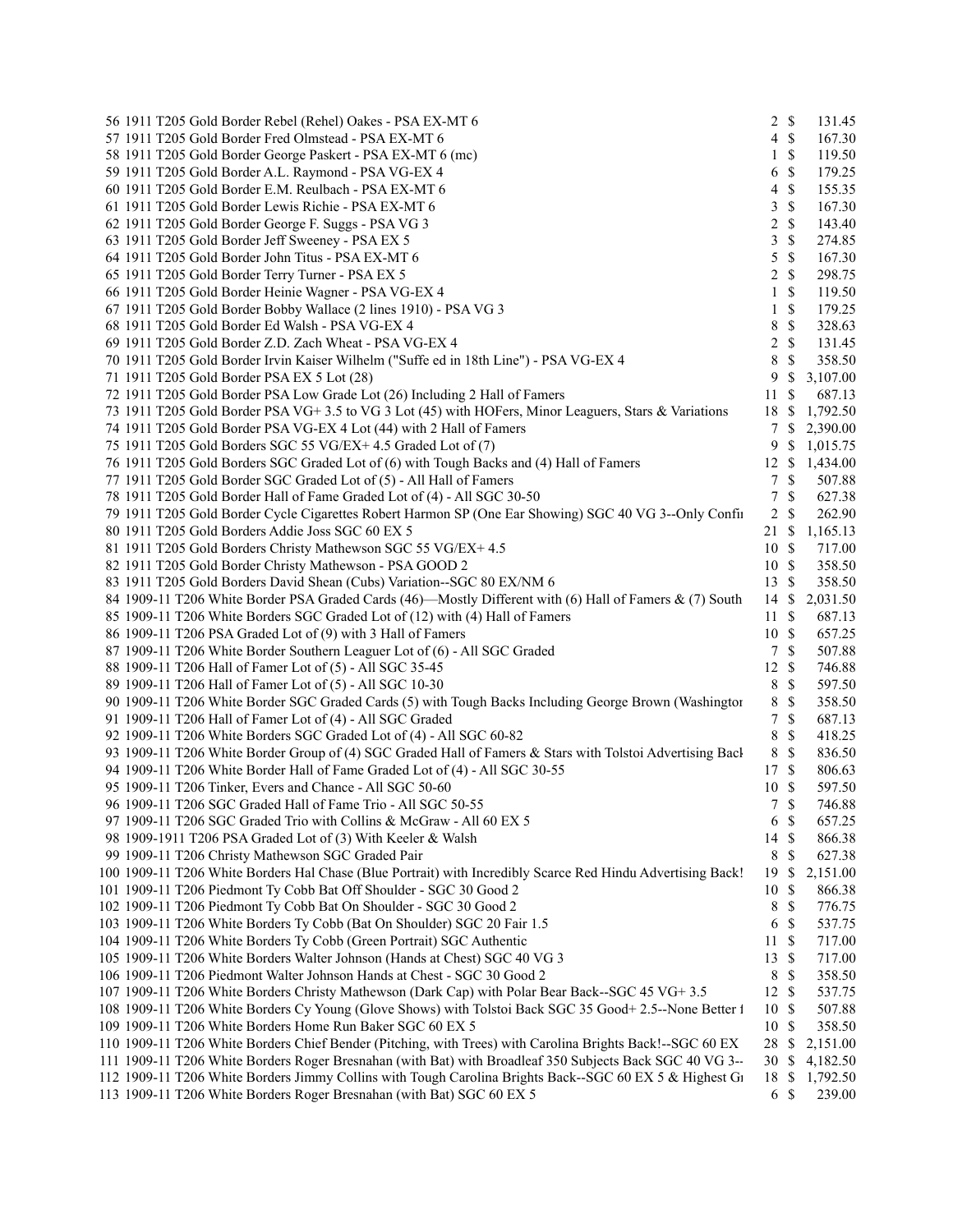| 114 1909-11 T206 White Borders Mordecai Brown (Portrait) SGC 60 EX 5                                   |                  | 9S            | 388.38         |
|--------------------------------------------------------------------------------------------------------|------------------|---------------|----------------|
| 115 1909-11 T206 White Borders Frank Chance (Red Portrait) SGC 60 EX 5                                 | 10 \$            |               | 418.25         |
| 116 1909-11 T206 White Borders Jack Chesbro SGC 60 EX 5                                                | 13               | \$            | 448.13         |
| 117 1909-11 T206 Piedmont Eddie Collins - SGC 60 EX 5                                                  | 9                | $\mathcal{S}$ | 358.50         |
| 118 1909-11 T206 White Borders Eddie Collins SGC 60 EX 5--Wet Sheet Transfer                           | 12               | $\mathcal{S}$ | 418.25         |
| 119 1909-11 T206 White Borders Hugh Duffy SGC 60 EX 5 with Tougher Sweet Caporal 350-460 Subjects Fact | 10               | -S            | 358.50         |
| 120 1909-11 T206 White Borders Johnny Evers (Portrait) SGC 60 EX 5                                     | 11               | $\mathcal{S}$ | 418.25         |
| 121 1909-11 T206 White Borders Chick Gandil SGC 60 EX 5                                                | $\overline{4}$   | $\mathcal{S}$ | 274.85         |
| 122 1909-11 T206 Sweet Caporal Addie Joss (Portrait) - PSA EX-MT 6                                     | 11               | $\mathcal{S}$ | 657.25         |
| 123 1909-11 T206 White Borders Nap Lajoie (Throwing) SGC 55 VG-EX+ 4.5                                 | 5                | $\mathcal{S}$ | 358.50         |
| 124 1909-11 T206 Piedmont John McGraw Glove at Hip - PSA EX 5                                          | 5                | $\mathcal{S}$ | 388.38         |
| 125 1909-11 T206 White Borders Rube Waddell (Throwing) SGC 70 EX+ 5.5                                  | 9                | $\mathcal{S}$ | 418.25         |
| 126 1911 T206 White Borders Vic Willis (Throwing) Cycle 460 Subject--PSA Good 2                        | $\overline{4}$   | $\mathcal{S}$ | 286.80         |
| 127 (14) 1912 T207 Brown Background PSA Graded Singles with PSA EX 5 Marsans                           | 12               | $\mathbb{S}$  | 717.00         |
| 128 1912 T207 Brown Background Red Kuhn (Cycle) SGC 50 VG-EX 4--None Better!                           | 12               | $\mathbb{S}$  | 537.75         |
| 129 1912 T207 Brown Background Edward Donnelly (Broadleaf) PSA VG-EX 4 (mc)                            | $\mathbf{1}$     | $\mathcal{S}$ | 179.25         |
|                                                                                                        | 10               | $\mathcal{S}$ | 507.88         |
| 130 1912 T207 Brown Background George Mogridge (Broadleaf) PSA VG-EX 4                                 |                  |               |                |
| 131 1912 T207 Brown Background Arthur Rasmussen (Broadleaf) PSA VG 3                                   | 6                | $\mathbb{S}$  | 274.85         |
| 132 1910 T209 Contentnea First Series (Color) Cowell--SGC 10 Poor 1                                    | 4                | $\mathcal{S}$ | 191.20         |
| 133 1910 T220 Mecca Cigarettes Graded Lot of (4) - All SGC 60-82                                       | 2                | $\mathbb{S}$  | 191.20         |
| 134 1912 T227 Honest Long Cut Chief Bender - PSA PR 1                                                  | 5                | $\mathbb{S}$  | 298.75         |
| 135 1910-11 M116 Sporting Life Mordecai Brown (Pastel) SGC 60 EX 5                                     | 6                | $\mathcal{S}$ | 298.75         |
| 136 Circa 1912 Underwood & Underwood Postcards #730 Christy Mathewson SGC 30 Good 2                    | 32               | \$            | 4,780.00       |
| 137 Circa 1912 Underwood & Underwood Postcard #742 Boston Red Sox AL Pennant SGC 30 Good 2             | 12               | $\mathbb{S}$  | 478.00         |
| 138 Circa 1912 Underwood & Underwood Postcard Lot of (3) - All SGC with Marquard and Myers             | 21               | \$            | 1,314.50       |
| 139 Circa 1912 Underwood & Underwood Postcard Lot of (4) - All SGC with Marquard                       | 39S              |               | 2,270.50       |
| 140 1907-09 H.M. Taylor Postcard Ty Cobb At Bat - SGC 40 VG 3                                          | 23               | \$            | 2,031.50       |
| 141 1910 PC796 Sepia Postcard #17 Napoleon Lajoie Full Batting Pose - Beckett FR 1.5                   | 13               | \$            | 418.25         |
| 142 1912 Boston American Series PC742-1 Postcard Tris Speaker - BVG 1.5                                | $7\overline{ }$  | $\mathcal{S}$ | 478.00         |
| 143 1912 Olympiska Spelens Postcard #238 Jim Thorpe - BVG 5.5                                          | 14               | $\mathbb{S}$  | 746.88         |
| 144 1916 M101-5 Blank Back Partial Set of (117/200) Cards                                              | 24 \$            |               | 4,899.50       |
| 145 1916 M101-5 Blank Back #90 Walter Johnson SGC 60 EX 5                                              | 10S              |               | 1,314.50       |
| 146 1916 M101-5 Blank Back #86 Joe Jackson SGC 60 EX 5                                                 | 28               | \$            | 6,333.50       |
| 147 1916 M101-5 Blank Back #4 Grover Alexander SGC 40 VG 3                                             | $14 \text{ }$ \$ |               | 597.50         |
| 148 1916 M101-5 Blank Back "Black Sox" Lot of (3) - All SGC 50-60                                      | 18 \$            |               | 926.13         |
| 149 1916 M101-5 Blank Back Hall of Famer Lot of (7) All SGC with Tinker, Evers and Chance              | 20 \$            |               | 1,195.00       |
| 150 1916 M101-5 Blank Back Hall of Famer Lot of (11) - All SGC 60-70                                   |                  |               | 42 \$4,899.50  |
| 151 1915 Cracker Jack #136 Rabbit Maranville PSA VG 3                                                  | $12 \text{ }$ \$ |               | 537.75         |
| 152 1915 Cracker Jack Baseball #84 Elmer Knetzer SGC 60 EX 5                                           | 2                | $\mathcal{S}$ | 191.20         |
| 153 1916 BF2 Ferguson Bakery Chick Gandil-SGC Authentic                                                | $\mathbf{1}$     | $\mathcal{S}$ | 239.00         |
| 154 1916 BF2 Ferguson Bakery Miller Huggins--SGC Authentic                                             | $\mathbf{1}$     | $\mathbf{\$}$ | 119.50         |
| 155 1916 BF2 Ferguson Bakery Hughie Jennings--SGC Authentic                                            |                  | 4S            | 155.35         |
| 156 1916 BF2 Ferguson Bakery John McGraw--SGC Authentic                                                | 1                | $\mathbb S$   | 119.50         |
| 157 1916 BF2 Ferguson Bakery Joe Tinker SGC Authentic--Only Graded!                                    | 4                | $\mathbb{S}$  | 167.30         |
|                                                                                                        |                  | $\mathbb S$   |                |
| 158 1916 BF2 Ferguson Bakery Buck Weaver--SGC Authentic                                                | 8                |               | 239.00         |
| 159 1921 W516-2-1 Panel of (4) with Mathewson & Collins--Only SGC Graded Example                       | $\mathbf{1}$     | \$            | 298.75         |
| 160 1920s Baseball Hall of Fame Caramel SGC Graded Pair                                                | 7                | $\mathbb{S}$  | 418.25         |
| 161 1923 W515-1 #47 "Babe" Ruth - PSA Fair 1.5                                                         | $\mathfrak{Z}$   | $\mathbb{S}$  | 358.50         |
| 162 1927 W560 Babe Ruth (Joker) Strip Card--PSA Authentic                                              | 12               | $\mathbb{S}$  | 328.63         |
| 163 1912-1935 T207 Brown Background & Goudey Baseball SGC Graded Cards (4)                             | 9                | $\mathbb{S}$  | 478.00         |
| 164 1933 Goudey Baseball #42 Eddie Collins & #234 Carl Hubbell--Both SGC 60 EX 5                       | 10               | -S            | 388.38         |
| 165 1933 Goudey Baseball #89 Tris Speaker SGC 60 EX 5                                                  | 6                | $\mathbb{S}$  | 239.00         |
| 166 1933-1934 World Wide Gum Ki-Ki Cuyler & Tris Speaker SGC Graded Cards                              | $\overline{4}$   | $\mathbb{S}$  | 215.10         |
| 167 1933 Goudey Baseball #53 Babe Ruth SGC 45 VG+ 3.5                                                  | 18 \$            |               | 3,465.50       |
| 168 1933 Goudey #53 Babe Ruth - PSA GD 2                                                               | 14S              |               | 1,912.00       |
| 169 1933 Goudey #53 Babe Ruth - SGC 30 Good 2                                                          |                  |               | 16 \$ 1,912.00 |
| 170 1933 Goudey #53 Babe Ruth - SGC 20 Fair 1.5                                                        |                  |               | 20 \$ 1,673.00 |
| 171 1933 Goudey #144 Babe Ruth - SGC 30 GD 2                                                           |                  |               | 10 \$ 1,314.50 |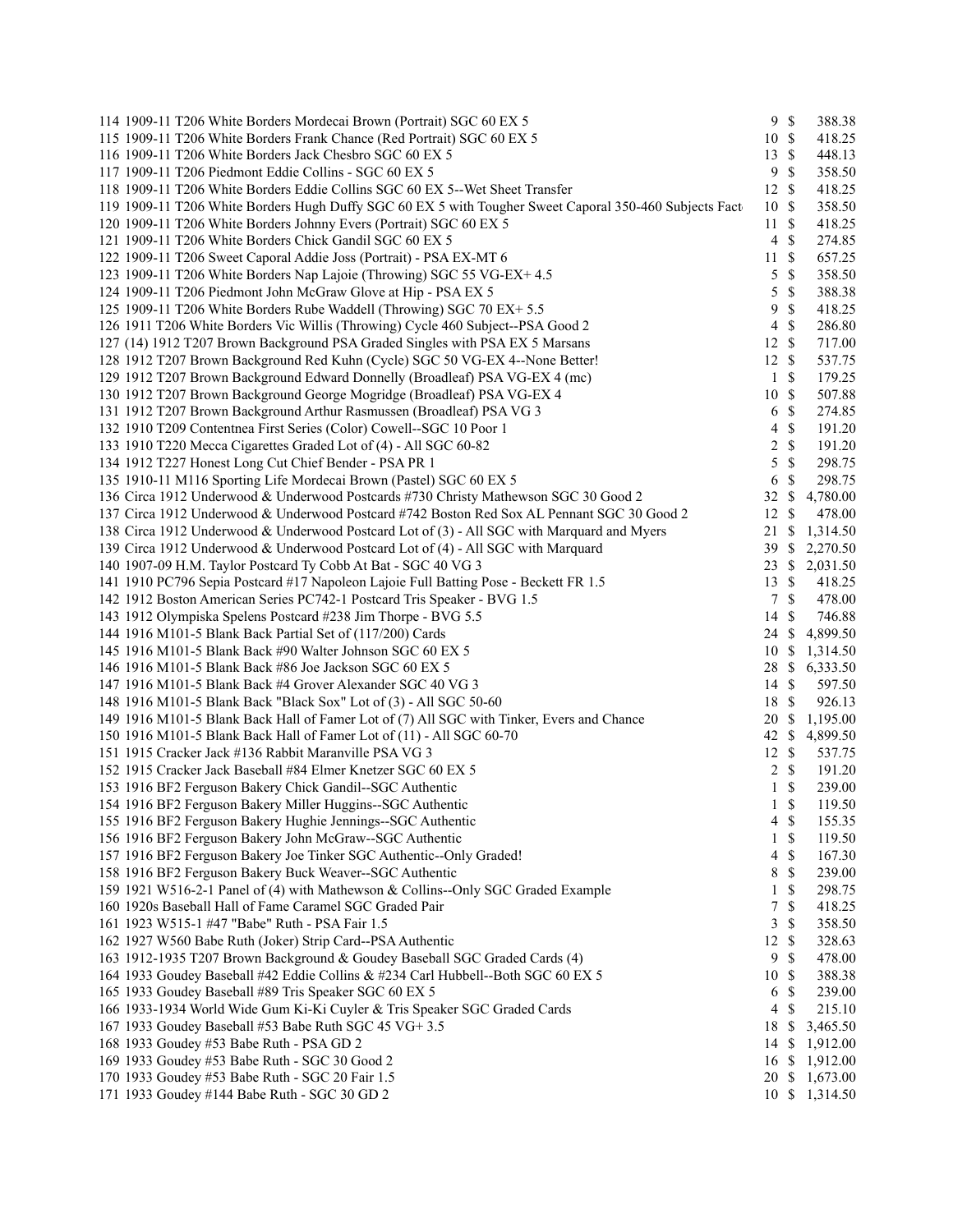| 172 1933 Goudey #144 Babe Ruth - SGC 20 Fair 1.5                                                   |                  |                           | 16 \$ 1,165.13 |
|----------------------------------------------------------------------------------------------------|------------------|---------------------------|----------------|
| 173 1933 Goudey Babe Ruth #181 Babe Ruth PSA VG-EX 4                                               |                  |                           | 15 \$ 3,704.50 |
| 174 1933 Goudey #181 Babe Ruth - SGC 40 VG 3                                                       |                  |                           | 16 \$ 1,792.50 |
| 175 1933 Goudey #181 Babe Ruth - SGC 35 Good + 2.5                                                 | 17S              |                           | 1,673.00       |
| 176 1933 Goudey Baseball #181 Babe Ruth - SGC 10 Poor 1                                            | 11               | \$                        | 717.00         |
| 177 1934 World Wide Gum #28 Babe Ruth SGC Authentic                                                |                  |                           | 14 \$ 1,015.75 |
| 178 1934 Goudey Baseball #61 Lou Gehrig SGC 45 VG+ 3.5                                             |                  |                           | 33 \$ 3,107.00 |
| 179 1934 Goudey Baseball #61 Lou Gehrig SGC Authentic                                              | $11 \text{ }$ \$ |                           | 657.25         |
| 180 1934 Goudey Baseball #6 Dizzy Dean & #19 Lefty Grove--Both SGC Graded                          | $13 \text{ }$ \$ |                           | 537.75         |
| 181 1930s Jimmie Foxx Graded Pair                                                                  | 6                | -S                        | 328.63         |
| 182 1933-1936 Goudey & Diamond Stars SGC Graded Cards (4) with Ott and Vaughan                     | 6                | $\mathbb{S}$              | 328.63         |
| 183 1938 Goudey Baseball #241 Charlie Gehringer & #249 Jimmy Foxx--Both SGC 45 VG+ 3.5             | 9                | $\mathbf{\$}$             | 298.75         |
| 184 1939 Play Ball #26 Joe DiMaggio PSA VG 3                                                       | 13               | $\mathcal{S}$             | 448.13         |
| 185 Pair of 1939 Play Ball #53 Carl Hubbell SGC 70 EX+ 5.5--Both Type Variations                   | 3                | $\mathcal{S}$             | 143.40         |
| 186 1939 Play Ball Hall of Famers (6)--All SGC Authentic                                           | 4                | $\mathbb{S}$              | 239.00         |
| 187 1940 Play Ball #225 Joe Jackson SGC Authentic with Superman Advertising Back                   | 14               | $\mathbf{\$}$             | 776.75         |
| 188 1934-1941 Pre-War Baseball Hall of Fame SGC Graded Cards (5) with Hornsby & Williams           | 8                | $\mathbb{S}$              | 507.88         |
| 189 1941 Play Ball #14 Ted Williams PSA EX-MT 6                                                    | 19               | - \$                      | 985.88         |
| 190 1941 Play Ball #14 Ted Williams SGC 45 VG+ 3.5                                                 | $\tau$           | $\mathbf{\$}$             | 418.25         |
| 191 1941 Play Ball #54 Pee Wee Reese RC PSA VG+ 3.5                                                | 3                | $\mathbb{S}$              | 203.15         |
| 192 1909-1970 Baseball Grab Bag (28) with (15) Graded                                              | 11               | $\boldsymbol{\mathsf{S}}$ | 507.88         |
| 193 1948-49 Leaf Baseball #79 Jackie Robinson Rookie PSA EX-MT 6                                   | 24               | \$                        | 3,704.50       |
| 194 1948 Leaf Baseball #3 Babe Ruth PSA VG-EX 4                                                    |                  |                           | 17 \$ 1,195.00 |
| 195 Lot of (2) Jackie Robinson PSA Graded Cards: 1948 Leaf & 1949 Bowman                           |                  |                           | 36 \$ 3,107.00 |
| 196 1948 Bowman #6 Yogi Berra RC PSA NM 7                                                          | 14S              |                           | 896.25         |
| 197 (22) 1949 & 1950 Remar Bread Oakland Oaks PSA Graded Cards                                     |                  | 6 \$                      | 567.63         |
| 198 1951 Bowman Baseball #305 Willie Mays Rookie - SGC 30 Good 2                                   | 24 \$            |                           | 1,015.75       |
| 199 1951 Bowman #305 Willie Mays RC PSA EX+ 5.5                                                    | 21               | \$                        | 4,302.00       |
| 200 1951 Bowman #165 Ted Williams PSA EX-MT 6                                                      |                  | 5S                        | 328.63         |
|                                                                                                    |                  |                           |                |
| 201 1952 Topps Baseball #311 Mickey Mantle Rookie High Number PSA VG 3                             |                  |                           | 38 \$17,327.50 |
| 202 1952 Topps Frank Campos #307 "Black Star" Variation - PSA NM 7 - POP 1                         |                  |                           | 29 \$ 7,170.00 |
| 203 1952 Topps Baseball PSA EX-MT 6 to NM 7 Graded Cards (10) with #347 Adcock                     |                  |                           | 22 \$ 1,434.00 |
| 204 1952 Topps Baseball #327 Archie Wilson High Number--SGC 84 NM 7                                | 8                | \$                        | 388.38         |
| 205 1952 Topps & Bowman Baseball SGC Graded Mays & Campanella                                      | 17 \$            |                           | 597.50         |
| 206 1952 Bowman #101 Mickey Mantle SCG 55 VG/EX+ 4.5                                               | $13 \text{ }$ \$ |                           | 806.63         |
| 207 1952 & 1953 Topps Baseball Willie Mays SGC Graded Pair                                         | 15S              |                           | 1,912.00       |
| 208 1953 Topps Baseball PSA 5 to 7.5 Graded Cards (18) with (5) Hall of Famers & (12) High Numbers | 19S              |                           | 1,673.00       |
| 209 1953 Topps #82 Mickey Mantle - PSA 6                                                           |                  |                           | 26 \$ 3,824.00 |
| 210 1953 Topps Baseball #82 Mickey Mantle PSA Good 2 (mk)                                          | $11 \text{ }$ \$ |                           | 478.00         |
| 211 1953 Bowman Color #59 Mickey Mantle PSA VG-EX 4                                                | $14 \text{ }$ \$ |                           | 657.25         |
| 212 1953 Bowman Color Baseball #59 Mickey Mantle PSA VG 3                                          | 8 \$             |                           | 388.38         |
| 213 Lot of (8) PSA Graded 1953 Bowman Color Baseball Cards with Mathews, Reese and Rizzuto         | $12 \text{ }$ \$ |                           | 1,195.00       |
| 214 Trio of 1953-54 Bowman Baseball SGC Graded Cards: (2) Mantle & Mays                            | 8                | $\mathbb{S}$              | 717.00         |
| 215 1941 Play Ball & 1954 Bowman Ted Williams SGC Graded Pair                                      | 14S              |                           | 717.00         |
| 216 Lot of (3) 1948-1954 PSA Graded Bowman Baseball Cards with Mantle                              | 20               | -\$                       | 896.25         |
| 217 1954 Topps Baseball SGC 50-60 Graded Aaron, Banks & Kaline Rookies!                            | 12               | \$                        | 1,673.00       |
| 218 1954 Topps Baseball #250 Ted Williams SGC 55 VG-EX+ 4.5                                        | 2                | $\mathbb{S}$              | 191.20         |
| 219 1954 Topps #128 Henry Aaron Rookie Card - SGC Authentic                                        | 15               | $\mathcal{S}$             | 657.25         |
| 220 1954 Wilson Franks: Paul Richards (SGC 70 EX+ 5.5) & Enos Slaughter (SGC 40 VG 3)              | 7S               |                           | 262.90         |
| 221 1953 Stahl-Meyer Mickey Mantle PSA 1                                                           | 18               | \$                        | 1,195.00       |
| 222 1955 Stahl-Meyer Franks Mickey Mantle PSA 1                                                    | 24               | \$                        | 2,868.00       |
| 223 1955 Stahl-Meyer Franks Duke Snider PSA Good 2                                                 | 2                | \$                        | 328.63         |
| 224 Lot of (6) 1955 Topps PSA Graded HOFers with Aaron, Clemente, Koufax & T. Williams             | 26 \$            |                           | 3,824.00       |
| 225 1955 Topps Baseball #123 Sandy Koufax & #164 Roberto Clemente SGC 60 EX 5 Graded Rookies       | 16 \$            |                           | 1,553.50       |
| 226 1955 Topps Double Header PSA Graded Partial Set of (46/66) Cards with Aaron                    | 19S              |                           | 1,434.00       |
| 227 1955 Topps Double Headers Pair: Banks & Kaline - PSA EX-MT 6                                   | 4                | $\boldsymbol{\mathsf{S}}$ | 227.05         |
| 228 1955 Bowman Baseball #202 Mickey Mantle SGC 70 EX+ 5.5                                         | 11               | -S                        | 328.63         |
| 229 1953-1956 Topps & Bowman Mickey Mantle SGC Graded Trio                                         |                  |                           | 12 \$ 1,045.63 |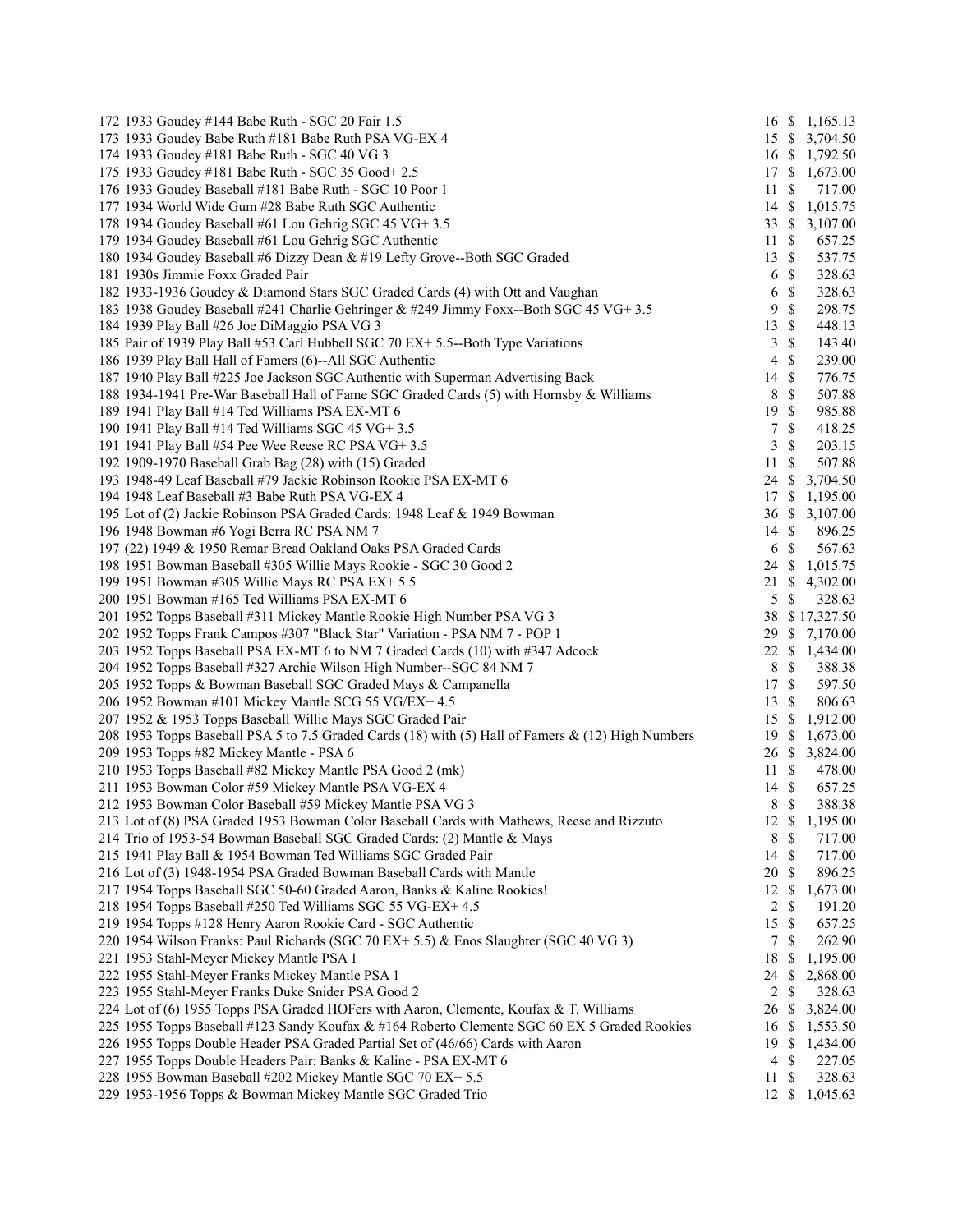| 230 1956 Topps #135 Mickey Mantle (Gray Back) PSA NM 7                                                   |                  |               | 25 \$ 3,824.00 |
|----------------------------------------------------------------------------------------------------------|------------------|---------------|----------------|
| 231 1956 Topps Baseball #135 Mickey Mantle (Gray Back) SGC 82 EX-MT+ 6.5                                 | $16 \text{ }$ \$ |               | 896.25         |
| 232 1956 Topps Baseball #135 Mickey Mantle (Gray Back) PSA EX-MT 6                                       | 9                | $\mathbb{S}$  | 776.75         |
| 233 1956 Topps Baseball #135 Mickey Mantle (Gray Back) SGC 70 EX+ 5.5                                    | 16 \$            |               | 687.13         |
| 234 1956 Topps Baseball #135 Mickey Mantle (Gray Back) PSA EX 5                                          | 17               | \$            | 687.13         |
| 235 1956 Topps Baseball #135 Mickey Mantle (Gray Back) SGC 55 VG-EX+4.5                                  | 9                | \$            | 478.00         |
| 236 1956 Topps Baseball #135 Mickey Mantle (White Back) PSA Good+ 2.5                                    | 5                | \$            | 286.80         |
| 237 1956 Topps Baseball #31 Hank Aaron (White Back) PSA Mint 9 (oc)                                      | 13               | \$            | 448.13         |
| 238 1956 Topps Baseball PSA Graded NM-MT 8 Singles (12) with Kaline                                      | 12               | \$            | 836.50         |
| 239 (5) 1956 Topps Baseball Hall of Fame SGC Graded Cards with Aaron, Clemente, Mantle & Mays            | 23               | \$            | 1,314.50       |
| 240 Collection of (3) 1956 Topps PSA NM 7 Graded Cards: Koufax, Mays and J. Robinson                     | 11               | \$.           | 1,045.63       |
| 241 1956 Topps Baseball #89 Norm Zauchin (Gray Back) PSA Mint 9--Low Pop with None Better                | 8                | \$            | 250.95         |
| 242 1956 Topps Baseball #36 Rudy Minarcin (Gray Back) PSA NM-MT+ 8.5--Low Pop with Only One Better!      | 3                | $\mathbb{S}$  | 155.35         |
| 243 1956 Topps Baseball #20 Al Kaline (Gray Back) PSA NM-MT 8                                            | 12               | $\mathcal{S}$ | 358.50         |
| 244 1952-1957 Topps & Bowman Baseball Stan Musial & Ted Williams SGC Graded Trio                         | 5                | \$            | 418.25         |
| 245 1953-1958 Topps Baseball SGC Graded Hall of Fame Trio with Mantle, Mays & Paige                      | 5                | \$            | 448.13         |
| 246 1957 Topps Baseball PSA Graded Different Cards (89) with Most Key Cards                              | 16               | \$            | 1,314.50       |
| 247 1957 Topps Baseball PSA 7-8 Graded Cards (30) with Many Hall of Famers & Stars with New York Emphas  | 20               | \$            | 1,912.00       |
| 248 1957 Topps Baseball SGC Graded Stars (4) with Koufax & Mantle                                        | 10               | $\mathbb{S}$  | 717.00         |
| 249 Lot of (4) 1957 Topps PSA EX 5 Graded Baseball Cards: Aaron, Drysdale, Mantle & Mays                 | 6                | S             | 627.38         |
| 250 1957 Topps Baseball #328 Brooks Robinson Rookie SGC 88 NM-MT 8                                       | 26               | \$            | 1,553.50       |
| 251 1957 Topps #95 Mickey Mantle - PSA NM 7                                                              | 16               | \$            | 1,135.25       |
| 252 1958 Topps Baseball SGC Graded 70-86 Hall of Fame Group of (6) with Koufax, Mantle & Williams        | 11               | \$            | 956.00         |
| 253 1958 Topps Baseball SGC 60-80 Graded Stars (3) with Maris & Williams                                 | 5                | $\mathbb{S}$  | 388.38         |
| 254 1958 Topps #150 Mickey Mantle - PSA NM 7                                                             | 12               | \$            | 1,792.50       |
| 255 1958-1959 Topps Baseball SGC Graded Lot of (6) Koufax, Mantle & Mays Cards                           | 20               | \$            | 1,553.50       |
| 256 1959 Topps Baseball SGC 84-86 Graded Hall of Famers (5) with Mantle & Mays                           | 10S              |               | 776.75         |
| 257 1959 Topps #10 Mickey Mantle - PSA NM 7                                                              | 18               | \$            | 1,135.25       |
| 258 1959 Topps Baseball #395 Elston Howard PSA Mint 9                                                    | 5                | \$            | 191.20         |
| 259 1959 Topps Baseball #514 Bob Gibson Rookie SGC 84 NM 7                                               | 10S              |               | 627.38         |
| 260 1959 Bazooka #15 Mickey Mantle - SGC 30 GD 2                                                         | 18               | \$            | 866.38         |
| 261 1954-1959 Topps Baseball SGC Graded Hall of Famer Group of (4) with (2) Mantle & Williams            | 6                | \$            | 507.88         |
| 262 1954-1961 Topps Baseball PSA NM-MT 8 & PSA Mint 9 Lot of (30)                                        | 10               | \$            | 746.88         |
| 263 1956-1969 Topps Baseball SGC 80-86 Hall of Famers (4)                                                | 9                | \$            | 657.25         |
| 264 1954-1965 Bowman & Topps Graded Baseball Card Lot of (5) PSA EX 5 with Mantle, Mays & T. Williams    | 9                | \$            | 717.00         |
| 265 1961 Topps Baseball Mickey Mantle PSA NM 7 Graded Quartet                                            | 12               | S             | 866.38         |
| 266 1960 Leaf Baseball #23 Joey Jay (Large Portrait) Variation PSA NM-MT 8--None Better                  | 21               | <sup>\$</sup> | 1,105.38       |
| 267 1962 Topps Baseball #200 Mickey Mantle PSA NM 7                                                      | 18               | \$            | 776.75         |
| 268 1963 Fleer Baseball #1 Steve Barber PSA Mint 9--None Better                                          | 3                | \$            | 537.75         |
| 269 1960s Ted Williams Moxie Six-Pack Insert—SGC Authentic                                               | 4                | \$            | 215.10         |
| 270 Collection of (21) 1963 Topps PSA Graded Cards With Maris, B. Robinson and F. Robinson - All NM-MT 8 | 15               | \$            | 1,673.00       |
| 271 1963 Topps Baseball #537 Pete Rose Rookie PSA NM-MT 8                                                | 18 \$            |               | 4,660.50       |
| 272 1963 Topps #537 Pete Rose RC - PSA EX-MT 6                                                           | 18               | \$            | 866.38         |
| 273 1963 Topps Baseball #537 Pete Rose Rookie SGC 60 EX 5                                                | 11               | -S            | 567.63         |
| 274 1963 Topps Baseball #210 Sandy Koufax SGC 88 NM-MT 8                                                 | 10               | \$            | 358.50         |
| 275 1963 Topps Baseball #200 Mickey Mantle SGC 86 NM+7.5                                                 | 10               | S             | 657.25         |
| 276 1963 Topps Baseball #200 Mickey Mantle PSA NM 7                                                      | 9                | \$            | 537.75         |
| 277 1964 Topps Baseball #125 Pete Rose PSA NM 7                                                          | 5                | \$            | 388.38         |
| 278 (22) 1964 Topps Photo Tatoo PSA Graded Singles--All Different with (5) Hall of Famers                | 19               | \$            | 1,792.50       |
| 279 1964 Topps Photo Tatoo (Diagonal Band) Sandy Koufax PSA NM-MT 8                                      | 8                | \$            | 298.75         |
| 280 1965 Topps Transfers Bob Clemente - SGC 96 MINT 9                                                    | 6                | \$            | 179.25         |
| 281 1966 Topps Baseball #160 Whitey Ford PSA Mint 9                                                      | 9                | \$            | 567.63         |
| 282 Lot of (7) 1967 Topps PSA Graded Baseball Cards With Kaline - All NM-MT 8 or Better                  | 7                | \$            | 478.00         |
| 283 1967 Topps #581 Tom Seaver RC - PSA NM 7                                                             | 10               | \$            | 746.88         |
| 284 1964 & 1968 Topps Venezuelan Brooks Robinson SGC Graded Cards--Both Highest Graded or None Better    | 6                | \$            | 239.00         |
| 285 1968 Topps Baseball #177 Nolan Ryan Rookie - SGC 80 EX/NM 6                                          | 11               | \$            | 507.88         |
| 286 1953-1974 Topps & Bowman Baseball PSA Graded Cards (31)                                              | 9                | \$            | 806.63         |
| 287 1951-1975 Topps, Bowman & Fleer Baseball PSA Graded Stars (27) with Koufax, Mantle & (8) Winfield Rc | 17 \$            |               | 866.38         |
|                                                                                                          |                  |               |                |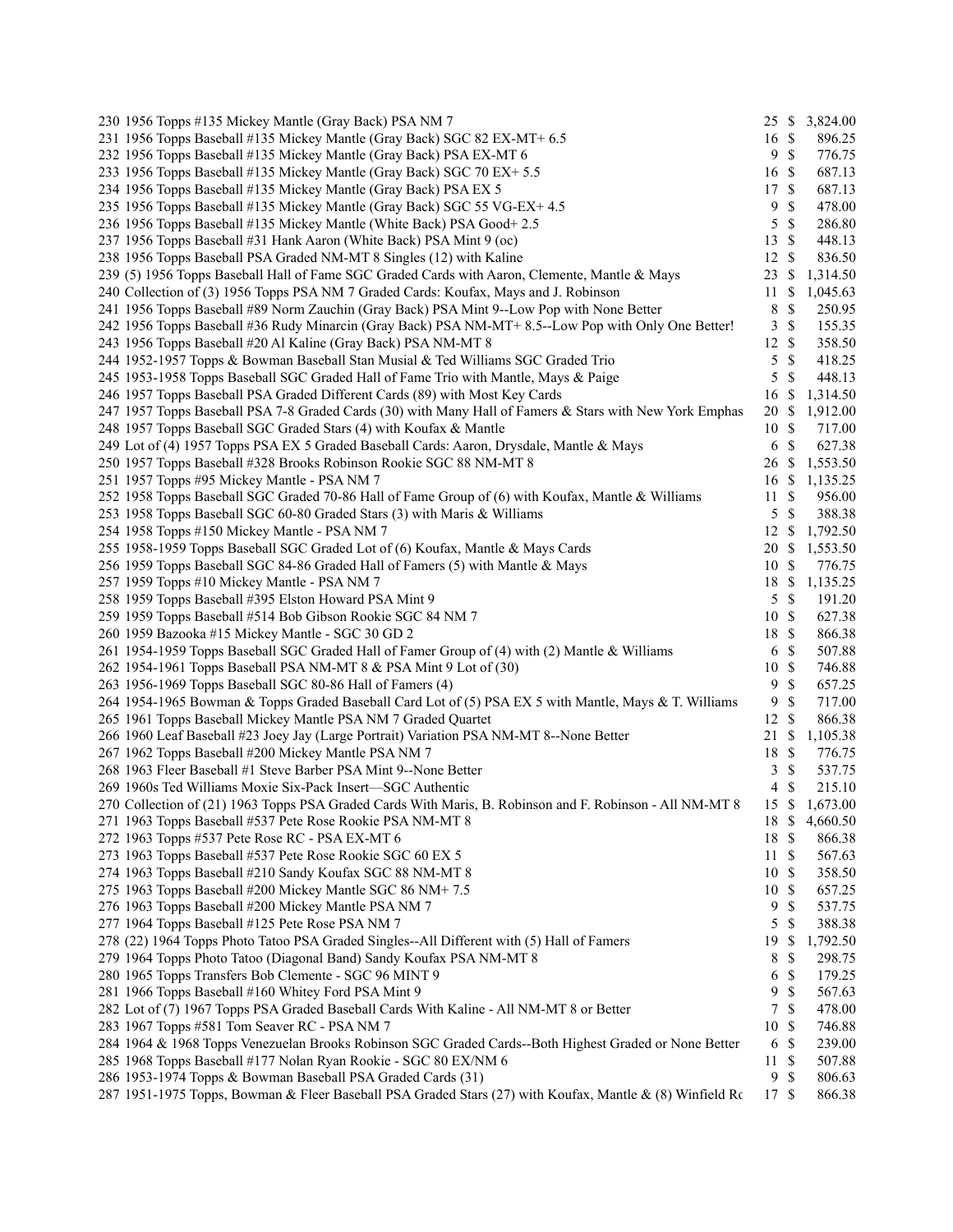| 288 1971 Topps Baseball #5 Thurman Munson BVG Mint 9                                                       |                  |               | 20 \$ 2,270.50 |
|------------------------------------------------------------------------------------------------------------|------------------|---------------|----------------|
| 289 1971 Topps Baseball #26 Bert Blyleven Rookie PSA NM/MT 8                                               | 14S              |               | 448.13         |
| 290 1971 Topps Baseball #160 Tom Seaver - PSA NM-MT 8                                                      | 6 \$             |               | 215.10         |
| 291 1971 Topps Baseball #250 Johnny Bench PSA NM/MT 8                                                      | 15S              |               | 448.13         |
| 292 1971 Topps Baseball #513 Nolan Ryan PSA NM/MT 8                                                        | $14 \text{ }$ \$ |               | 388.38         |
| 293 1971 Topps Baseball #600 Willie Mays PSA NM/MT 8                                                       | $13 \text{ }$ \$ |               | 478.00         |
| 294 Collection of (5) SGC Graded Rookie Cards With Jeter, Ripken & Ryan                                    | 9                | $\mathcal{S}$ | 597.50         |
| 295 1908 E91A American Caramel Complete Set of (33) Cards with (10) SGC Graded Hall of Famers              | 28               | - S           | 2,629.00       |
| 296 1911 T201 Mecca Double Folders Near Set of (41/50) Folders                                             |                  |               | 15 \$ 1,015.75 |
| 297 1929 R316 Kashin Publications Partial Set (75/101) with (20) Hall of Famers Including (4) PSA Graded   |                  |               | 14 \$ 1,314.50 |
| 298 1936 Pittsburgh Sun-Telegraph Sport Stamps (65) with (13) Hall of Famers—All Different                 | $4 \text{ }$     |               | 448.13         |
| 299 1938 Dixie Lids Premiums Complete Set (4) Including Foxx, Hubbell and Feller                           | 8                | $\mathcal{S}$ | 274.85         |
| 300 1948 Bowman Baseball Complete Set of (48) Cards                                                        | 19S              |               | 1,673.00       |
| 301 1948 Bowman Baseball Complete Set (48/48)                                                              |                  |               | 27 \$ 1,314.50 |
| 302 1950 Callahan Hall of Fame Near Set of (57/62) Cards with Original Box                                 | $14 \text{ }$ \$ |               | 537.75         |
| 303 1950 Bowman Baseball Near Set (236/252) with (6) SGC Graded Stars                                      |                  |               | 18 \$ 2,270.50 |
| 304 1951 Topps Baseball Blue & Red Backs Near Sets Plus (2) Unopened Packs                                 |                  |               | 31 \$ 3,585.00 |
| 305 1951 Topps Baseball Blue Backs Set (52/52)                                                             |                  |               | 20 \$ 1,075.50 |
| 306 1951 Bowman Baseball Near Set of (279/324) Cards                                                       |                  |               | 14 \$ 1,553.50 |
| 307 1951 Bowman Baseball Near Set (322/324)                                                                | 8 \$             |               | 866.38         |
| 308 1951 Bowman Baseball Near Set of (304/324) Cards                                                       |                  |               | 18 \$ 2,629.00 |
| 309 1952 Bowman Baseball Near Set (250/252) Cards                                                          |                  |               | 13 \$ 1,314.50 |
| 310 1953 Topps Baseball Near Set of (256/274) cards                                                        |                  |               | 8 \$ 1,434.00  |
| 311 1953 Bowman Color Baseball Complete Set (160/160) with (12) PSA Graded Cards                           | 9                | $\mathbb{S}$  | 866.38         |
| 312 1953 Bowman Baseball Black & White Set (64/64)                                                         | 15 \$            |               | 806.63         |
| 313 1953 Bowman Color Baseball PSA Graded Set (160/160)--#21 on Registry                                   |                  |               | 33 \$ 8,723.50 |
| 314 1954 Topps Baseball Near Set of (246/250) Cards                                                        |                  |               | 15 \$ 1,195.00 |
| 315 1954 Red Heart Dog Food Near Set (30/33) Plus (8) Dupes                                                |                  |               | 31 \$ 1,553.50 |
| 316 1954 Topps Baseball Complete Set (250/250)                                                             |                  |               | 32 \$ 2,987.50 |
| 317 1955 Topps Baseball Complete Set of (206) Cards                                                        |                  |               | 18 \$ 2,270.50 |
| 318 1955 Topps Baseball Near Set (199/206) with (4) SGC Graded 60-80 Graded Key Stars Including Aaron, Cle |                  |               | 27 \$ 3,346.00 |
| 319 1955 Topps Baseball Near Set (195/206) with Most Major Stars                                           |                  |               | 12 \$ 1,314.50 |
| 320 1955 Topps Baseball Near Set (202/206)                                                                 |                  |               | 20 \$ 1,195.00 |
| 321 1955 Topps Baseball Near Set of (176/206) Cards                                                        | $4 \text{ }$     |               | 597.50         |
| 322 1955 Bowman Baseball Near (302/320) & 1953 Bowman Color Baseball Starter Sets                          |                  |               | 14 \$ 1,434.00 |
| 323 1955 Bowman Baseball Near Set of (277/320) Cards                                                       | 8 \$             |               | 597.50         |
| 324 1955 Topps Doubleheaders Near Set of (51/66) Folders                                                   | $14 \text{ }$ \$ |               | 866.38         |
| 325 1956 Topps Baseball Near Set (334/340) Plus (2) Checklists                                             |                  |               | 28 \$ 3,107.00 |
| 326 1956 Topps Baseball Near Set of (332/340) Cards                                                        |                  |               | 31 \$ 3,346.00 |
| 327 1956 Topps Baseball Near Set (317/340) Plus (5) Team Variations                                        |                  |               | 16 \$ 2,868.00 |
| 328 1956 Topps Baseball Near (321/340) and 1957-1959 Topps Baseball Starter Sets                           |                  |               | 28 \$ 2,270.50 |
| 329 1958 Topps Baseball Complete Set (494/494)                                                             | 10S              |               | 806.63         |
| 330 1958 Topps Baseball Near Set of (454/494) Cards with Most Keys                                         | 16 \$            |               | 1,135.25       |
| 331 1958 Hires Root Beer Complete Set (66/66) with Tabs                                                    |                  |               | 30 \$ 4,302.00 |
| 332 1958 Topps Baseball Near Set of (472/494) Cards Plus Contest Card                                      |                  |               | 23 \$ 1,314.50 |
| 333 1959 Fleer Ted Williams Near Set (78/80) with (26) PSA Graded Plus (83) Dupes                          | 16               | -\$           | 746.88         |
| 334 1959 Topps Baseball Complete Set of (572) Cards                                                        | 35S              |               | 3,226.50       |
| 335 1960 Topps Baseball Near Set (538/572) Plus (563) Dupes                                                |                  |               | 14 \$ 1,673.00 |
| 336 1960 Topps Baseball Near Set (499/572)                                                                 | 8                | -S            | 328.63         |
| 337 1960 Leaf Baseball Complete Set of (144) Cards                                                         | 20               | -\$           | 926.13         |
| 338 1960 Nu-Card Hi-Lites Set (72/72) & 1961 Nu-Card Scoops Near Set (79/80)                               | 11S              |               | 926.13         |
| 339 1960 & 1961 Fleer Greats Complete/Near Sets (4) with (15) PSA 7-9 Graded Cards Plus (77) Duplicates    | 33 \$            |               | 2,151.00       |
| 340 1961 Topps Baseball Complete Set (587/587) in MJ Roop Album                                            | 28               | <sup>S</sup>  | 4,302.00       |
| 341 1961 Topps Baseball Complete Set of (587) Cards-Sharp!                                                 |                  |               | 36 \$ 4,541.00 |
| 342 1961 Topps Baseball Near Set (583/587) with (5) Graded Stars Plus Variation                            |                  |               | 23 \$ 2,629.00 |
| 343 1961 Fleer Greats Baseball Complete Set (154/154) with (22) Graded                                     | 11S              |               | 478.00         |
| 344 1961 Fleer Greats Complete Set of (154) Cards-Sharp!                                                   | 20 \$            |               | 896.25         |
| 345 1962 Topps Baseball Near Set (597/598) with (5) PSA Graded Stars Plus (13) Variations                  |                  |               | 16 \$ 2,270.50 |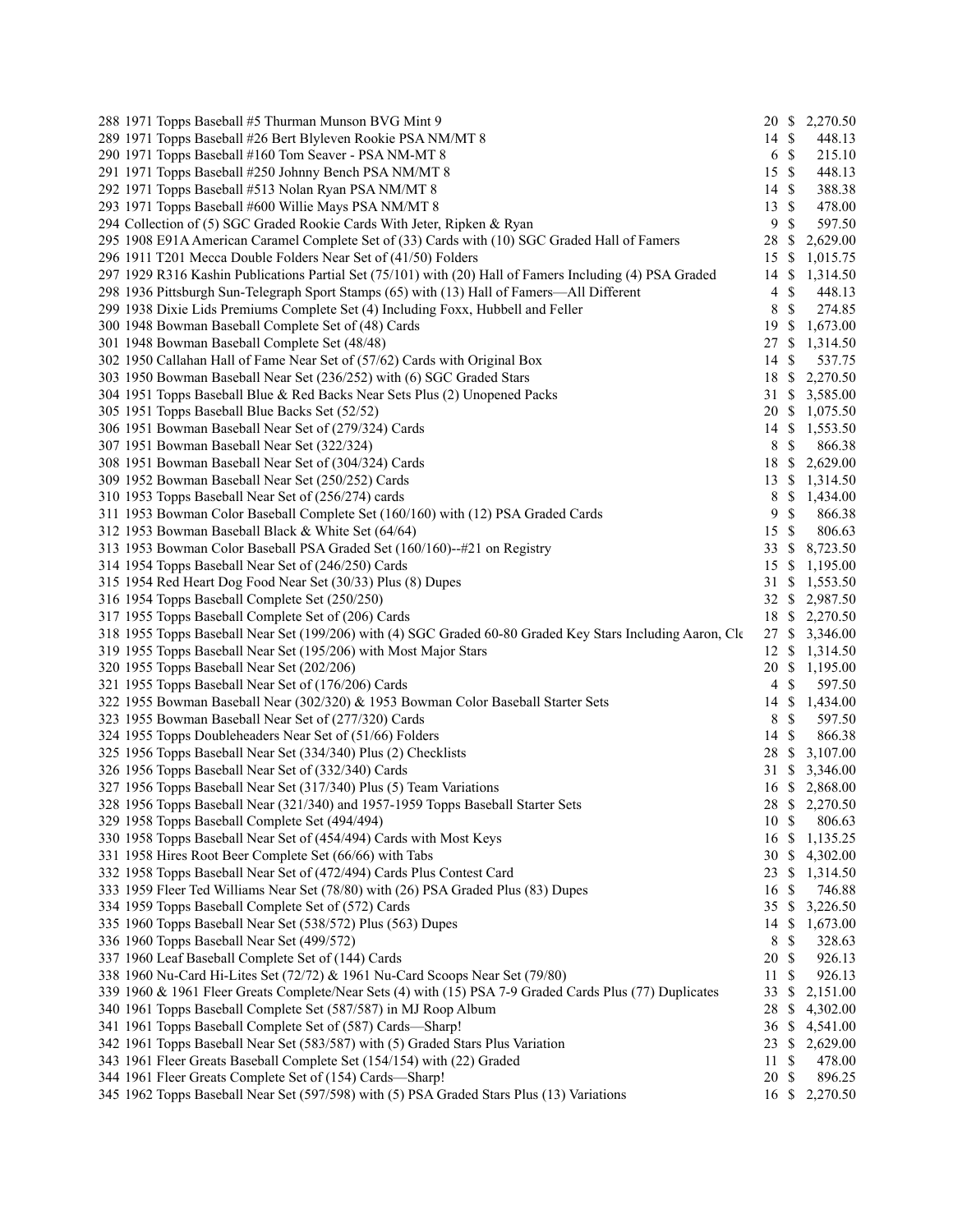| 346 1962 Bell Brand Dodgers Complete Set (20)                                                           | 13             | $\mathbb{S}$  | 597.50         |
|---------------------------------------------------------------------------------------------------------|----------------|---------------|----------------|
| 347 1963 Topps Baseball Near Set of (574/576) Cards Plus (5) Variations with (3) PSA Graded Stars       | 22             | \$            | 1,912.00       |
| 348 1963 Bazooka All-Time Greats Complete Set of (41) Cards—Sharp!                                      | 19             | \$            | 717.00         |
| 349 1964 Topps Baseball Complete Set of (587) Cards                                                     | 14             | \$            | 746.88         |
| 350 1965 Topps Baseball Complete Set of (598) Cards with (3) Graded Stars                               | 17             | \$            | 1,434.00       |
| 351 1965 Topps Baseball Complete Set of (598) Cards with PSA 8 Yastrzemski                              | 40             | \$            | 3,943.50       |
| 352 1965 Topps Baseball Complete Set (598/598) with (3) PSA Graded Stars                                | 22             | \$            | 1,553.50       |
| 353 1966 Topps Baseball Complete Set (598/598) with (17) Graded Stars/High Numbers & (9) Variations     | 23             | \$            | 2,031.50       |
| 354 1966 Topps Baseball Near Set of (524/598) Cards                                                     | 18             | \$            | 866.38         |
| 355 1967 Topps Boston Red Sox Stickers Set (33/33)                                                      | 24             | $\mathbb{S}$  | 896.25         |
| 356 1968 Topps Baseball Near Set of (593/598) Cards                                                     | 10S            |               | 657.25         |
| 357 1969 Topps Baseball Complete Set of (664) Cards with (3) PSA Graded Stars                           | 17             | \$            | 1,135.25       |
| 358 1969 Topps Baseball Complete Set (664/664) with (2) PSA 8 Graded Stars                              | 22             | \$            | 1,195.00       |
| 359 1969 Topps Baseball Complete Set (664/664)                                                          | 29             |               | \$1,195.00     |
| 360 1969 Topps Baseball Stamps Set of (24) Sheets                                                       | 17             | \$            | 926.13         |
| 361 1969 & 1971 Topps Baseball Complete Set Pair                                                        | 16             | \$            | 926.13         |
| 362 1970 Topps Baseball Complete Set of (720) Cards                                                     | 12             | $\mathbb{S}$  | 627.38         |
|                                                                                                         |                |               |                |
| 363 1971-1980 Kellogg's Baseball Complete/Partial Sets (11) with (24) PSA Graded                        | 30S            |               | 2,151.00       |
| 364 1971 Topps Baseball Complete Set (752/752) with (67) PSA Graded                                     | 30             | \$            | 2,151.00       |
| 365 1971 Topps Baseball Complete Set (752/752) Plus (2) Variations                                      | $\overline{4}$ | \$            | 358.50         |
| 366 1971 Topps Baseball Complete Set (752/752) with (7) PSA Graded Stars                                | 20             | \$            | 1,553.50       |
| 367 1971 Topps Baseball Complete Set of (752/752) Cards with (2) PSA Graded 7-8 Stars                   | 10             | \$            | 717.00         |
| 368 1971 Topps Baseball Complete Set (752/752)                                                          | 18             | $\mathbb{S}$  | 836.50         |
| 369 1971 Topps Baseball Complete Set of (752) Cards                                                     | 8              | \$            | 507.88         |
| 370 1971 Topps Baseball Complete (752/752) & Near Sets (733/752) Plus (11) Dupes                        | 20             | \$            | 1,075.50       |
| 371 1971 Topps Baseball Super High-Grade Complete Set (63)--Sharp!                                      | 20             | \$            | 567.63         |
| 372 1972 Topps Baseball Complete Set (787/787) with PSA 8 Rose & Ryan                                   | 26             | \$            | 2,151.00       |
| 373 1972 Topps Baseball Complete Set (787/787) with (17) PSA Graded                                     | 23             | \$            | 1,105.38       |
| 374 1972 Topps Baseball Complete Set of (787) Cards                                                     | 20             | \$            | 896.25         |
| 375 1972 Topps Baseball Complete Set (787/787) Plus (6) Variations & Wrapper                            | 9              | $\mathbb{S}$  | 627.38         |
| 376 1973 Topps Baseball Complete Set (660/660) with (7) PSA Graded Stars Including Schmidt Rookie       | 33             | \$            | 1,195.00       |
| 377 1973 Topps Baseball Complete Set Pair                                                               | 37             | \$            | 1,314.50       |
| 378 1974 Topps Baseball Complete Set of (660) Cards with (4) PSA Graded Stars in Factory Box            | 16             | \$            | 717.00         |
| 379 1972, 1974 & 1975 Topps Baseball Complete Sets                                                      | 12             | \$            | 896.25         |
| 380 1969-1971, 1977 O-Pee-Chee Baseball Complete, Near and Starter Sets                                 | 11             | \$            | 1,673.00       |
| 381 1972, 1973, 1976 O-Pee-Chee Baseball High Grade Complete Sets Lot (3)                               | 14             | \$            | 2,151.00       |
| 382 1975 O-Pee-Chee Baseball Complete Set (660/660)                                                     | 18             | \$            | 687.13         |
| 383 1973-1975 Topps Baseball Complete Set Run                                                           | 16             | \$            | 1,075.50       |
| 384 1975 Topps Mini Baseball Complete Set (660/660) with PSA 7 Brett & Yount Rookies                    | 33             | <sup>S</sup>  | 1,434.00       |
| 385 1975-1979 Topps Baseball Complete Set Run with (7) PSA Graded Stars                                 | 30             |               | \$2,031.50     |
| 386 1976-2006 Topps Baseball Near Run of (44) Complete, Traded & Limited Sets                           |                |               | 21 \$ 1,314.50 |
| 387 1982 Topps Baseball Traded Sealed 100 Set Case                                                      |                |               | 64 \$17,925.00 |
| 388 1981-1992 Baseball Complete Sets Lot of (40)                                                        | 5              | \$            | 286.80         |
| 389 1980-2009 Baseball Complete Sets Lot of (131)                                                       | 6              | \$            | 448.13         |
|                                                                                                         | 12             | \$            | 806.63         |
| 390 1984-1990 Topps Baseball Tiffany Complete/Near Set Run (17)                                         |                |               |                |
| 391 1987 Topps Baseball Tiffany & Traded Sealed Cases                                                   | 15             | <sup>\$</sup> | 597.50         |
| 392 (135) 1981-1995 Mostly Baseball Traded, Update & Small Sets with (8) Tiffany                        | 14             | S             | 478.00         |
| 393 1987-1999 Baseball Traded/Update Sets (22) Plus 1989 Topps Traded Sealed Case                       | 9              | \$            | 418.25         |
| 394 1982 Donruss Diamond Kings Inaugural Complete Set Hoard (145) - From Donruss Executive Frank Steele | 10             | S             | 250.95         |
| 395 "1952 Topps" 30th Anniversary Reprint Complete Set (402)                                            | 8              | \$            | 262.90         |
| 396 1989 Upper Deck Baseball Factory Set Case                                                           | 14             | \$            | 776.75         |
| 397 1991 Topps Desert Shield Baseball Complete Set (792/792) [reserve met]                              | 11             | \$            | 1,792.50       |
| 398 1887 N172 Old Judge Cigarettes Group of (10) Different with Horizontal Pose                         | 12             | S             | 627.38         |
| 399 1887 N284 Buchner Gold Coin Singles (4) with Ward                                                   | 3              | \$            | 537.75         |
| 400 1800s Merchant Trade Card Baseball Lot of (9)                                                       | $\mathbf{1}$   | \$            | 179.25         |
| 401 1896 N301 Mayo's Cut Plug Die-Cut Game Cards (24)                                                   | 10             | \$            | 358.50         |
| 402 1909-12 PX7 Sweet Caporal Domino Discs (38) with (3) Hall of Famers                                 | 22             | S             | 926.13         |
| 403 1910-11 T3 Turkey Red Cabinets Group of (10) Different with Evers and Jennings                      | 16             |               | \$1,434.00     |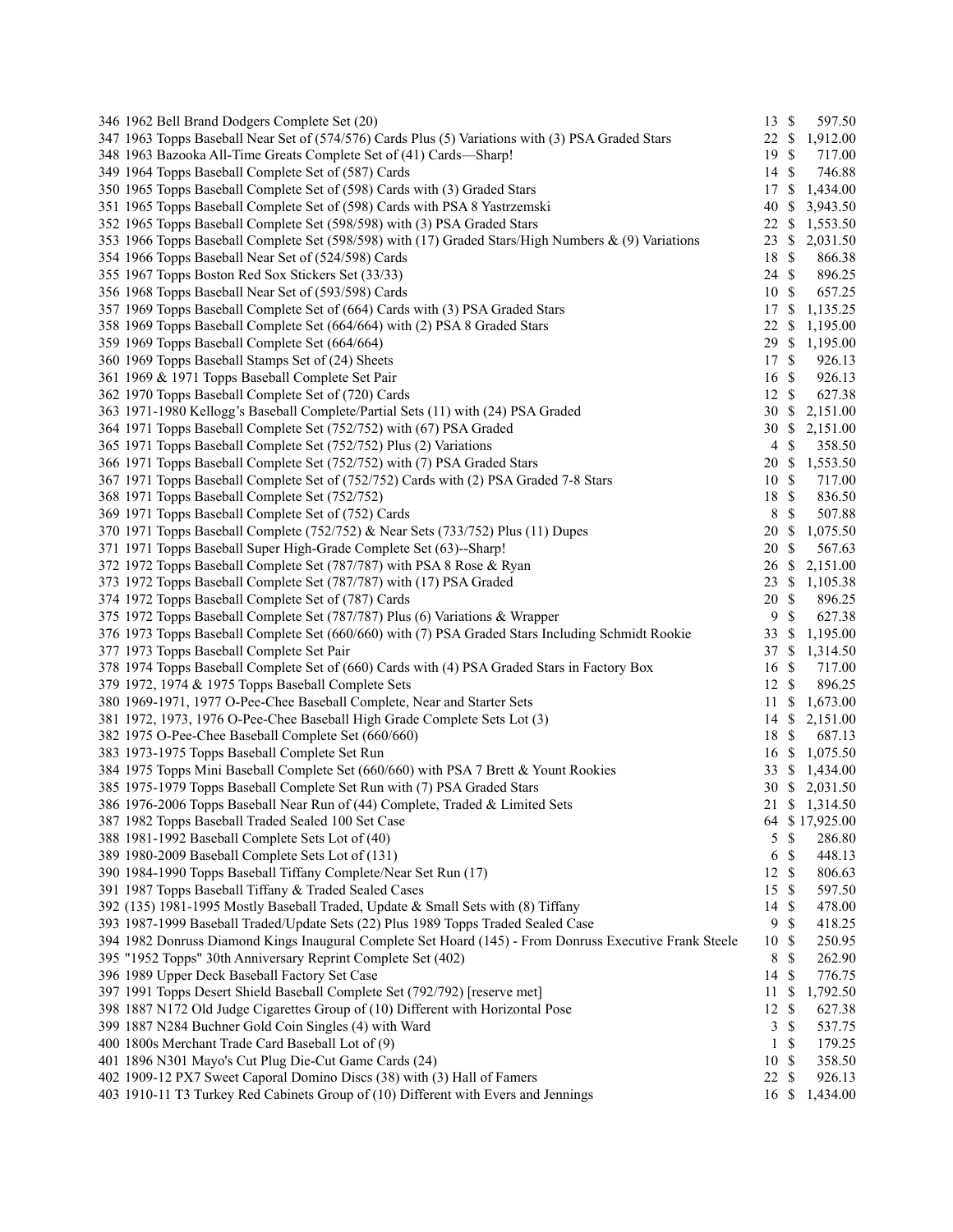| 404 1912 S81 Silks #86 Rube Marquard                                                                          | $1 \text{ }$ \$                 | 478.00         |
|---------------------------------------------------------------------------------------------------------------|---------------------------------|----------------|
| 405 1912 S81 Silks #99 Howie Camnitz                                                                          | 13S                             | 1,105.38       |
| 406 1909-11 T206 White Borders (72) with (15) Hall of Famers/Southern Leaguers Including Mathewson            | 12 \$                           | 2,270.50       |
| 407 1909-1922 Pre-War Baseball Grab Bag (11) with T206 Cy Young                                               | -S<br>14                        | 627.38         |
| 408 1909-1986 Baseball Card Grab Bag (178) with Several Hall of Famers & Type Cards                           | $\mathbf{\$}$<br>15             | 985.88         |
| 409 1909-1937 Baseball Pre-War Grab Bag (27) with (17) Hall of Famers                                         | 9<br>$\mathbb{S}$               | 567.63         |
| 410 1912 T207 Brown Background Singles (4) with Tougher Backs                                                 | $\mathcal{S}$<br>8              | 478.00         |
| 411 1909-1949 Vintage Baseball Card Grab Bag (56) with (8) Hall of Famers                                     | $\mathcal{S}$<br>15             | 776.75         |
| 412 1914 Baseball B18 Blankets Lot of (42) with (5) HOFers                                                    | $\mathcal{S}$<br>10             | 627.38         |
| 413 1914 B18 Blankets Better Grade Lot of (42) with Johnson & Stengel                                         | 10<br>-\$                       | 597.50         |
| 414 1914 B18 Blankets Better Lot of (10)                                                                      | 10<br>-S                        | 418.25         |
| 415 1914 Detroit Tigers Paddy Bauman B18 Blanket with Rare Red Infield                                        | 26                              | \$1,792.50     |
| 416 Scarce 1914 B18 Blanket Hank Gowdy (Red Infield)--High-Grade!                                             | 16 \$                           | 1,314.50       |
| 417 Scarce 1914 B18 Blanket Hub Perdue (Red Infield)--High-Grade!                                             |                                 | 17 \$ 1,434.00 |
| 418 1921 Schapira Brothers Babe Ruth "Over the Fence" Cards (3)                                               |                                 | 37 \$ 2,270.50 |
| 419 1925-1931 Baseball Exhibits (10) with (6) Hall of Famers                                                  | -\$<br>7                        | 627.38         |
| 420 1925-31 Baseball Postcard Back Exhibits (9) with (5) Hall of Famers--Scarce Blue Tint Variation!          | 14                              | \$1,434.00     |
| 421 1933 Goudey Sport Kings (28) with Cobb & Didrickson-All Different                                         | 5                               | \$1,015.75     |
| 422 1934-36 Diamond Stars Starter Set (56/108) with (12) Hall of Famers                                       | $\mathcal{S}$<br>14             | 926.13         |
| 423 1934-1941 Batter-Up, Double Play & O-Pee-Chee Baseball Singles (29) with Several Hall of Famers Includi   | 12S                             | 896.25         |
| 424 1940 Play Ball Group of (70) Different with (7) Hall of Famers Including Williams                         | $\mathbf{\$}$<br>9              | 866.38         |
| 425 1932-1948 Mostly Baseball Pre-War Group (38) with (9) Hall of Famers                                      | 16<br>$\boldsymbol{\mathsf{S}}$ | 806.63         |
| 426 1933-1948 Baseball Gum Cards (64) with (22) Hall of Famers                                                | 11<br>$\boldsymbol{\mathsf{S}}$ | 746.88         |
| 427 1939-1954 Baseball Oddball Cards (33) with (18) Hall of Famers                                            | $\mathcal{S}$<br>13             | 717.00         |
| 428 1940s-1960s PM10 Baseball Player Pins (4) with DiMaggio & Williams                                        | $\mathbb{S}$<br>7               | 274.85         |
| 429 1940s "Baseball Magazine" Premiums Lot (22) Including 7 Hall of Famers                                    | 3<br>$\mathbf{\$}$              | 143.40         |
| 430 1948-1955 Bowman Baseball Singles (109) with Many Hall of Famers Including Berra RC, Paige RC & (2)       | 20<br>-S                        | 1,314.50       |
| 431 1948-1955 Bowman New York Yankees Collection (589)—Loaded with Hall of Famers & Stars                     | 24<br>\$                        | 1,792.50       |
| 432 1948-1955 Bowman Baseball Cards (339) with Stars                                                          | 12<br>\$                        | 1,105.38       |
| 433 1951-1955 Bowman Baseball Group of (568) Cards with Starter Sets                                          | <sup>\$</sup><br>13             | 1,015.75       |
| 434 1952 Topps Baseball Partial Set of (185/310) Low Numbers Plus One High Number                             |                                 | 11 \$ 1,105.38 |
| 435 1952-1955 Topps Baseball Collection (624) with (22) graded                                                |                                 | 15 \$ 2,390.00 |
| 436 1952 Berk Ross Partial Set (46/72) with (5) PSA Graded                                                    | $\mathbb{S}$<br>8               | 507.88         |
| 437 1952 & 1953 Mother's Cookies PCL Partial Set Pair with Ott                                                | \$<br>16                        | 1,045.63       |
| 438 1953 Topps Baseball Partial Set of (178/274) Cards with Stars                                             | 19<br>- \$                      | 956.00         |
| 439 1953 Bowman Color Baseball Partial Set of (122/160) Cards                                                 | 12S                             | 657.25         |
| 440 1953 Bowman Baseball Color Partial Set of (125/160) Cards                                                 | 18<br>\$                        | 1,314.50       |
| 441 1953 Glendale Meats Detroit Tigers Group of (7) Different                                                 | 15 \$                           | 298.75         |
| 442 1953 Stahl-Meyer Franks (4) with Hodges & Irvin                                                           | $\boldsymbol{\mathsf{S}}$<br>3  | 358.50         |
| 443 1954 Stahl-Meyer Franks Hank Bauer & Gil Hodges                                                           | 5<br>$\mathbb S$                | 250.95         |
| 444 1955 Stahl-Meyer Franks Gil McDougald                                                                     | $\mathbf{1}$<br><sup>\$</sup>   | 179.25         |
| 445 1952-1955 Red Man Tobacco Baseball Collection (149) with Many Hall of Famers & Stars                      | 16 \$                           | 1,075.50       |
| 446 1954 Bowman Baseball Partial Set (156/224) with Mantle Plus (145) 1951 & 1952 Bowman Baseball Single      | \$<br>13                        | 687.13         |
| 447 1954 Topps Baseball Starter Set (132/250) with Stars                                                      | 22S                             | 956.00         |
| 448 1954 Bowman Baseball Partial Set of (187/224) Cards                                                       | 16<br>$\boldsymbol{\mathsf{S}}$ | 717.00         |
| 449 1955 Bowman Baseball Partial Set of (219/320) Cards with Most Stars                                       | 8<br>\$                         | 717.00         |
| 450 1955 Bowman Baseball Partial Set of (202/320) Cards                                                       | 8<br>\$                         | 717.00         |
| 451 1956 Topps Baseball Partial Set (252/340) Plus Checklist & (38) White Back Extras with (7) PSA Graded Sta | 21<br>\$                        | 2,390.00       |
| 452 1956 Topps Baseball Partial Set (238/340)-Sharp!                                                          | 32<br>\$                        | 1,912.00       |
| 453 1956 Topps Baseball Pins Partial Set (36/60) Plus (2) Dupes with Hall of Famers & Shortprint              | $\mathbb{S}$<br>15              | 866.38         |
| 454 1957 Topps Baseball Starter Set (202/407) with (7) PSA 7 Graded Cards with Clemente & Koufax--Sharp!      | 15<br>\$                        | 2,270.50       |
| 455 1957 Topps Baseball Partial Set (286/407) with (74) Fourth Series                                         | 21<br>\$                        | 1,075.50       |
| 456 1957 Topps Baseball Partial Set of (257/407) Cards Plus (4) Contest Cards                                 | 14<br>$\boldsymbol{\mathsf{S}}$ | 866.38         |
| 457 1957 Topps Baseball Partial Set of (290/407) Cards                                                        | \$<br>10                        | 1,165.13       |
| 458 1957 Topps Baseball Starter Set of (223/407) Cards with (77) Fourth Series                                | \$<br>14                        | 926.13         |
| 459 1955-1957 Topps & Bowman Baseball Shoebox Collection (379) with Stars                                     | 9<br>$\boldsymbol{\mathsf{S}}$  | 956.00         |
| 460 1958 Topps Baseball Partial Set of (342/494) Plus Two Star Dupes                                          | -S<br>12                        | 1,105.38       |
| 461 1958 Topps Baseball Starter Set of (214/494) with (3) PSA Graded Stars Including PSA 6 Mays               | $\mathbb{S}$<br>19              | 1,045.63       |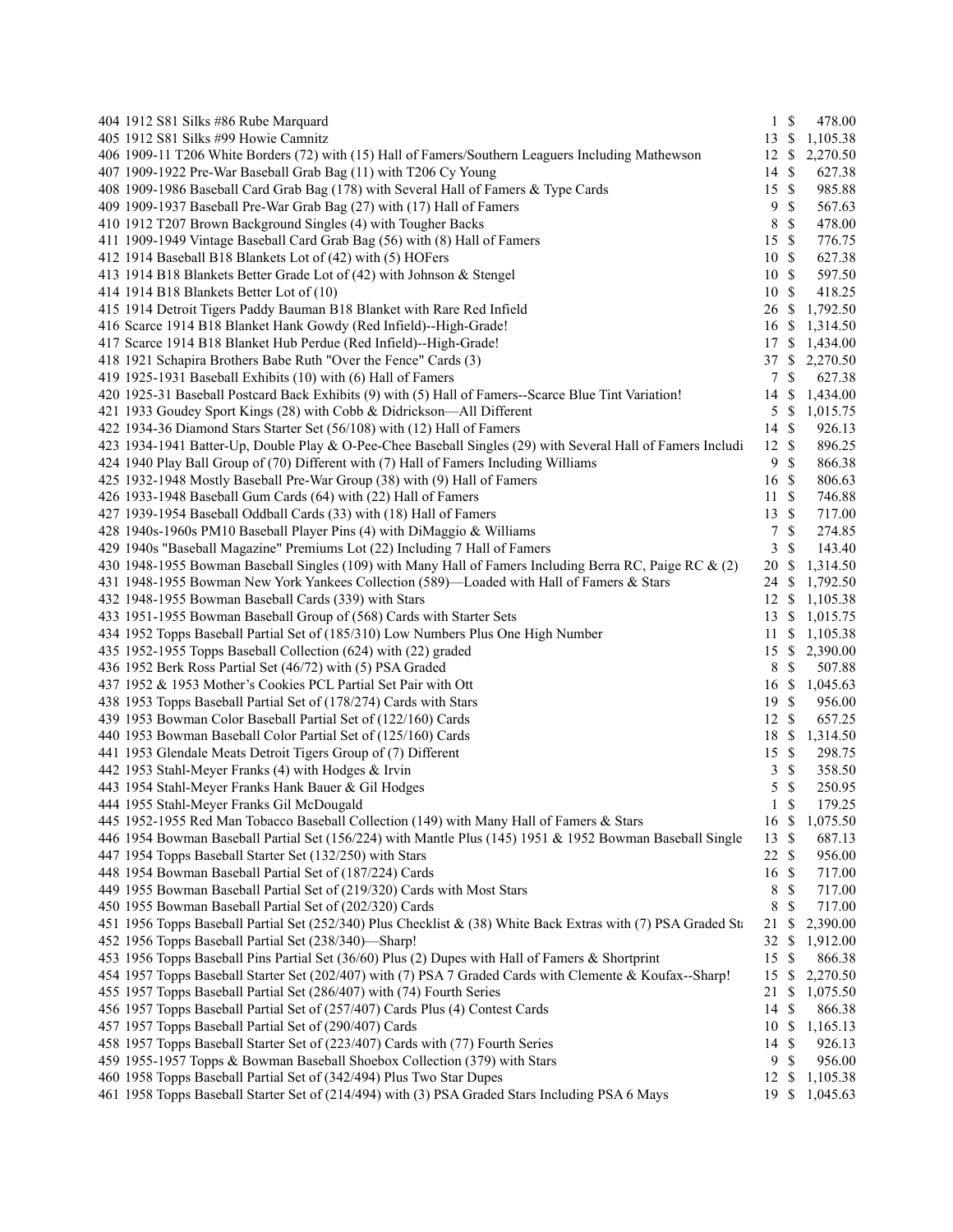| 462 1953-1958 Topps Baseball Cards Lot of (641)                                                                                                                             | 11S            |                           | 746.88             |
|-----------------------------------------------------------------------------------------------------------------------------------------------------------------------------|----------------|---------------------------|--------------------|
| 463 1959 Topps Baseball Partial Set of (366/572) Cards Plus Star Dupe-Clean!                                                                                                | 29 \$          |                           | 1,912.00           |
| 464 1959 Topps Baseball Partial Set (346/572) with Stars                                                                                                                    | 15             | -S                        | 1,075.50           |
| 465 1959 Topps Baseball Starter Set of (331/506) Low Numbers with Many Stars                                                                                                | 10             | -S                        | 806.63             |
| 466 1959 Topps Baseball Starter Set of (304/572) Different with Stars Including Mantle                                                                                      | 14             | $\mathcal{S}$             | 956.00             |
| 467 1959 Bazooka Baseball Cards (4) with Banks & Snider                                                                                                                     | 9              | $\mathbf{\$}$             | 627.38             |
| 468 1948-1959 Baseball Shoebox Collection (834) with Many Hall of Famers & Stars                                                                                            | 8              | \$                        | 1,912.00           |
| 469 (1,099) 1950-1959 Topps & Bowman Baseball Shoebox Collection—Loaded with Hall of Famers & Stars                                                                         | 20             | $\boldsymbol{\mathsf{S}}$ | 2,270.50           |
| 470 1958 & 1959 Topps Baseball Singles Collection (535) with Many Hall of Famers Including Mantle                                                                           | 16             | S                         | 1,105.38           |
| 471 1960 Topps Baseball Starter Set of (231/572) with Yastrzemski RC                                                                                                        | 13             | \$                        | 866.38             |
| 472 1949-1960 Topps & Bowman Baseball Grab Bag of (107) Cards with Banks RC & Mays                                                                                          | 15             | $\mathbb{S}$              | 627.38             |
| 473 1954-1960 Topps & Bowman Baseball Singles Collection (1,271) Cards with Hall of Famers & Stars                                                                          | 22             | \$                        | 2,629.00           |
| 474 1955-1960 Topps Baseball Hall of Famers (5) with Clemente Rookie & (2) Mantle                                                                                           | 15             | $\mathbb{S}$              | 866.38             |
| 475 1961 Topps Baseball Partial Set (324/587) with (3) PSA Graded—Sharp!                                                                                                    | 23             | $\boldsymbol{\mathsf{S}}$ | 1,075.50           |
| 476 1949-1961 Baseball Shoebox Collection of (1,007) Cards—Loaded with Hall of Famers & Stars                                                                               | 13             | \$                        | 2,390.00           |
| 477 1949-1961 Washington Senators Card Collection (360)—All Different with Oddball & Regional                                                                               | 22             | S                         | 806.63             |
| 478 1962 Topps Baseball Singles (739) with Many Hall of Famers, (50+) Green Tint and (34) High Numbers                                                                      | 10             | $\mathcal{S}$             | 836.50             |
| 479 1956-1963 Topps & Bowman Baseball Willie Mays Cards (30)                                                                                                                | 8              | $\mathbb{S}$              | 507.88             |
| 480 1962 & 1963 Topps Baseball Starter Sets with 1963 #120 Roger Maris PSA 7                                                                                                | 10             | $\mathcal{S}$             | 687.13             |
| 481 1961-1963 Post Cereal/Jell-O Baseball Collection (538) with Hall of Famers & Shortprints                                                                                | 15             | $\mathbb{S}$              | 806.63             |
| 482 1961-1963 Post/Jell-O Baseball & Football Collection (484) with (14) Graded Including (5) Mantle                                                                        | 29             | \$                        | 2,151.00           |
| 483 1963 Fleer Baseball Near Set of (65/67) Cards with PSA 6 Checklist                                                                                                      | 11             | S                         | 687.13             |
| 484 1939-1966 Baseball Exhibits Group of (158) Cards with Hall of Famers & Shortprints                                                                                      | 11             | $\mathcal{S}$             | 896.25             |
| 485 (117) 1939-1966 Baseball Exhibits with Several Hall of Famers & Stars                                                                                                   | 15             | $\mathbb{S}$              | 1,075.50           |
| 486 1939-1966 Baseball Exhibits (57) with 1963 Stat Backs                                                                                                                   | 9              | $\mathcal{S}$             | 597.50             |
| 487 1947-1966 Baseball Exhibits (62) with Hall of Famers & Stars                                                                                                            | 6              | \$                        | 448.13             |
| 488 1948-1965 Mostly Baseball Oddball/Regional Collection (136) with (12) PSA Graded                                                                                        | 9              | \$                        | 985.88             |
| 489 1965 Topps Partial Set (417/598) with (4) SGC Graded Stars & Embossed Near Set (70/72) Plus (121) Dupe:                                                                 | 18             | S                         | 1,673.00           |
| 490 1957-1965 Kahn's Wieners Baseball Collection of (30) Cards with (5) Hall of Famers                                                                                      | 10             | $\mathcal{S}$             | 687.13             |
| 491 1966 Topps Baseball Rub-Offs Roll of Approximately (600) with Many Mantle                                                                                               | 40             | -S                        | 2,151.00           |
| 492 1964-1967 Topps Baseball Higher Grade Group (314) with (14) PSA 8-9 Graded Cards Including Jenkins R(                                                                   | 15             | -S                        | 1,135.25           |
|                                                                                                                                                                             |                | -S                        | 597.50             |
| 493 1949-1968 Baseball Hall of Famers & Stars Group of (51) with Koufax, Mays & Williams<br>494 1952-1969 Topps Baseball Singles (138) with Numerous Hall of Famers & Stars | 12<br>16       | <sup>\$</sup>             |                    |
| 495 1954-1969 Topps Baltimore Orioles Complete/Near Team Set Run                                                                                                            | 1              | \$                        | 1,314.50<br>597.50 |
|                                                                                                                                                                             |                | $\mathbb{S}$              |                    |
| 496 1954-1971 Topps Baseball Washington Senators Team Set Run                                                                                                               | 9              |                           | 537.75             |
| 497 1952-1970 Willie Mays Regional & Oddball Cards (9)                                                                                                                      | 22             | $\mathcal{S}$             | 896.25             |
| 498 1958-1969 Topps & Post Baseball Collection (3,636) with (85) Hall of Famers                                                                                             | 23             | \$                        | 1,045.63           |
| 499 1954-1970 Topps Baseball Shoebox Collection (523) with Koufax RC                                                                                                        | 15             | $\mathcal{S}$             | 657.25             |
| 500 1962-1969 Topps Baseball Starter Sets with (314) Cards Including Many Stars Plus (2) 1961 Jay Publishing                                                                | 5              | \$                        | 478.00             |
| 501 1965-1969 Topps Baseball High & Semi-High Numbers (1,360)                                                                                                               | $10\,$         | -\$                       | 478.00             |
| 502 1970 & 1971 Topps Baseball Singles Collection (4,000+) with Stars                                                                                                       | 5              | $\mathcal{S}$             | 418.25             |
| 503 1968 Topps Action Stickers #11 Full Panel with Drysdale                                                                                                                 | 3              | $\mathbb{S}$              | 143.40             |
| 504 1971 Topps Baseball Cards (700+) with (300+) High Numbers                                                                                                               | 5              | $\boldsymbol{\mathsf{S}}$ | 507.88             |
| 505 1972 Topps Baseball Collection (5,500+) with Stars & High Numbers                                                                                                       | 20             | $\mathcal{S}$             | 866.38             |
| 506 1960-1973 Topps Baseball Shoebox Collection (1,993) with Stars                                                                                                          | 16             | $\mathcal{S}$             | 836.50             |
| 507 1970-1973 Topps Baseball High & Semi-High Numbers (1,607)                                                                                                               | 7              | S                         | 358.50             |
| 508 1973 Topps Baseball Cards (8,500+) with Numerous Hall of Famers & Stars                                                                                                 | 6              | \$                        | 537.75             |
| 509 1973 Topps Baseball Collection of (1,147) Cards with Many Hall of Famers                                                                                                | 7              | $\mathcal{S}$             | 418.25             |
| 510 1974 Topps Baseball Singles Group (8,000+) with Stars                                                                                                                   | $\overline{2}$ | \$                        | 328.63             |
| 511 1958-1975 Topps Baseball Singles Collection (1,262) with Many Hall of Famers & Stars                                                                                    | 6              | $\mathbb{S}$              | 537.75             |
| 512 1964-1975 Topps Baseball Shoebox Collection (1,208) with Many Stars                                                                                                     | 10             | $\mathcal{S}$             | 448.13             |
| 513 1975 Topps Baseball Collection (7,500+) with Many Stars                                                                                                                 | 10             | $\mathbb{S}$              | 627.38             |
| 514 1976 Topps Baseball Card Hoard (14,500+) with Numerous Stars                                                                                                            | 5              | $\mathcal{S}$             | 448.13             |
| 515 1977 Topps Baseball Card Hoard (21,000+) with Stars                                                                                                                     | 12             | $\mathbb{S}$              | 746.88             |
| 516 1960-1979 Mostly Topps Baseball Collection of (2,135) Cards with Many Hall of Famers & Stars                                                                            | 23             | \$                        | 1,912.00           |
| 517 1970-1979 Topps Baseball Collection (2,665) with Many Stars                                                                                                             | 26             | $\boldsymbol{\mathsf{S}}$ | 1,015.75           |
| 518 1970-1979 Topps Baseball Hoard of (51,000+) Cards                                                                                                                       | 11             | S                         | 896.25             |
| 519 1954-1980 Mostly Topps & Bowman Baseball Pittsburgh Pirates Cards (336) with Several Clemente                                                                           | 5S             |                           | 388.38             |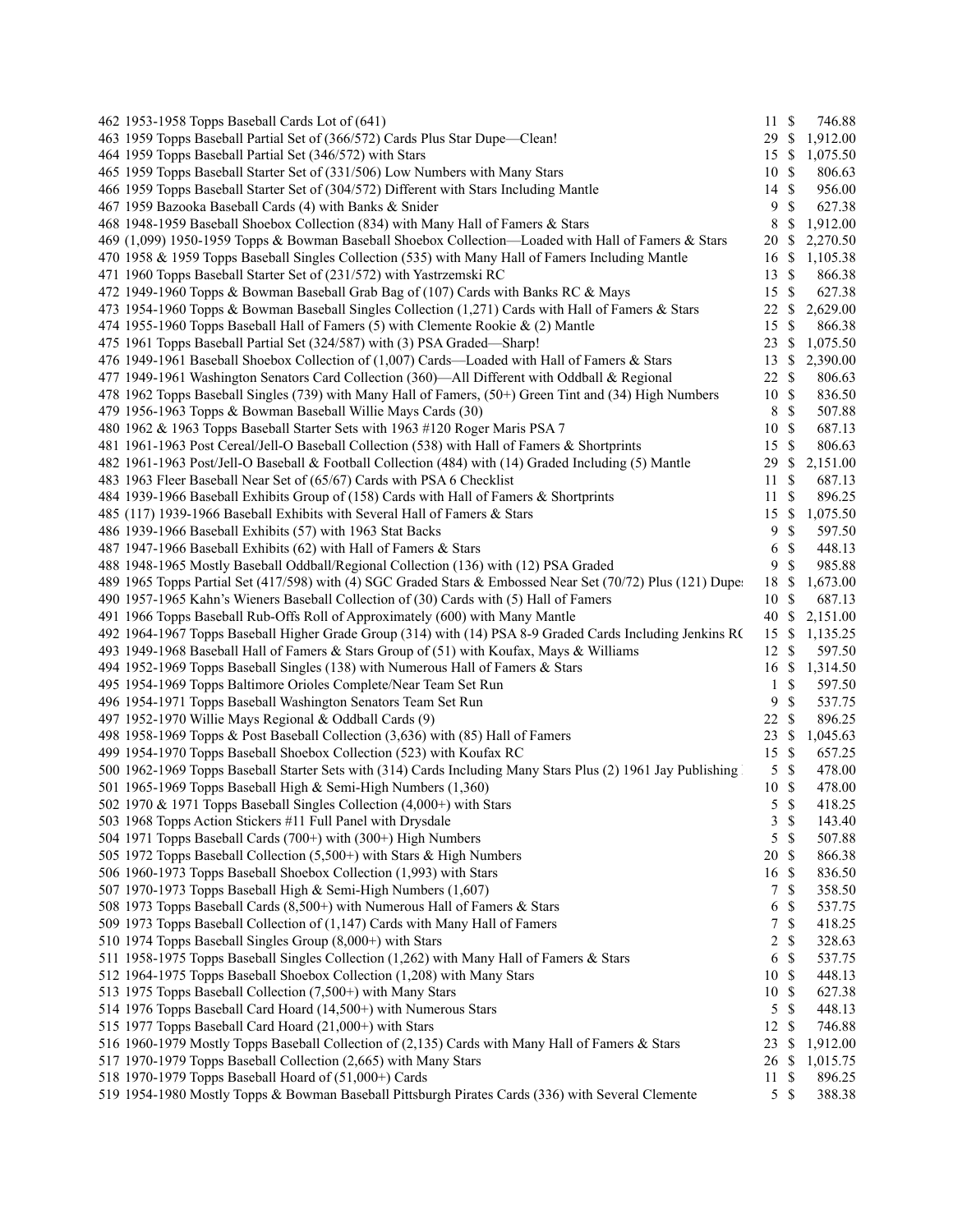| 520 1978 Topps Baseball Hoard of (11,500+) Cards with Stars                                                  | $\mathbf{1}$     | $\mathbb{S}$   | 298.75         |
|--------------------------------------------------------------------------------------------------------------|------------------|----------------|----------------|
| 521 1979 Topps Baseball Card Collection (22,000+) with Stars                                                 |                  | 3S             | 358.50         |
| 522 1966 Topps Baseball Blank Back Proof Partial Sheets (2) with High Numbers                                | 1                | $\mathbb{S}$   | 119.50         |
| 523 1968 Topps Baseball Game Uncut Sheet with (3) Complete Sets                                              | 8                | \$             | 507.88         |
| 524 1969-1979 Topps Baseball Uncut Sheets (4) with (2) 1969 Topps Deckle Edge                                | 28               | \$             | 1,434.00       |
| 525 (5) 1979 Topps Baseball Uncut Sheets with #116 Ozzie Smith Rookie                                        | 25               | $\mathbb{S}$   | 1,434.00       |
| 526 1979-1982 Topps & Donruss Baseball Uncut Sheet Group of (17) with Ozzie Smith RC                         | 12 \$            |                | 328.63         |
| 527 1960 Topps Baseball Series 2 Unopened 36-Card Rack Pack—New Find!                                        | $26 \text{ }$ \$ |                | 2,390.00       |
| 528 1960 Topps Baseball Series 2 Unopened 36-Card Rack Pack from Variety Shop Find                           | 22S              |                | 2,629.00       |
| 529 1957 Topps Baseball Five-Cent Display Box                                                                | 20               | -S             | 478.00         |
| 530 1953-1963 Topps Baseball One-Cent Wrappers (5)                                                           | 10               | $\mathbb{S}$   | 687.13         |
| 531 (2) 1976 Topps Baseball Vending Boxes                                                                    | 28               | $\mathbb{S}$   | 2,509.50       |
| 532 1977 O-Pee-Chee Baseball Near Box of (42/48) Unopened Packs                                              |                  |                | 14 \$ 1,105.38 |
| 533 1972-1979 Topps & O-Pee-Chee Baseball Wax & Cello Packs (4)--All GAI 9-10 Graded                         | 6                | $\mathbb{S}$   | 388.38         |
| 534 1982 Topps Baseball Grocery Rack Packs (36)                                                              | 13               | -S             | 388.38         |
| 535 1982-1983 O-Pee-Chee Baseball Unopened Wax Boxes (3)                                                     | 14               | -\$            | 567.63         |
| 536 Unopened 1982 & 1983 OPC Baseball Wax Boxes                                                              | 13               | -S             | 358.50         |
| 537 1989 Upper Deck Baseball High Numbers Sealed Wax Case                                                    | 18               | \$             | 1,045.63       |
|                                                                                                              |                  |                |                |
| 538 2000 Fleer Baseball Greats of the Game Certified Autograph Near Master Set of (93) Different Cards       | 14<br>14S        | \$             | 3,465.50       |
| 539 Willie Mays Modern Insert Collection (24) with Certified Autos & Game-Used                               |                  |                | 567.63         |
| 540 2012 Panini National Treasures Triple Bat Relic with Ty Cobb, Eddie Collins & Nap Lajoie #/25--BGS 9.5 C | $\overline{4}$   | $\mathbb{S}$   | 167.30         |
| 541 2015 Baseball Unopened Hobby Boxes (6)                                                                   | 5                | $\mathbb{S}$   | 286.80         |
| 542 Late 1890s Baltimore Orioles Team Photograph Cabinet                                                     | 6                | \$             | 627.38         |
| 543 Circa 1902 Kip Selbach (Baltimore Orioles) Cabinet Photo                                                 | 8                | $\mathbb{S}$   | 388.38         |
| 544 1905 Weasner Studio Eastern League Team Composite Picturing (120) Players                                | 10               | $\mathcal{S}$  | 418.25         |
| 545 1897 McLoughlin "Base Ball Game"                                                                         | 25               | <sup>\$</sup>  | 1,045.63       |
| 546 1914 Federal League Baltimore Terrapins Stock Certificate                                                | 9                | \$             | 388.38         |
| 547 1939 Tris Speaker Baseball Centennial Stamp Original Artwork & Stamp                                     | $\boldsymbol{0}$ | \$             | $\blacksquare$ |
| 548 1907-1948 Baseball Sheet Music Lot of (12) with (4) Babe Ruth                                            | 1                | \$             | 179.25         |
| 549 1920s Babe Ruth Carnival Figurine                                                                        | 1                | \$             | 179.25         |
| 550 1939, 1940 "Von Der Linden's Sporting Goods" Illustrated Calendars (2) Featuring Conlon HOFer Photos     | 5                | $\mathbb{S}$   | 250.95         |
| 551 1920s-1930s Sports Newspaper Page Collection of (500+) with Babe Ruth, Bobby Jones & Many Other HOI      | $\overline{4}$   | \$             | 274.85         |
| 552 1934-1939 Baseball Hall of Fame Letters/Documents Lot of (200+) Relating to the Museum's Founding        | 13               | \$             | 1,015.75       |
| 553 1909-1913 M101-2 Sporting News Supplements Ty Cobb Premium Photo--BVG Authentic                          | 6                | \$             | 274.85         |
| 554 1909-1913 M101-2 Sporting News Supplements Eddie Plank Premium Photo--BVG 4                              | 7                | <sup>\$</sup>  | 262.90         |
| 555 Rare Hal Chase 1911 Joseph G. Bowles Illustrated Supplement                                              | 1                | \$             | 179.25         |
| 556 19th Century Baseball Scene Large Illustrated Proof Sheet                                                | 2                | \$             | 71.70          |
| 557 Scarce 1922 NY Public Library "Spalding Collection" Catalog                                              | 5                | $\mathbb{S}$   | 179.25         |
| 558 1924 & 1925 Washington Senators Baseball Schedule Rulers Pair                                            | 3                | $\mathbb{S}$   | 167.30         |
| 559 1920s Mickey Cochrane "Fan Favorites" Writing Tablet                                                     | 5                | \$             | 155.35         |
| 560 1932 Babe Ruth Wheaties Flipbook Premium                                                                 | 10               | <sup>\$</sup>  | 418.25         |
| 561 Circa 1950 Jackie Robinson Figural Bank                                                                  | 4                | $\mathcal{S}$  | 155.35         |
| 562 1956 Chicago Cubs Home Schedule Display Poster                                                           | 7                | $\mathbb S$    | 155.35         |
| 563 1957 "Redtop Beer" Babe Ruth Advertising Sign                                                            | 9                | \$             | 250.95         |
| 564 Ted Williams 1950s Wilson Illustrated Glove Box                                                          | 3                | \$             | 143.40         |
| 565 1968 Topps Baseball Original Baltimore Orioles Back Art Sheet with Frank Robinson from Topps Vault       | 1                | \$             | 179.25         |
| 566 1969 "Ted Williams Signs as Manager of the Senators" Press Releases/Photos Media Kit                     | 1                | \$             | 59.75          |
| 567 Danbury Mint Baseball Legends Chess Set                                                                  | 10               | $\mathcal{S}$  | 358.50         |
| 568 1949-51 Spalding ONL Frick Ball with Original Box                                                        | 5                | \$             | 179.25         |
| 569 Heinie Groh's 1950s Major League Baseball Silver Lifetime Pass                                           | 20               | \$             | 1,165.13       |
| 570 1950s-1970s Baseball Odd Issue Treasure Chest with Exhibits, Coins, Pennants & Photo Packs               | 13               | \$             | 746.88         |
| 571 1948 "Clark Griffith Day" Program, Ticket Stub and Baseball Glove Dinner Centerpiece (3 Items)           | $\boldsymbol{0}$ | \$             |                |
| 572 Pair of Milwaukee Braves 1958 World Series Items: Press Pin & Full Ticket Stub                           | 2                | \$             | 131.45         |
| 573 1955 & 1957 Washington Senators "Opening Day" Photos (2), Tickets (2) and Game Programs (2)              | 6                | $\mathbb{S}$   | 388.38         |
| 574 1958 and 1962 All-Star Game Lot of (3) Items: Pennant, Program & Photo Pack                              | 4                | \$             | 274.85         |
| 575 Babe Ruth 1960s-1970s Wristwatch in Original Helbros Box                                                 | 5                | \$             | 227.05         |
| 576 Wayne Krenchicki 1979 Baltimore Orioles American League Championship Ring                                | 9                | \$             | 3,346.00       |
| 577 1973 Wayne Krenchicki Amateur World Series Gold Medal                                                    |                  | 0 <sup>5</sup> |                |
|                                                                                                              |                  |                |                |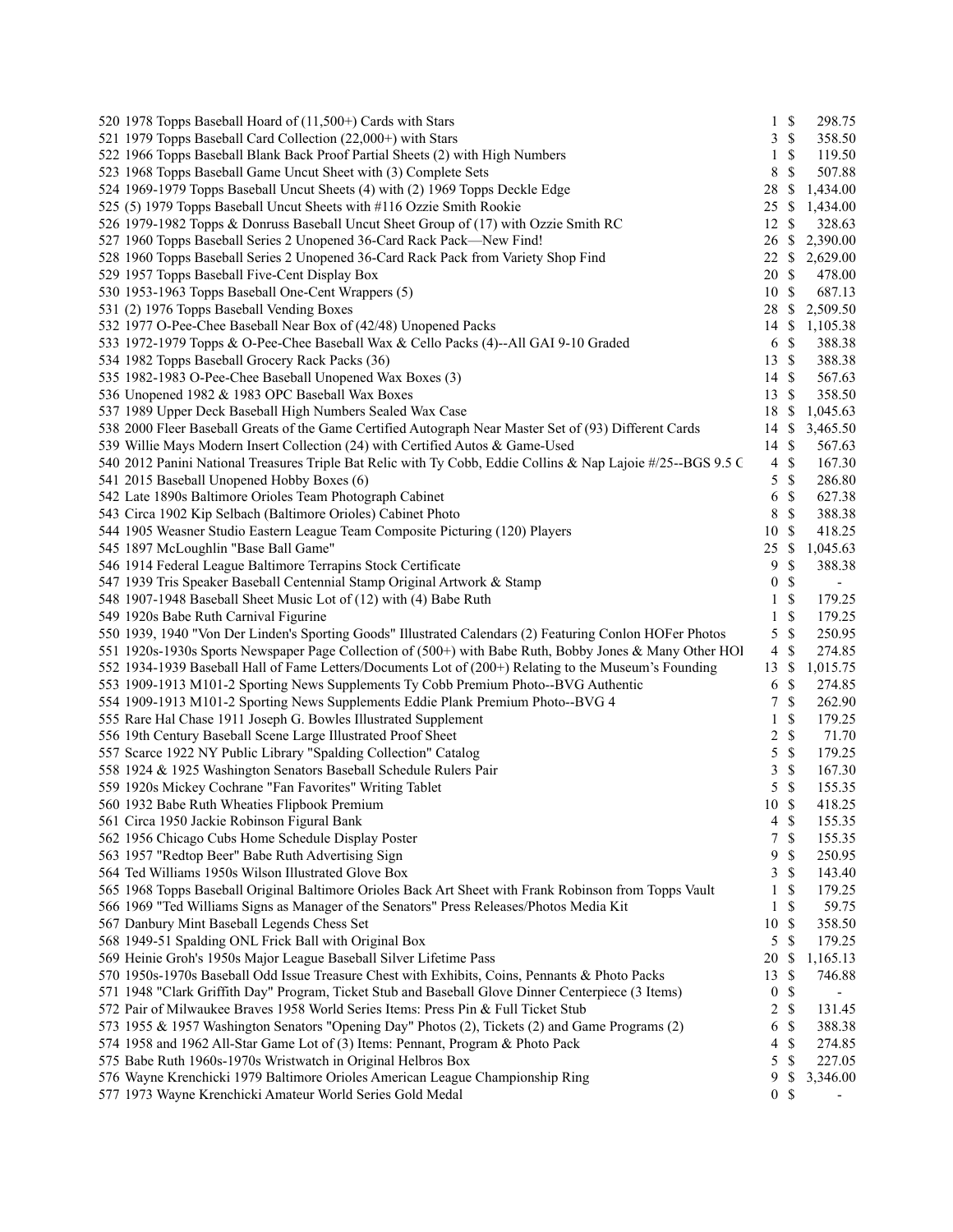| 578 Wayne Krenchicki 1975 Pan American Games Silver Medal                                                                                      | $\boldsymbol{0}$ | $\mathbb{S}$    |                          |
|------------------------------------------------------------------------------------------------------------------------------------------------|------------------|-----------------|--------------------------|
| 579 1950s-1990s Willie Mays Coin & Pin Collection of (24) with Tough Issues                                                                    | 5                | $\mathbb{S}$    | 286.80                   |
| 580 Willie Mays Jersey & Shirt Lot of (19) with (2) Original Transfers                                                                         | 4                | \$              | 274.85                   |
| 581 Willie Mays Vintage Store Model Baseball Bat Lot of (18)                                                                                   | 2                | \$              | 191.20                   |
| 582 Willie Mays Vintage Endorsement Advertising Lot of (54)                                                                                    | 12               | \$              | 418.25                   |
| 583 1950s-1980s Willie Mays Wire Service Photo Lot of (15) Different                                                                           | 6                | $\mathcal{S}$   | 191.20                   |
| 584 1910-1990 Comiskey Park Stadium Seat                                                                                                       | 1                | \$              | 239.00                   |
| 585 Baltimore Orioles/Colts Memorial Stadium Seat                                                                                              | 3                | \$              | 203.15                   |
| 586 Yankee Stadium 1978-2008 Seat Pair with Steiner Sports LOA                                                                                 | 4                | \$              | 388.38                   |
| 587 MLB Professional Model Baseball Caps Lot (8)                                                                                               | 4                | \$              | 95.60                    |
| 588 Massive "Connie Mack Stadium" 3x5 Foot Original Oil Painting by Mike Kuyper                                                                | $\boldsymbol{0}$ | $\mathbb{S}$    |                          |
| 589 1950-1956 Callahan HOF Baseball Card Ban Johnson Original Artwork by Mario DeMarco                                                         | $\boldsymbol{0}$ | \$              | $\overline{\phantom{a}}$ |
| 590 Steve Kaufman 52x47 Mickey Mantle Screen Print on Canvas                                                                                   | 2                | $\mathbb{S}$    | 262.90                   |
| 591 Lou Gehrig #4 Original Artwork by Kirk Timmons                                                                                             | 2                | \$              | 388.38                   |
| 592 1980s Reese, Sutton and Podres 16x20 Dodgers Original Paintings (3) by Doug West                                                           | 7                | \$              | 328.63                   |
| 593 1920s Babe Ruth News Service Photo - Type I                                                                                                | 13               | \$              | 657.25                   |
| 594 Babe Ruth 1923 World Series HR News Service Photo - PSA/DNA Type I                                                                         | 10               | $\mathcal{S}$   | 478.00                   |
| 595 1924 World Series Champion Washington Senators White House Original Photo with President Coolidge - T                                      | $\mathbf{1}$     | \$              | 179.25                   |
| 596 Endearing 1925 Babe Ruth with Dog News Service Photo - Type I                                                                              | 9                | \$              | 448.13                   |
| 597 Lou Gehrig Wire/Publicity Photo Lot of (7) with Fantastic Rawhide & Tarzan Film Photos                                                     | 1                | \$              | 179.25                   |
| 598 Joe Jackson 4x6 Photo by George Burke - Used for 1940 Play Ball Card                                                                       | 5                | \$              | 298.75                   |
| 599 1959 Fleer Ted Williams Card #77 Vintage Photo - From the Williams Collection                                                              | $\boldsymbol{0}$ | \$              |                          |
| 600 1916 Joe Tinker 11x14 Burke & Atwell Spring Training Photos Pair                                                                           | 5                | $\mathbb{S}$    | 167.30                   |
| 601 1920s-1930s Babe Ruth Wire Photo Lot of (4)                                                                                                | 1                | \$              | 119.50                   |
| 602 Walter Johnson 1924 World Series Photos Pair                                                                                               | 3                | \$              | 215.10                   |
| 603 Circa 1924 Goose Goslin Pre-Game Original Photo - Type I                                                                                   | 1                | \$              | 119.50                   |
| 604 1910s-1920s Yale Baseball Team Photos Pair                                                                                                 | 1                | \$              | 59.75                    |
| 605 1930s Jimmie Foxx News-Service Photos Trio                                                                                                 | 2                | \$              | 131.45                   |
| 606 1936 UPI Type I Press Photo of World Series Champion New York Yankees with DiMaggio--BVG 3                                                 | 2                | \$              | 143.40                   |
| 607 Vintage Baseball Wire Photo Lot of (3) Including a Lefty Gomez Autograph                                                                   | 1                | \$              | 59.75                    |
| 608 1934 Quaker Oats Babe Ruth Premium Photo                                                                                                   | 6                | \$              | 179.25                   |
| 609 Original Negro League Photo Lot of (2)                                                                                                     | 1                | \$              | 179.25                   |
| 610 1941 Ted Williams and Jimmie Foxx News Service Photo - Type I                                                                              | 6                | \$              | 179.25                   |
| 611 Interesting 1950s Ted Williams Acetate Negatives Lot (20)                                                                                  | 8                | \$              | 418.25                   |
|                                                                                                                                                | 3                | $\mathbb{S}$    | 167.30                   |
| 612 1914 Terrapin Park, Baltimore Federal League Postcard                                                                                      | $\mathbf{0}$     | \$              |                          |
| 613 1930 Fairchild Aerial View Photographic Postcard with Polo Grounds Below - SGC 84 NM 7<br>614 1954 Alaga Syrup "Rare" Willie Mays Postcard |                  |                 |                          |
|                                                                                                                                                | 15               | \$              | 1,792.50                 |
| 615 1961-1963 Willie Mays White Base Bobbing Head                                                                                              | 8                | \$              | 358.50                   |
| 616 1958-1963 Hartland Statue Lot of (6) with Aaron, Mantle & Mays                                                                             | 13               | \$              | 537.75                   |
| 617 1983 Taiwan Green Base Bobbin' Head Dolls Near Set (24/26)                                                                                 | 4                | S               | 537.75                   |
| 618 1910-1912 Sweet Caporal P2 Pin Lot of (134) with (68) Different Including (7) HOFers                                                       |                  |                 | 30 \$ 2,390.00           |
| 619 1933 Joe Cronin "Pennant Winners" Souvenir Pin (Red Version)                                                                               |                  | $4 \text{ }$ \$ | 286.80                   |
| 620 1940s PM10 Lou Gehrig "Never Forgotten" Stadium Pin                                                                                        | 13               | \$              | 448.13                   |
| 621 1958 St. Louis Cardinals Japan Tour Press Pin                                                                                              | 9                | \$              | 328.63                   |
| 622 1985-1993 World Series Press Pin Pairs Consecutive Run of (9) with (18) Pins                                                               | 1                | \$              | 597.50                   |
| 623 1985-1993 Baseball All-Star Press Pin Consecutive Run of (9)                                                                               | $\boldsymbol{0}$ | \$              |                          |
| 624 1990-1994 Retroactive Baseball Hall of Fame Press Pin Lot of (12)                                                                          | $\boldsymbol{0}$ | \$              |                          |
| 625 Complete Run of (74) Brown Hall of Fame Induction Bats (1936-2015) with Future Purchase Rights [reserve                                    | 10               | \$              |                          |
| 626 Ty Cobb and Napoleon Lajoie H&B Stat Bats Pair                                                                                             | 13               | \$              | 388.38                   |
| 627 1940s-1950s Souvenir Mini-Bats (48) Including 22 HOFers w/Ruth, Gehrig, Mantle, DiMaggio and William                                       | 10               | \$              | 567.63                   |
| 628 1991 Cooperstown Bat Co. "First Five" LE Commemorative Bat Set (5) w/Display Rack                                                          | 16               | S               | 388.38                   |
| 629 1920 World Series Program - Ebbets Field Version                                                                                           | $\boldsymbol{0}$ | \$              |                          |
| 630 1922 & 1923 World Series Programs at NY Giants Pair w/1923 Game 2 (Babe Ruth 2 HRs)                                                        | 22               | \$              | 1,165.13                 |
| 631 1924 & 1925 World Series Programs at Washington Nationals Pair                                                                             | 12               | \$              | 687.13                   |
| 632 1926 New York and St. Louis World Series Programs Pair                                                                                     | 12               | S               | 746.88                   |
| 633 1927 World Series Program - Yankees vs. Pirates                                                                                            | 4                | \$              | 388.38                   |
| 634 1928 World Series Game 1 Program at New York - Ruth 3 HRs                                                                                  | 12               | \$              | 985.88                   |
| 635 1932 World Series Game Three Scorecard - Ruth's Called Shot                                                                                | $\overline{2}$   | \$              | 627.38                   |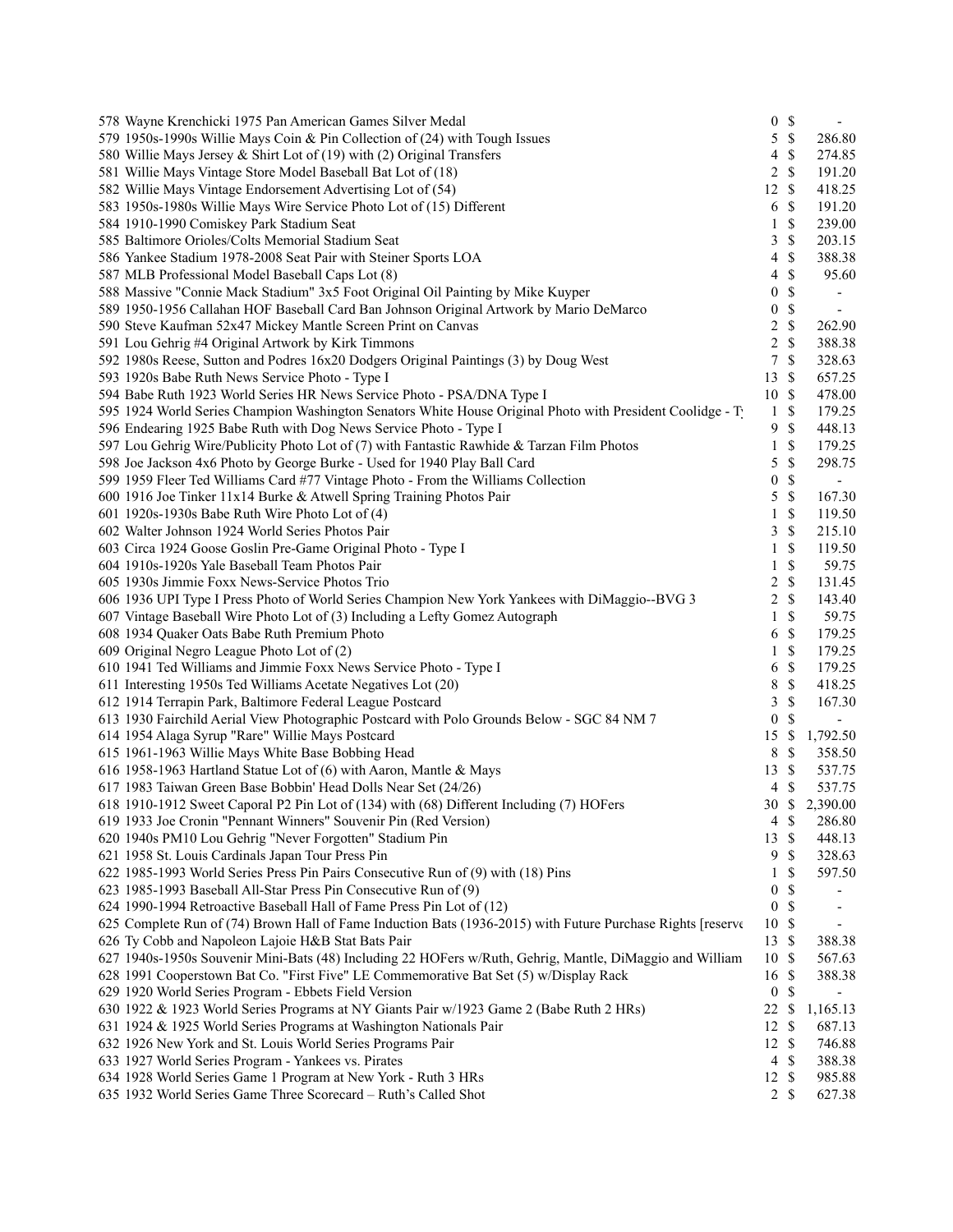| 636 1936-1938 World Series Programs Trio - 1936 Signed by Jacob Ruppert                                   | 7                | $\mathbb{S}$  | 388.38                   |
|-----------------------------------------------------------------------------------------------------------|------------------|---------------|--------------------------|
| 637 1940s-1960s World Series Programs Lot (10)                                                            | 9                | $\mathbb S$   | 776.75                   |
| 638 1947, 1955 Brooklyn Dodgers World Series Programs Pair                                                | 9                | $\mathbb{S}$  | 286.80                   |
| 639 1940s-1950s World Series Programs Lot (4)                                                             | 8                | \$            | 478.00                   |
| 640 1950-1959 World Series Programs Complete Run (20) - Including Larsen's Scored "Perfecto"              | 12               | \$            | 1,314.50                 |
| 641 1905 Boston Americans Scorecard plus Two Boston Beaneaters Scored Inserts (3 Items)                   | $\overline{4}$   | \$            | 155.35                   |
| 642 1911 PCL S.F. Seals at L.A. Angels Game Scorecard - Buck Weaver in Lineup                             | 8                | $\mathbb{S}$  | 203.15                   |
| 643 1939 All-Star Game Program (Scored) at New York                                                       | 3                | \$            | 203.15                   |
| 644 1939-1947 Washington Senators Event Souvenir Game Day Program Lot of (3)                              | 0                | \$            | $\overline{\phantom{a}}$ |
| 645 1947 Walter Johnson "Memorial Unveiling Game" Program                                                 | $\boldsymbol{0}$ | $\mathbb{S}$  | $\overline{\phantom{a}}$ |
| 646 1940s-70s All-Star Game Programs (4)                                                                  | 7                | $\mathbb{S}$  | 328.63                   |
| 647 1956 MLB All-Star Game Program & Ticket Stub Pairing                                                  | 3                | \$            | 143.40                   |
| 648 August 16, 1954 Sports Illustrated First Issue in Presentation Case                                   | 10               | $\mathcal{S}$ | 250.95                   |
| 649 1950s-60s "Sports Illustrated" Magazine Lot (19) Including Inaugural Issue                            | $\tau$           | \$            | 203.15                   |
| 650 1953 World Series Program With (9) Signatures Including Berra, Mantle & Rizzuto - Full JSA            | 11               | \$            | 507.88                   |
| 651 1940s-2000s California Baseball Minor League Program, Scorecards, Publications, Photos Treasure Chest | 8                | \$            | 507.88                   |
| 652 1940s-1970s Baseball Scorecards Lot (47)                                                              | 5                | $\mathbb{S}$  | 286.80                   |
|                                                                                                           | 11               | <sup>\$</sup> |                          |
| 653 1952-1967 Washington Senators Yearbook Complete Run of (19)                                           |                  |               | 597.50                   |
| 654 1960s-1970s Baseball Team Yearbooks Lot (30)                                                          | 10S              |               | 286.80                   |
| 655 1954-2001 Willie Mays Publication Lot of (32)                                                         | $\mathbf{1}$     | S             | 179.25                   |
| 656 1912 World Series Game 6 Ticket Stub - PSA Authentic                                                  | 5                | \$            | 985.88                   |
| 657 1924 World Series Game 5 at NY Full Ticket Stub (Walter Johnson Estate) - PSA Authentic               | 6                | \$            | 627.38                   |
| 658 1935 MLB All-Star Game Ticket Stub - PSA 1                                                            | 1                | \$            | 239.00                   |
| 659 1936 MLB All-Star Game Ticket Stub--PSA EX-MT 6                                                       | 2                | \$            | 388.38                   |
| 660 1936 World Series Game 4 Ticket Stub (Gehrig Home Run)--PSA Authentic                                 | 2                | $\mathbb{S}$  | 191.20                   |
| 661 1936 All-Star Game Ticket Stub - PSA Authentic                                                        | $\boldsymbol{0}$ | \$            | $\overline{\phantom{a}}$ |
| 662 1945 World Series Game 3 at Washington "Phantom" Full Ticket                                          | 1                | \$            | 119.50                   |
| 663 Sandy Koufax September 9, 1965 Perfect Game Ticket Stub                                               | $10\,$           | \$            | 418.25                   |
| 664 9/11/66 New York Mets Full Ticket From Nolan Ryan's MLB Debut Game--PSA Authentic                     | 22               | \$            | 1,553.50                 |
| 665 1971 All-Star Game at Detroit Full Ticket - PSA NM 7                                                  | 12               | \$            | 537.75                   |
| 666 Mickey Mantle 500th Home Run Ticket Stub - SGC Authentic                                              | 1                | \$            | 896.25                   |
| 667 Mickey Mantle Home Run Game Ticket Stub Framed Display                                                | 2                | \$            | 507.88                   |
| 668 1958 World Series Game 1 Full Ticket - PSA 9 NONE BETTER                                              | 1                | \$            | 298.75                   |
| 669 1972 MLB All-Star Game Full Ticket--PSA 3 (mk)                                                        | $\boldsymbol{0}$ | \$            | $\overline{\phantom{a}}$ |
| 670 1981 World Series Game 6 "Clincher" Full Ticket--PSA 1 (mk)                                           | $\boldsymbol{0}$ | $\mathbb{S}$  |                          |
| 671 George Brett 3,000th Hit and Greg Maddux 200th Win Tickets/Signed Photos Displays (2)                 | 3                | $\mathbb S$   | 143.40                   |
| 672 1987 World Series Game 7 "Clincher" Full Ticket--PSA 3                                                | $\boldsymbol{0}$ | \$            |                          |
| 673 1988 World Series Game 1 Full Ticket "Gibson's Historic Home Run"--PSA 3                              | 1                | \$            | 358.50                   |
| 674 Roy McMillan 1955 Cincinnati Redlegs Game Worn Home Jersey                                            | 23               | \$            | 3,943.50                 |
| 675 1968 Oakland A's Game Worn Road Jersey - First Year After K.C. Move                                   | 18               | S             | 358.50                   |
| 676 1973 Vern Benson Game Used St. Louis Cardinals Jersey                                                 | 12               | \$            | 627.38                   |
| 677 Lot of (3) Game-Used 1970s-1980s Japanese Baseball Jerseys                                            |                  | 1 S           | 59.75                    |
| 678 Spike Owen 1988 Boston Red Sox Game Worn Home Jersey                                                  | 1                | \$            | 179.25                   |
| 679 Hanley Ramirez 2009 Game-Worn Jersey with MLB Hologram                                                | 0                | \$            | $\overline{\phantom{a}}$ |
| 680 Ryan Zimmerman 2009 Signed Game-Used Jackie Robinson Day Jersey                                       | 6                | \$            | 448.13                   |
| 681 Lot of (4) Washington Nationals Game Used Jerseys From 2008 Nationals Park Inaugural Season           | 11               | \$            | 388.38                   |
| 682 Washington Nationals Jersey Lot of (5) From Inaugural Opening Day Game At Nationals Park              | 9                | \$            | 567.63                   |
| 683 Game Used First Base from March 30, 2008 First Game at Nationals Park                                 | 13               | \$            | 298.75                   |
|                                                                                                           | $\overline{4}$   | \$            | 239.00                   |
| 684 2008 Nationals Park Inaugural Opening Day Game Used Hat Lot of (6)                                    |                  |               |                          |
| 685 Lot of (5) Washington Nationals Game-Used Pink Breast Cancer Awareness Bats                           | 13               | \$            | 537.75                   |
| 686 2010 Ivan Rodriguez Game Used Pink Breast Cancer Awareness Bat                                        | 18               | \$            | 687.13                   |
| 687 Washington Nationals Game Used Lot of (5) Items                                                       | 14               | \$            | 418.25                   |
| 688 Game Used Second Base from March 30, 2008 First Game at Nationals Park                                | $\,8\,$          | \$            | 227.05                   |
| 689 Ted Williams 1947 Louisville Slugger Game Used Half-Bat - Signed by 1947 Red Sox Team (30 Signatures) | 19               | \$            | 4,421.50                 |
| 690 1991 Frank Thomas Rookie-Era Signed Game Used Bat - PSA/DNA GU 9.5                                    | 34               | \$            | 3,107.00                 |
| 691 Chipper Jones Signed Game-Used Cleats                                                                 | 15               | $\mathbb{S}$  | 776.75                   |
| 692 Cal Ripken Jr. Circa 1985 Double-Signed Game Used Spikes                                              | 19               | \$            | 1,553.50                 |
| 693 Derek Jeter 2014 Final Season Game Used Blue & White Cleats - Steiner COA                             | 8                |               | \$1,165.13               |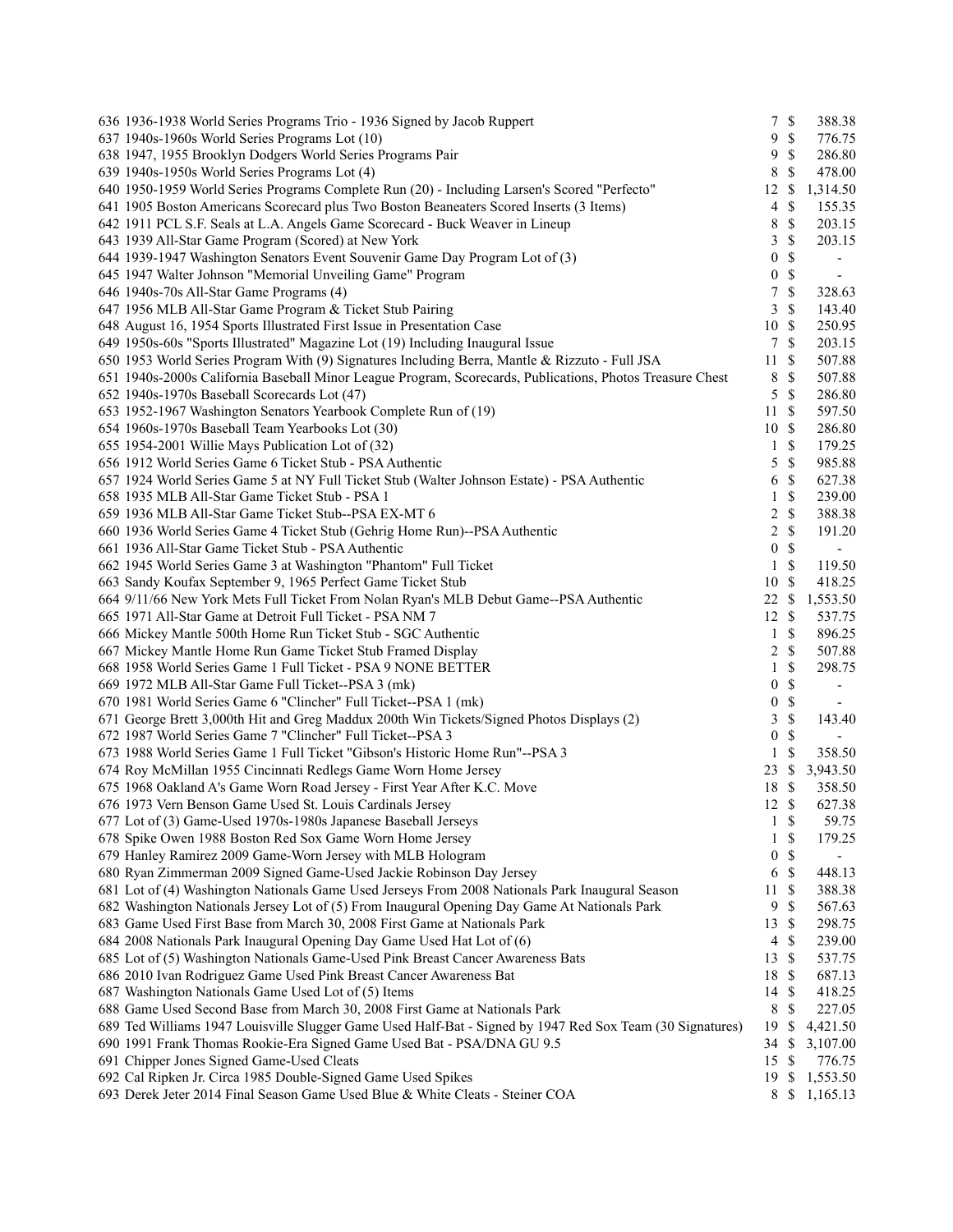| 694 Derek Jeter Game Used Black & White Cleats From 2014 Final Season - Steiner COA                         | 11S              |               | 956.00                   |
|-------------------------------------------------------------------------------------------------------------|------------------|---------------|--------------------------|
| 695 Lot of (9) Game-Used Baseball Bats With Baylor & Rice                                                   | 14 \$            |               | 388.38                   |
| 696 Todd Frazier Game-Used/Autographed Lot With Bat, Batting Gloves & (2) Baseballs                         | 3                | $\mathbb{S}$  | 262.90                   |
| 697 Hanley Ramirez Signed/Game-Used Lot With Bat, Batting Gloves and (3) Baseballs                          | 1                | \$            | 239.00                   |
| 698 Lot of (4) Dave Schuler Game Worn Items                                                                 | 9                | $\mathcal{S}$ | 215.10                   |
| 699 Metal Training Baseball Pair Used by 90's Braves with Dave Schuler LOP                                  | 10               | $\mathbb{S}$  | 448.13                   |
| 700 Joe Torre 2000th Win As A Manager Game Used Ball                                                        | $\boldsymbol{0}$ | \$            |                          |
| 701 Early 1990s John Kruk Signed Game-Used Cleats                                                           | 9                | \$            | 155.35                   |
| 702 2007 Derek Jeter Signed Game-Used Batting Glove & Yankee Stadium Dirt Display - Steiner LOA             | 12               | \$            | 262.90                   |
| 703 2009 Derek Jeter Game-Used Left Handed Batting Glove - Steiner COA                                      | 14               | <sup>\$</sup> | 286.80                   |
| 704 Stunning Babe Ruth Single-Signed Ball with Personalization - Full JSA [reserve met]                     | 10               | $\mathbb{S}$  | 6,094.50                 |
| 705 Babe Ruth Single-Signed Baseball - Full JSA                                                             | 14               | -S            | 3,107.00                 |
| 706 Christy Mathewson Signed 1909-1913 ONL Spalding Baseball with Chief Meyers - Full JSA                   | 24 \$            |               | 3,943.50                 |
| 707 Sam Crawford Single-Signed Sosnak Baseball - Full JSA                                                   | 15S              |               | 2,509.50                 |
| 708 1928 New York Yankees Team Signed Ball with Ruth - Full PSA [reserve not met]                           | $\mathbf{1}$     | \$            | $\overline{\phantom{a}}$ |
| 709 1935 St. Louis Cardinals ONL Frick Team Signed Ball With D. Dean and Frisch                             | 11               | $\mathcal{S}$ | 478.00                   |
| 710 1937 Red Sox Multi-Signed Ball with Foxx, Pennock- Full JSA                                             | 3                | $\mathbb{S}$  | 2,151.00                 |
| 711 1937 New York Giants NL Champions Team-Signed Ball with Hubbell & Ott - Full JSA                        | 13               | $\mathbb{S}$  | 1,314.50                 |
| 712 1940 Brooklyn Dodgers Team Signed Official League Baseball With Durocher and Reese                      | 2                | $\mathcal{S}$ | 191.20                   |
| 713 1940 Boston Red Sox Team Signed Baseball With (20) Signatures Including Foxx, Grove & T. Williams       | 16 \$            |               | 836.50                   |
| 714 1941 Brooklyn Dodgers N.L. Champions Team Signed Ball (23 Signatures) Including Medwick, Durocher an    |                  | 3S            | 358.50                   |
| 715 1942 New York Giants Team Signed Baseball with (21) Signatures Including Hubbell, Mize & Ott - Full JSA | 15               | -S            | 985.88                   |
| 716 Lefty Grove Single-Signed Ball - Full JSA                                                               | $\boldsymbol{0}$ | $\mathcal{S}$ |                          |
| 717 1948 New York Yankees Team Signed Ball with (26) Signatures Including Berra, DiMaggio & Rizzuto - Full  | 10S              |               | 687.13                   |
| 718 1948 Boston Braves Team Ball With (26) Signatures Including Southworth and Spahn                        | 1                | \$            | 298.75                   |
| 719 Eddie Waitkus Single-Signed Baseball Period Signed c.1949 with Full JSA                                 | 19               | \$            | 2,031.50                 |
| 720 1953 Major Leaguer Barnstorming Game Signed Ball (18 Signatures) with Ty Cobb and Satchel Paige         | 32               | \$            | 3,704.50                 |
| 721 1952 Philadelphia Athletics Team Signed OAL Harridge Baseball With (16) Autographs                      | 3                | \$            | 155.35                   |
|                                                                                                             | 28               | <sup>\$</sup> | 1,553.50                 |
| 722 1955 Brooklyn Dodgers Team-Signed Baseball with Campanella, Hodges & Robinson--Full JSA                 |                  |               |                          |
| 723 Satchel Paige 1958 Miami Marlins Single Signed Ball - Huge Signature!                                   | 21               | -S            | 1,195.00                 |
| 724 Roberto Clemente Single-Signed 1958-1962 ONL Giles Baseball - Full JSA                                  |                  | $2 \sqrt{s}$  | 1,912.00                 |
| 725 1961 New York Yankees Team-Signed Baseball with Mantle & Maris- Full PSA/DNA                            | 38 \$            |               | 5,138.50                 |
| 726 1953 New Orleans Pelicans Southern Association Team Signed Ball (23 Signatures) Including Murtaugh      | 5                | \$            | 107.55                   |
| 727 1956 Washington Senators Team Signed Ball (29 Signatures) Including Killebrew                           | $\,8\,$          | \$            | 286.80                   |
| 728 1959 New York Yankees Team-Signed Baseball                                                              | 16 \$            |               | 866.38                   |
| 729 1959 All-Star Game Umpires Signed Ball (6 Signatures) Including Al Barlick                              | 3                | $\mathbb S$   | 155.35                   |
| 730 1961 New York Yankees Team-Signed Baseball - Full JSA                                                   | $\boldsymbol{0}$ | \$            | $\overline{\phantom{a}}$ |
| 731 1963 Chicago Cubs Team Signed Baseball with (27) Signatures including Banks, Brock & Hubbs - Full JSA   | $11 \text{ }$ \$ |               | 448.13                   |
| 732 1965 World Series Champion Los Angeles Dodgers Team-Signed Baseball with (24) Autographs--Full JSA      | 5                | $\$$          | 298.75                   |
| 733 1965 San Francisco Giants Team-Signed Baseball with (25) Autographs--Full JSA                           | $\mathbf{1}$     | \$            | 239.00                   |
| 734 1965 Chicago White Sox Team Signed Ball (27 Signatures)                                                 | $\overline{2}$   | \$            | 71.70                    |
| 735 1966 Washington Senators Team Signed Ball (33 Signatures) Including Gil Hodges                          | 8                | $\$$          | 227.05                   |
| 736 Outstanding 1969 Washington Senators Team Signed Ball (23 Signatures) Including Ted Williams            | 7                | $\mathbb{S}$  | 262.90                   |
| 737 1972 Los Angeles Dodgers Team Signed Ball (23 Signatures) Including Alston, F. Robinson and Sutton      | 6                | \$            | 191.20                   |
| 738 1973 New York Yankees Team-Signed Ball With Munson - Full SGC                                           | 2                | \$            | 328.63                   |
| 739 Multi-Signed Baseball with (6) Signatures Including Hunter & Munson - Full JSA                          | 13               | $\mathbb{S}$  | 717.00                   |
| 740 Multi-Signed Hall of Fame Baseball with (25) Signatures - Full JSA                                      | 5                | $\mathbb{S}$  | 328.63                   |
| 741 Aaron, Mays & Musial Multi-Signed Baseball with Unusual Inscriptions - Full PSA/DNA                     | 6                | \$            | 418.25                   |
| 742 Mays, Mantle & Snider Multi-Signed Baseball- Full JSA                                                   | $\overline{9}$   | \$            | 627.38                   |
| 743 1992 "Mickey, Willie and the Duke" LE Signed Ball Display                                               | 19               | $\mathcal{S}$ | 746.88                   |
| 744 Bill Dickey Single-Signed Vintage International League Ball                                             | 5                | \$            | 358.50                   |
| 745 Roger Maris Single-Signed Baseball - Full PSA/DNA                                                       | 16               | \$            | 806.63                   |
| 746 Mickey Mantle Single Signed OAL Brown Ball - PSA/DNA 8.5 - "10" for Signature                           | $\boldsymbol{0}$ | \$            |                          |
| 747 Mickey Mantle Single-Signed OAL Brown Baseball With No.7 Inscription UDA                                | 13               | $\mathcal{S}$ | 717.00                   |
| 748 Joe DiMaggio "HOF 55" Single Signed Ball with Full JSA                                                  | 11               | \$            | 597.50                   |
| 749 Michael Jordan Single-Signed Southern League Baseball - Full JSA                                        | 4                | $\mathbb{S}$  | 448.13                   |
| 750 Willie Jones Single-Signed Baseball with Full JSA                                                       | 4                | \$            | 227.05                   |
| 751 Norm Cash Single-Signed Baseball - Full JSA                                                             | 10S              |               | 448.13                   |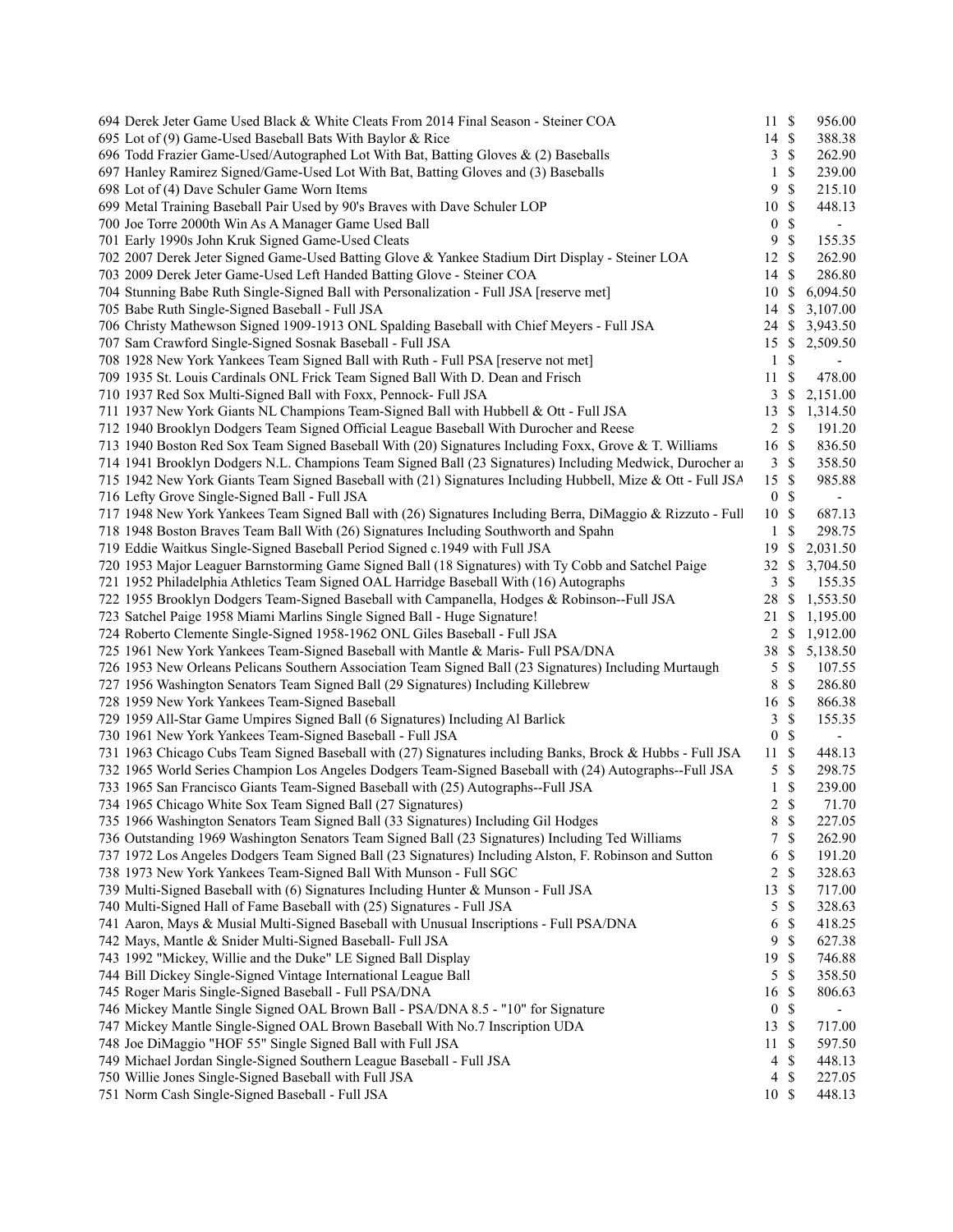| 752 Carl Furillo Single-Signed Baseball - Full JSA                                                             | 9                | $\mathbb{S}$  | 215.10                   |
|----------------------------------------------------------------------------------------------------------------|------------------|---------------|--------------------------|
| 753 Ted Williams 1970s Single Signed "Sears" Ball and Original Store Box                                       | 6                | $\mathbb{S}$  | 262.90                   |
| 754 Ted Williams Single Signed Ball                                                                            | 10               | \$            | 448.13                   |
| 755 George Steinbrenner Single Signed Ball                                                                     | 5                | \$            | 262.90                   |
| 756 George Steinbrenner Single-Signed Ball - Full JSA                                                          | 8                | \$            | 328.63                   |
| 757 Sandy Koufax Single-Signed Baseball with Inscription - Full JSA                                            | 9                | \$            | 418.25                   |
| 758 1960 Pittsburgh Pirates World Champions Team Signed Ball (30 Signatures) Including Roberto Clemente        | 15               | \$            | 866.38                   |
| 759 1961 New York Yankees World Champions Team Signed Ball (26 Signatures) with Mantle and Maris - No C        | 30               | \$            | 6,333.50                 |
| 760 1962 New York Yankees World Champions Team Signed Ball (20 Signatures) Including Mantle and Maris          | 12               | \$            | 3,585.00                 |
| 761 1964 St. Louis Cardinals World Champions Team Signed Ball (25 Signatures)                                  | 16               | \$            | 806.63                   |
| 762 1965 Los Angeles Dodgers World Champions Team Signed Ball (23 Signatures) Including Sandy Koufax           | $\overline{4}$   | $\mathcal{S}$ | 215.10                   |
| 763 1966 Baltimore Orioles World Champions Team Signed Ball (28 Signatures) Including Jim Palmer and B. Ro     | 10               | S             | 448.13                   |
| 764 1969 New York Mets World Champions Reunion Team Signed Ball (27 Signatures) Including Ryan and Seav        | $\overline{4}$   | \$            | 274.85                   |
| 765 1970 Baltimore Orioles World Champions Team Signed Ball (29 Signatures) Including Jim Palmer and Robi      | $\tau$           | \$            | 358.50                   |
| 766 1971 Pittsburgh Pirates World Champions Team Signed Ball (28 Signatures) Including Roberto Clemente        | 13               | \$            | 1,314.50                 |
| 767 1972 Oakland A's World Champions Team Signed Ball (34 Signatures)                                          | 20               | \$            | 1,553.50                 |
| 768 1973 Oakland A's World Champions Team Signed Ball (29 Signatures)                                          | 12               | \$            | 776.75                   |
| 769 1974 Oakland A's World Champions Team Signed Ball (30 Signatures)                                          | 8                | \$            | 478.00                   |
| 770 1975 Cincinnati Reds "Big Red Machine" World Champions Team Signed Ball (30 Signatures)                    | 5                | \$            | 478.00                   |
| 771 1976 Cincinnati Reds "Big Red Machine" World Champions Team Signed Ball (27 Signatures)                    | 17               | \$            | 1,075.50                 |
|                                                                                                                |                  |               |                          |
| 772 1979 Pittsburgh Pirates World Champions Team Signed Ball (26 Signatures)                                   | 10               | \$            | 717.00                   |
| 773 1957 Brooklyn Dodgers Team-Signed Baseball & Pee Wee Reese Single-Signed Baseball--Both Full JSA           | 8                | $\mathbb{S}$  | 358.50                   |
| 774 1965 New York Yankees Team-Signed Baseball Lot of (2)--Both Full JSA                                       | 1                | \$            | 179.25                   |
| 775 Pair of New York Mets Signed Baseballs: 1970 Mets & Gary Carter Single-Signed                              | 1                | \$            | 239.00                   |
| 776 Mickey Mantle & Joe DiMaggio Single-Signed Baseball Pair - Full JSA                                        | 9                | \$            | 746.88                   |
| 777 Lot of (2) New York Yankee Team-Signed Balls with 2000 World Series Ball                                   | 13               | \$            | 746.88                   |
| 778 1950s-1960s San Diego Padres PCL Team Signed Balls Trio                                                    | 4                | \$            | 191.20                   |
| 779 1995 & 1998 San Diego Padres Team Signed Balls Trio                                                        | 1                | \$            | 59.75                    |
| 780 Collection of (3) Washington Nationals Baseballs with 2009 & 2012 Team Signed                              | 12               | \$            | 478.00                   |
| 781 Miguel Cabrera Lot of (3) Signed Balls with Different Inscriptions                                         | $\boldsymbol{0}$ | $\mathbb{S}$  | $\overline{\phantom{a}}$ |
| 782 Tougher Single-Signed Balls Trio (T. Jackson, Terry, Gomez) with Full JSAs                                 | 19               | \$            | 896.25                   |
| 783 2001 Signed "Statball" Quartet (Musial, Banks, Snider, Schmidt) with R. Jackson COAs                       | 20               | \$            | 866.38                   |
| 784 Stan Musial "HOF 69" Single-Signed Ball Quintet - All PSA/DNA 9                                            | 13               | \$            | 298.75                   |
| 785 1970s-1980s San Diego Padres Team Signed Balls Lot (5)                                                     | 1                | \$            | 179.25                   |
| 786 Collection of (5) 1966-1984 Baltimore Orioles Team Signed Baseballs                                        | 2                | \$            | 328.63                   |
| 787 Tougher Single-Signed Baseball Lot of (6) with Flood, Gomez, Hubbell & Kuhn                                | 16               | $\mathcal{S}$ | 776.75                   |
| 788 Lot of (7) Single Signed Baseballs with Berra, Mantle & Snider                                             | 14               | $\mathcal{S}$ | 746.88                   |
| 789 Signed Baseball Collection of (9) with Mantle & Mays                                                       | 9                | \$            | 627.38                   |
| 790 Brooklyn and L.A. Dodgers Old Timers Multi-Signed Balls Lot (9)                                            | 18               | S             | 388.38                   |
| 791 Collection of (10) Single Signed Baseballs with Aaron, Mays, Mantle & T. Williams                          | 23               | \$            | 1,314.50                 |
| 792 Hall of Famer Single-Signed Baseball Lot of (10)-All Certified                                             | 5                | \$            | 298.75                   |
| 793 Collection of (12) Multi-Signed Umpire Baseballs                                                           | $\overline{4}$   | $\mathbb{S}$  | 274.85                   |
| 794 Signed Hall of Fame Baseballs (15) with Mantle                                                             | 26               | \$            | 1,792.50                 |
| 795 Hall of Famers and Star Players Single Signed Balls Lot (17) Including Mantle, DiMaggio and Williams       | 26               | \$            | 1,434.00                 |
| 796 Early-1950s Philadelphia Phillies Period Signed Baseball Collection of (18) with Ashburn, Roberts & 1951 T | 13               | \$            | 448.13                   |
| 797 Collection of (18) Multi-Signed Baseballs                                                                  | 24               | S             | 836.50                   |
| 798 HOFers and Stars Signed Balls (21) with DiMaggio, Williams and Mantle - All Certed                         | 29               | \$            | 1,434.00                 |
| 799 Team & Multi-Signed Baseball Lot of (23) with 1941 and 1954 Yankees                                        | 33               | \$            | 2,509.50                 |
| 800 Signed Baseball Lot of (24) Including Mel Allen, Ernie Harwell and Chuck Thompson                          | 10               | \$            | 418.25                   |
| 801 Lot of (30) Single-Signed Baseballs with Mantle, Oh & Rizzuto                                              | 14               | \$            | 1,075.50                 |
| 802 HOFer Single-Signed Baseballs (30) with DiMaggio - All Certed                                              | 32               | \$            | 1,912.00                 |
| 803 Collection of (31) Single-Signed Baseballs with Aaron, Griffey Jr. & Koufax                                | 20               | \$            | 1,195.00                 |
| 804 Philadelphia Phillies Single/Multi-Signed Baseball Collection of (36) with (4) Team-Signed                 | 7                | \$            | 418.25                   |
| 805 Autographed Hall of Fame Baseballs (42) with Aaron, Gehringer & T. Williams                                | 15               | \$            | 1,792.50                 |
| 806 Lot of (44) 1950-2003 Rookie of the Year Inscribed Single-Signed Baseballs                                 | 13               | \$            | 687.13                   |
| 807 Single-Signed HOF Inscription Balls (45) - All Certed                                                      | 25               |               |                          |
| 808 Lot of (52) Single-Signed HOF & Stars Baseballs with Aaron, Mantle & Mays                                  |                  | \$            | 2,987.50                 |
|                                                                                                                | 21               | \$            | 2,151.00                 |
| 809 HOFer Single-Signed Balls (53) with DiMaggio and Some Tougher - All Certed                                 | 29               |               | \$2,748.50               |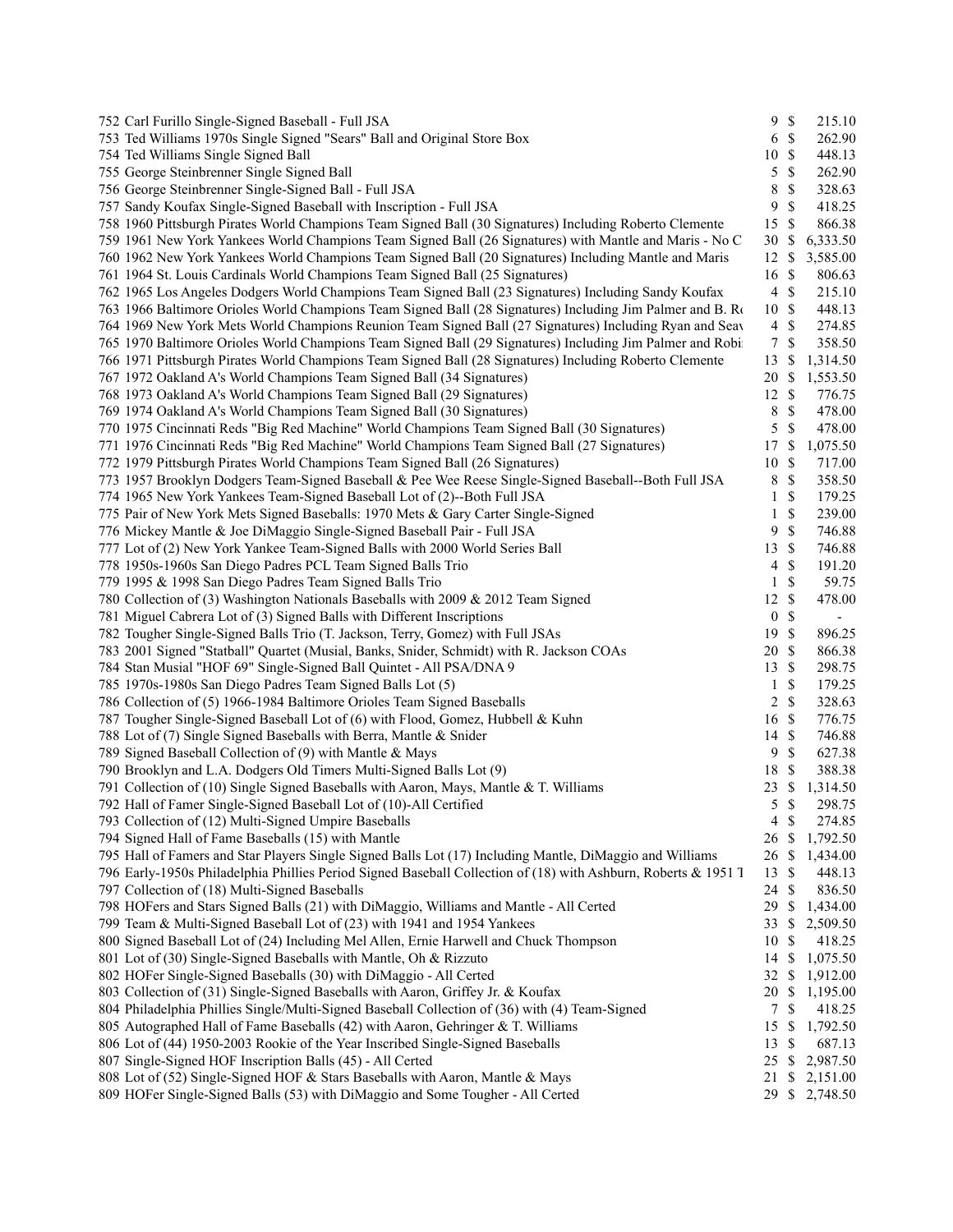| 810 HOFers and Stars Single Signed Balls Lot (56) with DiMaggio                                                                                                  |                  |                           | 35 \$ 2,509.50           |
|------------------------------------------------------------------------------------------------------------------------------------------------------------------|------------------|---------------------------|--------------------------|
| 811 Single-Signed Ball Collection of (57) with Inscriptions                                                                                                      | 16 \$            |                           | 1,045.63                 |
| 812 Collection of (71) Single Signed Hall of Fame Baseballs with Aaron, DiMaggio, Gehringer, Hubbell & Mays                                                      |                  |                           | 24 \$ 2,270.50           |
| 813 Signed Baseball Collection of (77) with Hall Of Famers & Stars                                                                                               |                  |                           | 18 \$ 1,673.00           |
| 814 Lot of (83) Single Signed Baseballs With Griffey Jr., McGwire & Rose                                                                                         | 21 \$            |                           | 1,195.00                 |
| 815 Barney Dreyfuss 1917 Signed Letter to Billy Southworth With Envelope - PSA/DNA 9 and Full JSA                                                                | 1                | -S                        | 2,390.00                 |
| 816 1938 Baseball All Star Game Multi-Signed Lot of (2) Items With DiMaggio & Foxx - Full JSA                                                                    | 6                | -\$                       | 746.88                   |
| 817 1939 Major & Minor League Baseball Team Autograph Album with (400+) Signatures—Full JSA                                                                      | 24 \$            |                           | 3,465.50                 |
| 818 Early 1940s Baseball Shaped Figural Radio Signed By (27) Members Of The 1941 New York Giants with Ht                                                         | 10S              |                           | 1,314.50                 |
| 819 Babe Ruth Signed 1943 World Series Program at New York - Full JSA                                                                                            | 23               | - \$                      | 2,031.50                 |
| 820 Cy Young 1951 Handwritten Signed Three-Page Letter with AL "Golden Jubilee" Content - Full JSA                                                               | 9                | \$                        | 776.75                   |
| 821 Mel Ott Signed 1939 Centennial of Baseball Stamp-Full JSA                                                                                                    | $\mathbf{1}$     | S                         | 597.50                   |
| 822 Walter Johnson Signed 1941 Check - Full JSA                                                                                                                  | 23               | -S                        | 1,673.00                 |
| 823 Multi-Signed Album Page with (9) Signatures Including Cobb - Full JSA                                                                                        | 7                | \$                        | 896.25                   |
| 824 Ty Cobb Signed & Framed Check- Full PSA                                                                                                                      | 15               | $\mathbb{S}$              | 896.25                   |
| 825 Ty Cobb Signed Check - Full JSA                                                                                                                              | 15 \$            |                           | 926.13                   |
| 826 Rogers Hornsby Signed Newspaper Cutout - Full JSA                                                                                                            | 1                | S                         | 478.00                   |
| 827 Connie Mack Hand-Written 1942 Letter on Athletics Stationary - Full JSA                                                                                      | $\boldsymbol{0}$ | \$                        | $\overline{\phantom{a}}$ |
| 828 Connie Mack Signed Team Ball and Book & Promotional Mini Ball (3 Items)                                                                                      | 5                | $\mathbb{S}$              | 388.38                   |
| 829 1952 "Ted Williams Day" Scorecard and Signed Program Plus Unrelated Signed Photo (3 Items)                                                                   | 3                | $\mathbb{S}$              | 262.90                   |
| 830 1953 Louisville Baseball Club "Waiver of Notice" Signed Document Including Yawkey and Cronin                                                                 | 1                | \$                        | 119.50                   |
| 831 1953 St. Louis Browns Game Program Signed By Satchel Paige - Full JSA                                                                                        | 7                | \$                        | 239.00                   |
| 832 Connie Morgan's Signed c.1954 Personal Scrapbook from Her Negro League Playing Days—Full JSA                                                                 | 4                | \$                        | 274.85                   |
| 833 1954 Brooks Robinson High School Signed Yearbook with Unique Inscription-JSA Cert                                                                            | 2                | $\mathcal{S}$             | 191.20                   |
| 834 Frankie Frisch Signed & Inscribed Personal Book Collection of (9)—All JSA Certified                                                                          | 11               | $\mathbb{S}$              | 478.00                   |
| 835 Jackie Robinson "Chock Full O' Nuts" Presentation Statue and Signed Dinner Invitation (2 Items)                                                              | 25.              | -\$                       | 1,912.00                 |
| 836 Jackie Robinson Signed Envelope - Full JSA                                                                                                                   | 11               | -S                        | 717.00                   |
| 837 1950s Autograph Book with Berra, DiMaggio, Mize & Rizzuto                                                                                                    | 5                | \$                        | 239.00                   |
| 838 Lot of (17) 1939-1967 Life Magazines with (7) Signed Including Campanella, DiMaggio, Koufax & Mantle                                                         | 19               | <sup>\$</sup>             | 1,045.63                 |
| 839 Lot of (5) Signed Life & Post Magazines with DiMaggio, Mantle, and T. Williams                                                                               | 18               | $\mathcal{S}$             | 896.25                   |
| 840 Duo of Brooklyn Dodgers Signed Items: Bat & Team Ball With (37) Total Signatures                                                                             | 8                | \$                        | 687.13                   |
| 841 Brooklyn/LA Dodgers Signed Items (65): Bat & Single Signed Baseballs With (74) Total Autographs                                                              | 28               | \$<br>-S                  | 1,165.13<br>926.13       |
| 842 Brooklyn Dodgers Signed Lot of (18) Items with Bat & Balls<br>843 Brooklyn/Los Angeles Dodgers Lot of (7) Signed Items with Drysdale, Koufax, Reese & Snider | 20<br>9          | \$                        | 388.38                   |
| 844 Brooklyn Dodgers Signed Lot of (2) Items with "Boys of Summer" Book and Cooperstown Bat                                                                      | 3                | \$                        | 286.80                   |
| 845 Nellie Fox 1967 Houston Astros Signed Player Contract                                                                                                        | 3                | $\mathbf{\$}$             | 358.50                   |
| 846 1976 Boston BBWAA Signed Dinner Program (14 Signatures) Including Yaz, Rose and Fisk                                                                         | 1                | $\mathbf{\$}$             | 119.50                   |
| 847 1975-1980 San Diego Padres HOFers Signed Payroll Checks (13) Including Banks, Fingers, Winfield and Ho                                                       | 6                | $\mathcal{S}$             | 239.00                   |
| 848 Baseball HOFer/Frick Recipient Signed Check Lot of (8)--All Certified                                                                                        | 8                | \$                        | 388.38                   |
| 849 Wade Boggs 1984 Boston Red Sox Signed Payroll Check                                                                                                          | 4                | \$                        | 239.00                   |
| 850 Lot of (4) Mickey Mantle Items: (3) Signed Plus 1961 Topps MVP Card                                                                                          | 20               | $\mathbf{\$}$             | 926.13                   |
| 851 Mickey Mantle Signed Ball and Bat - Full JSA                                                                                                                 | 22 \$            |                           | 1,792.50                 |
| 852 Hank Aaron Signed & Inscribed Memorabilia Lot of (3) with Bat, Baseball & Shoe--All with Individual Full                                                     | 5                | \$                        | 478.00                   |
| 853 Hank Aaron Lot of (9) Signed Items                                                                                                                           | 11               | $\mathcal{S}$             | 567.63                   |
| 854 Remarkable 1977 Cal Ripken Jr. High School Yearbook with (13) Autographs Regarding #2,131--Profiled in                                                       | 6                | $\mathbb{S}$              | 776.75                   |
| 855 Lot of (3) Multi-Signed Hall of Fame Items with Koufax, Mantle and Mays                                                                                      | 4                | \$                        | 567.63                   |
| 856 Mickey Mantle Baseball & Roger Maris Photo Autograph Pairing-Both Full JSA                                                                                   | 16               | $\mathbb{S}$              | 985.88                   |
| 857 Duo of DiMaggio, Mantle & Williams Signed Items - Each Full JSA                                                                                              | 2                | $\mathcal{S}$             | 328.63                   |
| 858 Multi-Signed 3000 Hit Club Ball & Bat with Individual Full JSA                                                                                               | 18               | $\boldsymbol{\mathsf{S}}$ | 717.00                   |
| 859 Rare 1988 Willie, Mickey and the Duke "Cracker Classic" Signed LE Bat and 1989 Signed Cachet - Both JS.                                                      | 24               | S                         | 1,792.50                 |
| 860 Collection of (5) Signed Life Magazines with Ali, Mantle & (2) DiMaggio                                                                                      | 19               | S                         | 1,045.63                 |
| 861 Lot of (6) Signed Baseball Publications with Aaron, DiMaggio, Koufax, Mays and T. Williams                                                                   | 16               | \$                        | 926.13                   |
| 862 Lot of (8) Autographed Baseball Items With Berra, Dickey & Mantle (Full JSA)                                                                                 | 5                | $\mathbb{S}$              | 448.13                   |
| 863 New York Themed Autographed Lot of (9) Items with Aaron, Mays & Rivera                                                                                       | 17               | $\mathbf{\$}$             | 507.88                   |
| 864 New York Baseball Autographed Ball and Bat Lot of (14) with DiMaggio, Rivera & Rizzuto                                                                       | 19               | \$                        | 746.88                   |
| 865 New York Area Treasure Chest Lot of (9) with Berra & L. Gomez Signed Items                                                                                   | $\overline{c}$   | $\mathbb{S}$              | 191.20                   |
| 866 Lot of (2) Multi-Signed Items with 300 Win Baseball and Yankees Photo (Full JSA)                                                                             | 3                | \$                        | 262.90                   |
| 867 Baseball Autograph Balance of Collection Lot of (5) with 500 HR Club Bat                                                                                     | 7S               |                           | 358.50                   |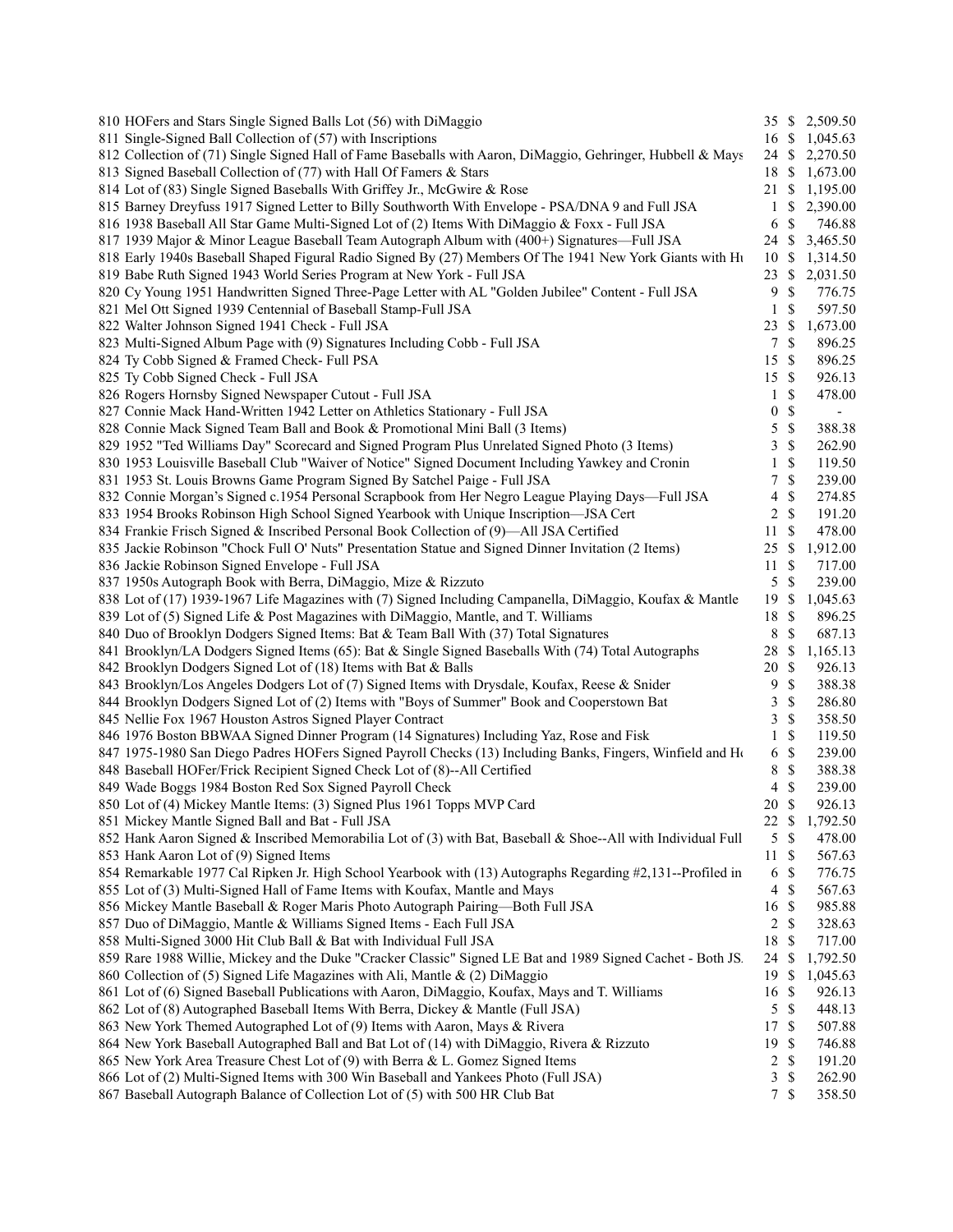| 868 New York Mets Memorabilia Collection with Willie Mays Autographed Jersey                                  | 9S                               | 388.38                   |
|---------------------------------------------------------------------------------------------------------------|----------------------------------|--------------------------|
| 869 Baseball HOF Signed Lot of (15) Items With DiMaggio, Mantle and Koufax                                    | 16 \$                            | 836.50                   |
| 870 Negro League HOFers Signed Lot (19)                                                                       | 8<br>\$                          | 298.75                   |
| 871 Negro League Signed/Unsigned Treasure Chest of Baseballs & Flats with 1979 Reunion Ball Signed by S. Pa   | 35<br>$\mathbb{S}$               | 5,138.50                 |
| 872 Washington Senators Multi-Signed Display Lot of (2) with Bat & Poster                                     | $\mathbb{S}$<br>3                | 250.95                   |
| 873 1983 HOF Multi-Signed Baseball and 1989 HOF Multi-Signed Bat (2 Items)                                    | 16 \$                            | 418.25                   |
| 874 Nolan Ryan Autographed Rangers Jersey with Inscription and Full JSA                                       | 10S                              | 388.38                   |
| 875 Lot of (3) Signed Carl Yastrzemski Items with Jersey and 8x10 photos                                      | $\mathbb{S}$<br>$\boldsymbol{0}$ | $\overline{\phantom{a}}$ |
| 876 Collection of (19) Sports Illustrated Magazines with (8) Signed Including Durocher/Mays & T. Williams     | $\mathbb{S}$<br>19               | 657.25                   |
| 877 Baseball HOFer/Star Autographed Book Lot of (5) with Mantle & Ripken--All JSA Certified                   | 9<br>$\mathcal{S}$               | 388.38                   |
| 878 Collection of (5) Signed Baseball Biographies                                                             | $\boldsymbol{7}$<br>$\mathbb{S}$ | 262.90                   |
| 879 Hall of Famers Multi-Signed Sheets Trio (65 Signatures) with DiMaggio and Williams                        | 5<br>$\mathbb S$                 | 298.75                   |
| 880 Lot of (54) Signed Baseball Items With Hall of Famers                                                     | 15<br>$\mathbb{S}$               | 717.00                   |
| 881 300 Win Club Signed Baseball (Full JSA) & 11x14 Photo                                                     | 8<br>\$                          | 358.50                   |
| 882 Babe Ruth Signed George Burke Photograph - Full JSA                                                       | \$<br>36                         | 7,767.50                 |
| 883 Tris Speaker Signed Photograph - Full JSA                                                                 | 4<br>$\mathbb{S}$                | 926.13                   |
| 884 Ty Cobb Signed Framed Display - Full JSA                                                                  | $\mathbb{S}$<br>17               | 627.38                   |
| 885 1962 New York Yankees Team Signed 14x11 Photograph With Berra, Mantle & Maris - Full JSA                  | \$<br>20                         | 1,165.13                 |
| 886 Thurman Munson Autographed Magazine Page with Full JSA                                                    |                                  | 26 \$ 1,434.00           |
| 887 Mickey Mantle/Roger Maris Dual-Signed Framed Photograph - Full JSA                                        |                                  | 2 \$ 1,613.25            |
| 888 Roger Maris Boldly Signed Magazine Photo                                                                  | 13<br><sup>\$</sup>              | 328.63                   |
| 889 Lot of (2) Signed Photograph Displays: Ted Williams and Mickey Mantle - UDA                               | 18<br>\$                         | 1,434.00                 |
| 890 Trio of DiMaggio, Mantle & T. Williams Signed Framed Displays - Each Full JSA                             | $\mathbb S$<br>8                 | 597.50                   |
|                                                                                                               | $\mathsf{\$}$<br>$\overline{c}$  | 388.38                   |
| 891 Signed 11x14 Photo Lot of (3): J. DiMaggio, Mantle & T. Williams                                          | $\mathcal{S}$                    |                          |
| 892 Signed 8x10 Lot of (5) with Mantle (Full JSA) and Williams (Full JSA)                                     | $\boldsymbol{7}$                 | 418.25                   |
| 893 Signed Photos Lot (5) Including Mantle, Aaron and Mays                                                    | 8<br>$\mathbb{S}$                | 298.75                   |
| 894 Roy Campanella Autographed Magazine Photo with Full JSA                                                   | $\mathbb{S}$<br>4                | 155.35                   |
| 895 Mickey Mantle Signed Display with "No. 7" Inscription- Full JSA                                           | 3<br>$\mathbb{S}$                | 262.90                   |
| 896 Hall of Famers Signed Photo (4 Signatures) Including DiMaggio and Greenberg                               | $\mathbb{S}$<br>16               | 298.75                   |
| 897 1998-2006 San Diego Padres Signed Player Photos (286) in 7 Presentation Albums - Gifted by Team Owner     | $\mathbb S$<br>7                 | 687.13                   |
| 898 Unique 1990s HOFer Multi-Signed 8x10 Calendar Photo (7 Sigs) with Banks, Aaron and Mays                   | 2<br>$\mathcal{S}$               | 191.20                   |
| 899 Ted Williams Signed "Green Diamond" Framed Displays (2) with 3 Signatures                                 | \$<br>21                         | 1,075.50                 |
| 900 Cincinnati Reds "Big Red Machine" Signed 16x20 Photo (8 Sigs)                                             | \$<br>23                         | 567.63                   |
| 901 Derek Jeter Signed "The Dive" Oversized Framed Display With Huge Signature - Steiner COA                  | $\mathbb{S}$<br>10               | 597.50                   |
| 902 2004 Boston Red Sox 20x24 Signed Photo (22 Signatures) - Full JSA                                         | $\mathbb{S}$<br>11               | 328.63                   |
| 903 Hall of Famers and Star Players Signed 8x10 Photos Lot (80)                                               | 10S                              | 567.63                   |
| 904 Baseball Autographed Photos Lot of (99) with Mantle & Dean                                                | 23<br>-S                         | 956.00                   |
| 905 Cy Young Framed Cut Signature Display - Full JSA                                                          | 17 \$                            | 956.00                   |
| 906 Mel Ott Cut Signature and Photograph Display - Full JSA                                                   | 3<br>$\mathbb{S}$                | 717.00                   |
| 907 Tony Lazzeri Cut Signature - Full JSA                                                                     | $\mathbb S$<br>$\boldsymbol{0}$  | $\overline{\phantom{a}}$ |
| 908 Chief Bender Cut Signature - Full JSA                                                                     | $\mathcal{S}$<br>$\mathbf{1}$    | 358.50                   |
| 909 Frank "Home Run" Baker Full Name Cut Signature From a Check - Full JSA                                    | 0 S                              | $\overline{\phantom{a}}$ |
| 910 Eddie Collins Cut Signature - Full JSA                                                                    | 6 <sup>°</sup>                   | 328.63                   |
| 911 Honus Wagner Dual Signed Index Card & Lefty Grove Signed Framed Display                                   | 21 \$                            | 896.25                   |
| 912 Jimmie Foxx Single-Signed Index Card-PSA Encapsulated                                                     | \$<br>1                          | 597.50                   |
| 913 Dizzy & Paul Dean Cut Signature on Letterhead                                                             | $\boldsymbol{0}$<br>$\mathbb{S}$ |                          |
| 914 Hank Greenberg & Tris Speaker Signed Photograph Postcard Pair - SGC Authentic                             | 12 \$                            | 507.88                   |
| 915 Mel Ott Cut Signature Framed Display - Full JSA                                                           | $\mathbb{S}$<br>7                | 388.38                   |
| 916 Satchel Paige Cut Signature Framed Display - Full JSA                                                     | 3<br>$\mathbb{S}$                | 262.90                   |
| 917 Satchel Paige Boldly Signed Yellow Hall of Fame Plaque Postcards Trio                                     | 12<br>\$                         | 806.63                   |
| 918 Roberto Clemente Cut Signature Display - Full JSA                                                         | $10\,$<br>$\mathbb{S}$           | 956.00                   |
| 919 1989 Perez-Steele "Celebration" Signed Cards (39 Sigs with Mantle, T. Williams) and Signed Booklet (8 Sig | 22<br>\$                         | 1,045.63                 |
| 920 Signed Perez-Steele Lot of (23) with DiMaggio, Koufax, Mantle & T. Williams                               | $\mathbb{S}$<br>15               | 1,673.00                 |
| 921 Signed Perez-Steele Postcard Lot of (18) with Chandler, Gehringer and T. Williams                         | $\mathbb S$<br>2                 | 328.63                   |
| 922 Perez-Steele HOF Art Postcards Signed Lot (29)                                                            | 9<br>\$                          | 507.88                   |
| 923 Perez-Steele Great Moments Complete Set of (84) with (58) Signed Postcards                                | 21<br>\$                         | 3,226.50                 |
| 924 Perez-Steele HOF Postcard Autograph Lot of (91) with (77) Different Including Joe DiMaggio                | 15                               | \$2,987.50               |
| 925 Rare 1990 Perez-Steele "Master Works" Signed Uncut Sheets Quintet (25 Signatures) with Mantle (5) and M   |                                  | 27 \$ 1,314.50           |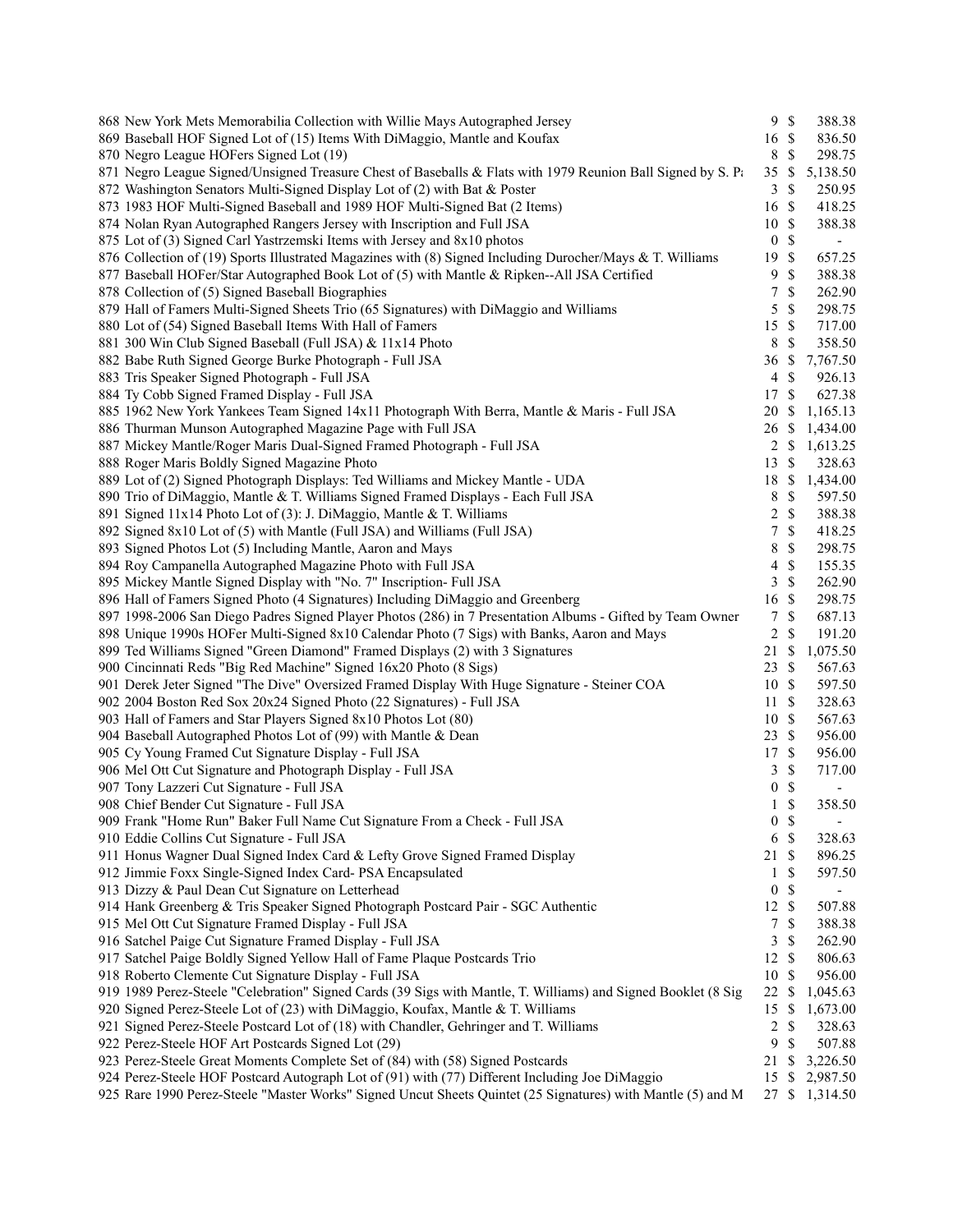| 926 Richie Ashburn Signed Perez-Steele Postcard- Full JSA                                                                             | $15 \text{ }$ \$   | 507.88                                   |  |
|---------------------------------------------------------------------------------------------------------------------------------------|--------------------|------------------------------------------|--|
| 927 Yellow Hall of Fame Plaque Postcards Signed Lot (75) with DiMaggio, Mantle and Williams                                           | 26 \$              | 1,553.50                                 |  |
| 928 Hank Aaron Boldly Signed Yellow HOF Plaque Postcards Lot (20)                                                                     |                    | 24 \$ 1,135.25                           |  |
| 929 Single-Signed Government Postcards (22) with Avila & B. Newsom                                                                    | $5 \text{ }$ \$    | 179.25                                   |  |
| 930 1950s-1960s J.D. McCarthy Postcards Lot (61) Including 20 Signed Examples                                                         | 3                  | <sup>\$</sup><br>83.65                   |  |
| 931 Certified Baseball Signed Flats Lot of (3) with Barrow, Pennock & Raschi--All PSA                                                 | 10S                | 418.25                                   |  |
| 932 Lot of (7) Multi-Signed Envelopes & Postcards with Hall of Famers and Stars                                                       | 0 <sup>5</sup>     | $\overline{\phantom{a}}$                 |  |
| 933 Lot of (20) Signed Negro League Index Cards With Double Duty Radcliffe                                                            | $1 \text{ }$       | 119.50                                   |  |
| 934 Mantle & Maris Framed Original Acrylic Painting with PSA/DNA 9 Index Cards                                                        | 8                  | $\mathbb{S}$<br>746.88                   |  |
| 935 1953-1955 Phil Rizzuto Signed Jumbo Dormand Postcard                                                                              | $\overline{0}$     | $\mathbb{S}$<br>$\overline{\phantom{a}}$ |  |
| 936 1957 Topps Baseball #328 Brooks Robinson Autographed Rookie Card--PSA/DNA Authentic (Card Graded                                  | 31 S               | 1,553.50                                 |  |
| 937 1961 & 1962 Post Cereal Signed Cards Lot (48)                                                                                     | $\overline{4}$     | <sup>\$</sup><br>328.63                  |  |
| 938 1964 Topps Giants Baseball Signed Near Set (56/60)--PSA/DNA Authentic                                                             | 26 \$              | 1,792.50                                 |  |
| 939 1968 Topps Baseball #330 Roger Maris Signed Card--SGC Authentic 10                                                                | $1 \text{ }$       | 597.50                                   |  |
| 940 1950s-1990s Baseball Signed Cards (242) with (194) Hall of Famers                                                                 |                    | 39 \$ 3,346.00                           |  |
| 941 Hall of Famers and Star Players Signed Cards Lot (254)                                                                            |                    | 23 \$ 1,195.00                           |  |
| 942 Tony Conigliaro Signed Baseball Cards (2) and Real Photo Postcard                                                                 | 13 \$              | 358.50                                   |  |
| 943 1984 TCMA "Baseball Immortals" Signed Cards Lot (45)                                                                              | $22 \text{ }$      | 657.25                                   |  |
| 944 1990s Nolan Ryan Signed Gold Porcelain Card Boxed Set (4/4) by R&N China                                                          | 11S                | 239.00                                   |  |
|                                                                                                                                       | 9 <sup>°</sup>     | 250.95                                   |  |
| 945 Current Star Baseball Player Signed Card Lot of (3): Harper, Trout & Verlander--All Certified                                     |                    | <sup>\$</sup><br>418.25                  |  |
| 946 Williams, Doerr and Yaz "Boston's Finest" LE (#7/100) Signed Bat<br>947 1990s Phillies, Giants and Mets Multi-Signed Bats Quartet | 8<br>7S            |                                          |  |
|                                                                                                                                       |                    | 328.63                                   |  |
| 948 T. Williams, Musial and Ripken Single-Signed Commemorative Bats Trio - All Certed                                                 | 17 \$<br>15S       | 597.50                                   |  |
| 949 Lot of (8) Autographed Bats with Griffey Jr., Mays & Ripken                                                                       |                    | 717.00                                   |  |
| 950 1939 Yankees Signed Mini-Bat with Gehrig & DiMaggio - Full JSA                                                                    |                    | 25 \$ 3,346.00                           |  |
| 951 Hall of Fame Signed Baseball Bat With (22) Signatures Including Koufax, Mays & Reese - Full JSA                                   | $5 \text{ }$ \$    | 418.25                                   |  |
| 952 Autographed Hall of Famer Baseball Bats Collection of (18)                                                                        | 20 \$              | 1,434.00                                 |  |
| 953 Baseball Hall of Fame Autographed Bats Lot of (14)                                                                                | $16 \text{ }$ \$   | 896.25                                   |  |
| 954 Baseball Autographed Bats (10) with Rose & Ryan                                                                                   | $14 \text{ }$ \$   | 418.25                                   |  |
| 955 Autographed HOF Baseball Bats Lot of (8)                                                                                          | 8 \$               | 478.00                                   |  |
| 956 George Wright Original Oil Painting Signed by (11) Members of the 500 HR Club With Aaron, Mays & T. W                             | $\mathbf{0}$       | $\mathbb{S}$<br>$\overline{\phantom{a}}$ |  |
| 957 Joe DiMaggio and Mickey Mantle Signed Large Litho Displays (3) by Artists Simon, Gardner and West                                 | $11 \text{ }$ \$   | 717.00                                   |  |
| 958 500 HR Club 1986 Ron Lewis Lithograph Signed by (11) With Mantle, Mays and Williams - Full JSA                                    | 15S                | 567.63                                   |  |
| 959 1983 Susan Rini Multi-Signed Original Cal Ripken, Jr. Art for MVP Cachet--Full JSA                                                | 0 <sup>5</sup>     | $\overline{\phantom{a}}$                 |  |
| 960 Mickey Mantle Large Signed Photo in Matted Display - Full JSA                                                                     | $13 \text{ }$ \$   | 448.13                                   |  |
| 961 Mickey Mantle Signed & Framed Pencil Sketch Display                                                                               | $1 \text{ }$       | 179.25                                   |  |
| 962 Signed and Framed Lithograph/Photo Lot of (4) with Mantle & T. Williams                                                           | $\mathcal{S}$<br>8 | 418.25                                   |  |
| 963 Framed Display of 500 Home Run Club Signed by (9) With Aaron, Mantle & Mays - Full JSA                                            | 9                  | <sup>\$</sup><br>418.25                  |  |
| 964 New York Yankees Auto & Framed Original Acrylic Painting Lot of (4) with Berra, Jeter & A. Rodriguez                              | 15S                | 1,314.50                                 |  |
| 965 "The House That Ruth Built" New York Yankees Signed Panoramic Print (68 Signatures) - Full PSA/DNA                                | 2 S                | 191.20                                   |  |
| 966 Baseball HOFer Signed Photos and Displays (10 Items) with DiMaggio, Musial, Mays and Aaron                                        | 15S                | 507.88                                   |  |
| 967 1998 "Yankee Legends" Ron Lewis Signed Poster (10 Signatures) Including 9 Hall of Famers - Full PSA/DN                            | 20 \$              | 627.38                                   |  |
| 968 HOF Pitcher Signed Displays Pair (15 Sigs) with "300 Win/3000K"                                                                   | 4S                 | 215.10                                   |  |
| 969 1894 N302 Mayo's Cut Plug Football Holly & Mackie                                                                                 | $14 \text{ }$ \$   | 286.80                                   |  |
| 970 1935 National Chicle Football SGC Graded Cards (9) with Hinkle                                                                    | 21 \$              | 746.88                                   |  |
| 971 1948 Bowman Football Partial Set (65/108)                                                                                         | 8 \$               | 657.25                                   |  |
| 972 1949 Leaf Football Near Set of (42/49) Cards with Most Stars                                                                      | 17S                | 776.75                                   |  |
| 973 1950 Bowman Football Complete Set of (144) Cards                                                                                  | 8 \$               | 537.75                                   |  |
| 974 1950 Bread for Health Football Bread Labels (3) with Fears & Trippi                                                               | 13S                | 448.13                                   |  |
| 975 1951 & 1954 Bowman Football Near Sets                                                                                             | 23S                | 985.88                                   |  |
| 976 1954 Bowman Football Complete Set (128/128)                                                                                       | $\mathbf{1}$       | <sup>\$</sup><br>239.00                  |  |
| 977 1955 Topps All-American Football Complete Set (100/100)                                                                           | 28 \$              | 1,434.00                                 |  |
| 978 1955 Topps All-American Football Near Set of (95/100) Cards                                                                       | $11 \text{ }$ \$   | 866.38                                   |  |
| 979 1955 Bowman Football & 1956 Topps Football Near Sets Plus (57) 1955-1959 Topps Football Singles                                   | 9 <sup>°</sup>     | 597.50                                   |  |
| 980 1955 Bowman Football Near Set (150/160) Plus (217) Dupes & (61) 1957 Topps Football Cards                                         | $10 \text{ }$ \$   | 627.38                                   |  |
| 981 1956 Topps Football Complete Set (120/120)                                                                                        | 10S                | 418.25                                   |  |
| 982 (4) 1955-1958 Topps & Bowman Football Partial Sets                                                                                | 16S                | 1,673.00                                 |  |
| 983 Lot of (3) 1955-1958 Topps PSA Graded Football Cards With Brown RC and Starr                                                      | $22 \text{ }$      | 806.63                                   |  |
|                                                                                                                                       |                    |                                          |  |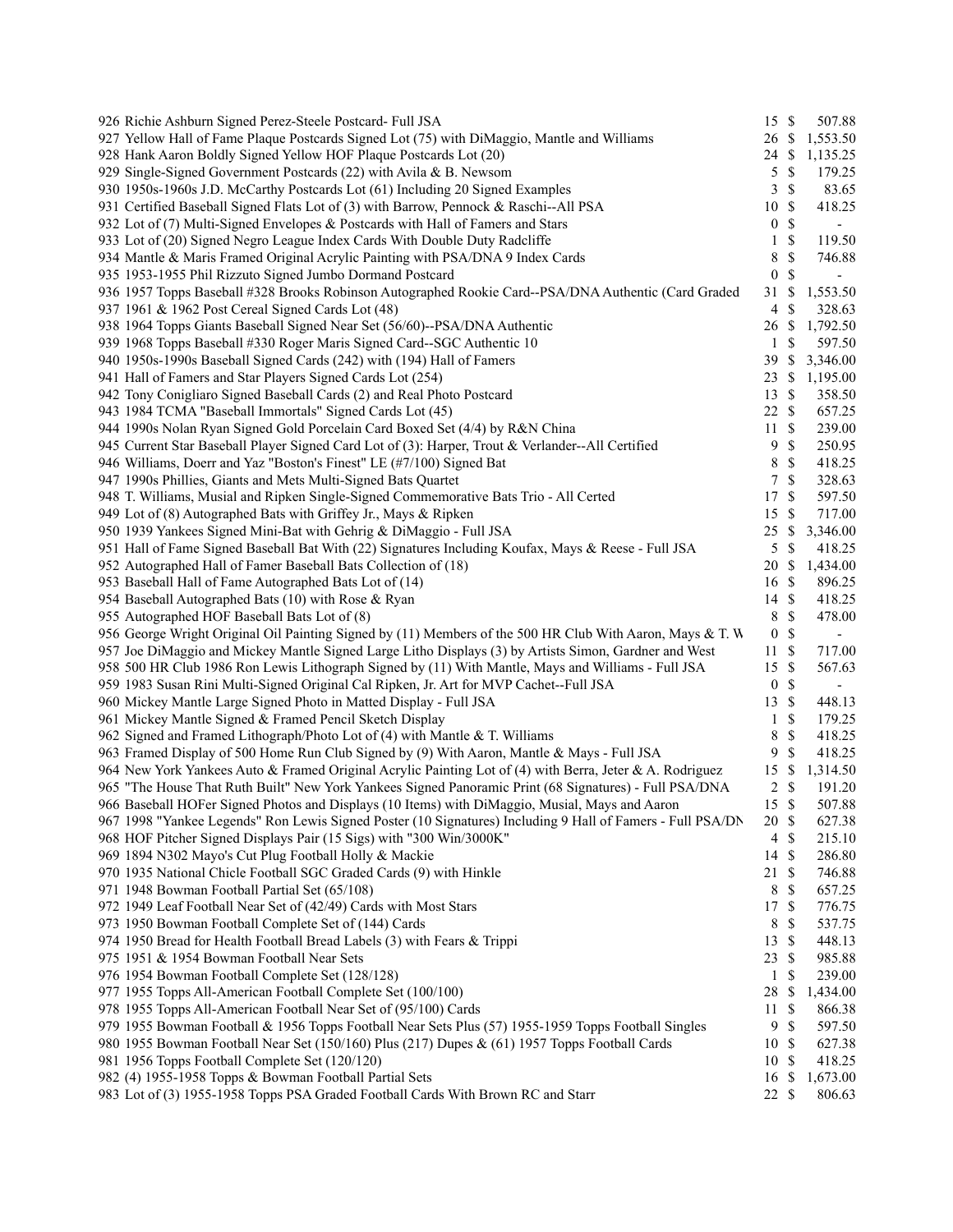| 984 1958 Topps Football Starter Set (90/132) with Brown Rookie                                            |                         | $5 \text{ }$ \$           | 478.00   |
|-----------------------------------------------------------------------------------------------------------|-------------------------|---------------------------|----------|
| 985 1955-1959 Topps Football Collection of (1,076) Cards with Many Hall of Famers and Stars               | 13                      | -\$                       | 1,434.00 |
| 986 1956-1959 Topps Football Singles Collection (163) with 1958 Topps Starter Including SGC 60 Brown RC   | 15                      | $\mathbb{S}$              | 896.25   |
| 987 1961 Topps Football Complete Set (198/198)                                                            | 13                      | \$                        | 627.38   |
| 988 1961 Nu-Card Football PSA 8-9 Graded Set--#6 on PSA Registry                                          | 5                       | \$                        | 478.00   |
| 989 1961 Nu-Card Football Unopened Wax Box of (24) Packs--Baseball Card Exchange                          | 13                      | $\mathbb{S}$              | 687.13   |
| 990 1961 Fleer Football Series 2 Full Uncut Sheet                                                         | 18                      | \$                        | 537.75   |
| 991 1962 Post Cereal Football Near Set (186/200)                                                          | 20                      | $\mathbf{\$}$             | 836.50   |
| 992 1962 Topps Football Starter Set (103/176) with Stars                                                  | 11                      | \$                        | 567.63   |
| 993 1965 Topps #122 Joe Namath RC - PSA EX 5                                                              | 13                      | -S                        | 1,553.50 |
| 994 1966 Topps Football Complete Set (132/132) with (3) PSA Graded Stars                                  | 17                      | \$                        | 657.25   |
| 995 1955-1967 Mostly Topps & Philadelphia Football Shoebox Collection (1,257) with Numerous Stars         | 19                      | \$                        | 1,673.00 |
| 996 1960-1969 Topps Football Shoebox Collection of (1,567) Cards with Many Stars                          | 20                      | -S                        | 2,868.00 |
| 997 1968 & 1969 Topps Football Complete Sets                                                              | 31 \$                   |                           | 1,673.00 |
| 998 1971 Topps Football Complete Set (263/263) & (750+) Duplicates with (4) Bradshaw & (10) Greene Rookie | 39                      | -S                        | 2,031.50 |
| 999 1970-1972 Topps Football Run of (3) Complete Sets                                                     | 21                      | -S                        | 926.13   |
| 1000 1970-1972 Topps Football Card Collection (4,600+) with Hall of Famers, Stars and Near/Partial Sets   | 32                      | <sup>\$</sup>             | 2,509.50 |
| 1001 1948-1973 Football Card Shoebox Collection (706) with Numerous Hall of Famers & Stars                | 17 \$                   |                           | 1,434.00 |
| 1002 (5) 1975 Topps Football Rack Packs                                                                   | 17                      | $\mathbb{S}$              | 537.75   |
| 1003 1976 Topps Football Complete Set of (528) Cards                                                      | 6                       | $\mathbb{S}$              | 203.15   |
| 1004 1977 Topps Football Unopened Wax Box of (36) Packs                                                   | 24                      | \$                        | 2,390.00 |
| 1005 1968-1979 Topps Football Card Collection (5,062) with (197) Hall of Famers                           | 10                      | -S                        | 418.25   |
| 1006 1980 Stop 'N' Go Football Complete PSA Graded Set of (48) Cards--#5 on PSA Registry                  | 3                       | \$                        | 227.05   |
|                                                                                                           | 16 \$                   |                           |          |
| 1007 1973-1979 Topps Football Complete Set Run                                                            |                         |                           | 746.88   |
| 1008 1970-1980 Topps Football Complete, Near & Partial Sets (7)                                           | 27 \$                   |                           | 1,075.50 |
| 1009 1954-1979 Topps & Bowman Football Collection (523) with 1958 Topps Jim Brown RC & 1970 Topps Set     | 11                      | \$                        | 2,031.50 |
| 1010 1973-1979 Topps Football Card Hoard (8,700+)—Loaded with Hall of Famers & Stars                      | 12                      | $\mathcal{S}$             | 806.63   |
| 1011 1970-1986 Topps Football Collection (4,400+) with (2) Payton RC                                      | 23                      | <sup>\$</sup>             | 866.38   |
| 1012 1989 Score Football Unopened Boxes (3)                                                               | 16                      | $\mathbf{\$}$             | 597.50   |
| 1013 1981 Topps Football Complete Sets Pair with PSA 8-9 Montana Rookies                                  | 20                      | $\mathbb{S}$              | 836.50   |
| 1014 1981 Topps Football Complete Set with PSA Mint 9 Montana Rookie                                      | 16                      | $\mathcal{S}$             | 746.88   |
| 1015 1981 Topps Football Complete Sets (6) Each with PSA NM-MT 8 Montana Rookies                          | 21                      | $\mathbf{\$}$             | 956.00   |
| 1016 1980-1989 Football Complete/Near Sets (23)                                                           | 3                       | \$                        | 262.90   |
| 1017 1980-1987 Topps Football Complete Set Run                                                            | 18                      | \$                        | 687.13   |
| 1018 2000 Fleer Greats of The Game Football Certified Autograph Near Master Set of (85) Different Cards   | 21                      | \$                        | 2,270.50 |
| 1019 1936 Shriners East/West Signed Program (26 Signatures) Including Fortmann and Stydahar               | 9                       | \$                        | 388.38   |
| 1020 1937 TCU Horned Frog Yearbook of Player Jim McWhorter with Numerous Signatures Including Sammy Ba    | 2                       | $\mathbb{S}$              | 262.90   |
| 1021 1965 Washington Redskins Complete Run of (7) Home Game Programs with Numerous Autographs             | 3                       | \$                        | 286.80   |
| 1022 Third Annual Pro Football Dinner Program with (4) Signatures Including Lombardi & Sayers - Full JSA  | 18                      | $\mathbb{S}$              | 746.88   |
| 1023 1968 Washington Redskins Team-Signed Program from Wrigley Field with (32) Autographs                 | 4                       | \$                        | 167.30   |
| 1024 Don McCafferty Signed 1971 Colts Corral Program - Full JSA                                           | $\boldsymbol{0}$        | \$                        |          |
| 1025 New York Jets Super Bowl III Lot of (2) Team-Signed Items with Steiner COA                           | 12 \$                   |                           | 806.63   |
| 1026 Super Bowl III New York Jets Team Signed Helmet with Namath & Maynard                                | 12                      | $\boldsymbol{\mathsf{S}}$ | 507.88   |
| 1027 1972 New England Patriots Team Signed Football (45 Signatures) Including Jim Plunkett                | $\overline{9}$          | $\mathbb{S}$              | 262.90   |
| 1028 Football Hall of Famers Signed Cards Lot (223) with Grange and Unitas                                | 22                      | \$                        | 1,434.00 |
| 1029 Hall of Famers and Star Players Signed Cards Lot (216) with Grange and Unitas                        | 18                      | \$                        | 1,105.38 |
| 1030 Heisman Winners Signed Cards Lot (122)                                                               | 15                      | -S                        | 985.88   |
| 1031 Heisman Winners Multi-Signed Sheets Trio (68 Signatures)                                             | $\overline{2}$          | $\mathbb{S}$              | 131.45   |
| 1032 Football Hall of Famers Multi-Signed Sheets Trio (53) with Grange and Brown                          | $\overline{\mathbf{c}}$ | \$                        | 358.50   |
| 1033 Dave Robinson Signed Checks Lot (100)                                                                | $\overline{c}$          | \$                        | 131.45   |
| 1034 Wayne Moore Personal Correspondence Lot of (61) Pieces (First 1972 Miami Dolphin Player to Die)      | 3                       | \$                        | 203.15   |
| 1035 Lot of (4) Football Hall Of Famer Single-Signed Baseballs With Starr & Unitas                        | $\,8\,$                 | \$                        | 537.75   |
| 1036 Johnny Unitas Signed Football and Full-Size Helmet with Full JSAs                                    | 22                      | \$                        | 1,434.00 |
| 1037 Johnny Unitas Single Signed Football                                                                 | 3                       | $\mathbb{S}$              | 262.90   |
| 1038 Autographed Football Lot of (9) Items with Elway, Favre, Manning & Unitas                            | 28                      | $\mathbb{S}$              | 1,434.00 |
| 1039 Walter Payton Bears Autographed Jersey with Inscriptions                                             | 19                      | -S                        | 1,015.75 |
| 1040 Walter Payton Autographed Jersey with Inscriptions                                                   | $12 \text{ }$ \$        |                           | 1,045.63 |
| 1041 Walter Payton Signed Football - Full JSA                                                             | 11                      | \$                        | 746.88   |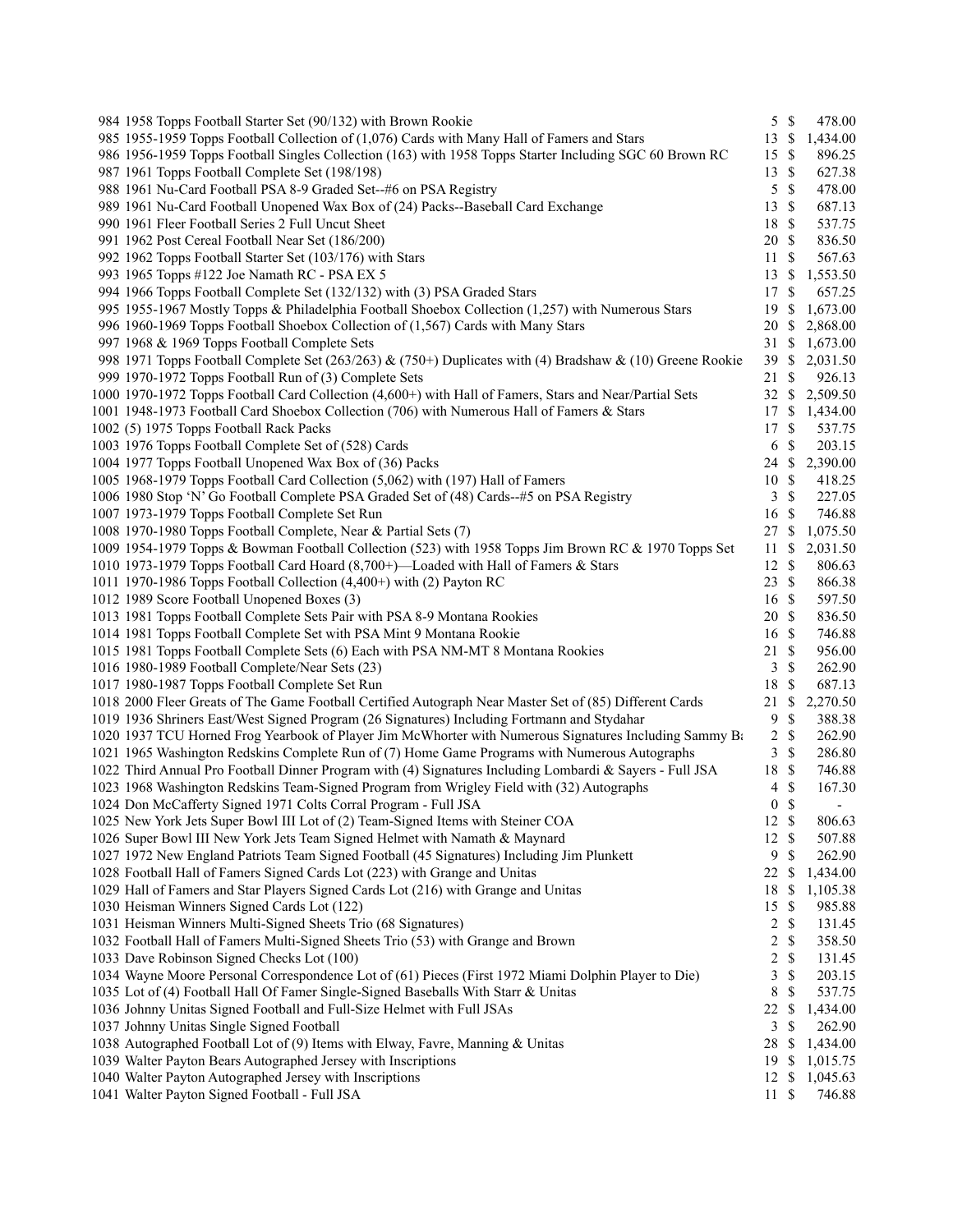| 1042 Walter Payton Signed Index Card Lot of (10) - All PSA/DNA Authentic                                  | 13 \$            |                    | 776.75                   |
|-----------------------------------------------------------------------------------------------------------|------------------|--------------------|--------------------------|
| 1043 2015 Leaf Executive Collection Walter Payton Signature Lot of (10)                                   | 9S               |                    | 537.75                   |
| 1044 Joe Namath & John Elway Autograph Lot of (3) with (2) Jerseys--All JSA Certified                     | 10               | $\mathcal{S}$      | 328.63                   |
| 1045 Lot of (9) Single Signed Hall of Fame Football Player Jerseys with Marino, Sanders & Smith           | 17               | $\mathbb{S}$       | 836.50                   |
| 1046 Lot of (5) Eric Dickerson Signed Items With Four Jerseys & Helmet                                    | $\overline{c}$   | \$                 | 250.95                   |
| 1047 Pair of Signed Football Jerseys: Derrick Thomas and Junior Seau - Each Full JSA                      | 19               | $\mathcal{S}$      | 836.50                   |
| 1048 Lot of (8) Signed Football Items With Four Helmets & Four Balls                                      | 20               | $\mathbb{S}$       | 1,045.63                 |
| 1049 Collection of (6) Brett Favre Signed Mini Helmets                                                    | 14               | $\mathbb{S}$       | 567.63                   |
| 1050 Brett Favre Signed Full-Size Riddell Packers Authentic Helmet With Inscriptions - Full JSA           | 12S              |                    | 298.75                   |
| 1051 Tom Brady & Randy Moss Signed Full-Size Patriots Helmet - Full JSA                                   | 13               | $\mathcal{S}$      | 836.50                   |
| 1052 1883 University of Pennsylvania Football Team Imperial Cabinet Photo                                 | 9                | \$                 | 478.00                   |
| 1053 1890s-1910s Yale University Football Ephemera Lot (4 Items)                                          | 3                | $\mathbf{\hat{s}}$ | 203.15                   |
| 1054 Outstanding 1910s L2 "College Mascots" Large Premium Tobacco Leather #76 Yale                        | 17               | $\mathcal{S}$      | 896.25                   |
| 1055 1919 Harvard vs. Yale Large Game-Action Panoramic Photo at Harvard Stadium                           | 4                | \$                 | 191.20                   |
| 1056 Circa 1910s Brown University Football and Baseball Photos Lot (25)                                   | 3                | $\mathbb S$        | 143.40                   |
| 1057 1930s Yale Oversized Felt Banners Pair                                                               | 3                | $\mathbb{S}$       | 95.60                    |
| 1058 1907-1943 Football Related Sheet Music Lot of (13)                                                   | $\boldsymbol{0}$ | $\mathbb{S}$       |                          |
| 1059 1930s-1940s Providence Steamrollers Pennant                                                          | 3                | $\mathbb S$        | 358.50                   |
|                                                                                                           |                  |                    | 3,465.50                 |
| 1060 Circa 1929 Lowe & Campbell University of Notre Dame Football Game Worn Sideline Jacket/Cape          | 24               | \$                 |                          |
| 1061 1930s Green Bay Packers Player Sideline Blanket                                                      | $\boldsymbol{0}$ | \$                 | $\sim$                   |
| 1062 1935-36 Sammy Baugh Period-Signed TCU Personal Football Playbook with Full JSA                       | 3                | \$                 | 1,434.00                 |
| 1063 Tommy Lee Jones 1968 Harvard Football Championship Gold Pendant - From "Harvard Beats Yale 29-29"    | 2                | \$                 | 1,434.00                 |
| 1064 Super Bowl I-XLIX Replica Championship Ring Complete Collection of (49)                              | $\boldsymbol{0}$ | $\mathbb{S}$       |                          |
| 1065 Circa 1945 "Codman A.A." Boston Park League Football Team Sweater, Jacket and Lineup Sheet (3 Items) | $\overline{4}$   | $\mathbb S$        | 227.05                   |
| 1066 Circa 1940s-1950s "Cleveland News" Football Game Vendor's Apron in Framed Display                    | 3                | \$                 | 215.10                   |
| 1067 1940s-1960s College Football Mini-Pennant/Sticker Insert Collection of (47)                          | $\mathbf{1}$     | <sup>\$</sup>      | 298.75                   |
| 1068 Baltimore Colts Memorabilia Lot of (4) with circa 1960 Figural "World Champions" Ashtray             | 10               | \$                 | 298.75                   |
| 1069 1961-1962 AFL Denver Broncos "Toes Up" Bobbing Head Figure                                           | 13               | $\mathcal{S}$      | 478.00                   |
| 1070 1961-1966 NFL "Toes Up" Green Bay Packers Bobbing Head Figure                                        | 7                | $\mathbb{S}$       | 298.75                   |
| 1071 1969 Super Bowl III Jets vs. Dolphins Tie Clasp/Press Pin - Namath "Guarantee" Game                  | 7                | $\mathbb{S}$       | 262.90                   |
| 1072 1971 Venus Paradise Color By Number NFL Football Sportfolio Collection Sketch Kit                    | $\boldsymbol{0}$ | $\mathbb{S}$       | $\overline{\phantom{a}}$ |
| 1073 Johnny Unitas 75th Anniversary NFL All-Time Team Pin                                                 | 15               | $\mathcal{S}$      | 806.63                   |
| 1074 September 29, 1929 Chicago Bears vs. Green Bay Packers Program                                       | 15               | $\mathbb{S}$       | 717.00                   |
| 1075 Rare 1933 Brooklyn Dodgers vs. Washington Passers (One Year Team) Game Pass                          | $\mathbf{1}$     | \$                 | 119.50                   |
| 1076 1934 N.Y. Giants vs. Ernie Nevers Pacific Coast All-Americans Barnstorming Program                   | $\overline{4}$   | $\mathbb{S}$       | 155.35                   |
| 1077 1934 Rose Bowl Programs (3) - Stanford vs. Columbia                                                  | 8                | $\mathbb S$        | 203.15                   |
| 1078 1938 Washington Redskins "Champions" Yearbook/Media Guide                                            | 5                | $\mathcal{S}$      | 657.25                   |
| 1079 12/28/58 NFL Championship Ticket Stub "The Greatest Game Ever Played"--SGC Authentic                 | 3                | $\mathbb S$        | 537.75                   |
| 1080 July 31, 1960 Dallas Texans vs. Oakland Raiders Program From First AFL Weekend Games Ever            | 10               | $\mathcal{S}$      | 250.95                   |
| 1081 1960s AFL Game Programs (8) and Statistical Guides (9)                                               | 11               | $\mathbb{S}$       | 358.50                   |
| 1082 1949-1972 Sports Magazines Featuring Football Star Covers (29)                                       | 2                | \$                 | 191.20                   |
| 1083 1946-1979 Washington Redskins Media Guide Consecutive Run of (34)                                    | 18 \$            |                    | 1,673.00                 |
| 1084 1941-1981 College Football Guide & Record Book Collection of (70) with 1941-1978 Official NCAA Guide | 3                | \$                 | 358.50                   |
| 1085 1990 Super Bowl XXIV Full Ticket, Teal Variation - PSA NM-MT 8                                       | 9                | $\mathcal{S}$      | 418.25                   |
| 1086 1948 Bowman Basketball Complete Low Number (1-36) Set                                                | 11               | \$                 | 478.00                   |
| 1087 1948 Bowman Basketball High Number Near Set of (35/36) Cards                                         | 19               | \$                 | 2,390.00                 |
| 1088 1948 Bowman Basketball #69 George Mikan Rookie High Number--PSA EX 5                                 | 26               | \$                 | 2,868.00                 |
| 1089 1948 Bowman Basketball Low Numbers Near Set of (35/36) Cards with PSA EX 5 #1 Calverley RC           | 14               | \$                 | 776.75                   |
| 1090 1957-58 Topps Basketball Near Set (75/80)                                                            | 29               | $\mathbb{S}$       | 2,270.50                 |
| 1091 1957-58 Topps Basketball #77 Bill Russell Rookie SGC 82 EX-MT+ 6.5                                   | 13               | \$                 | 2,868.00                 |
| 1092 1957-58 Topps Basketball Near Set (75/80)                                                            | 26               | \$                 | 2,151.00                 |
| 1093 1961-62 Fleer Basketball Starter Set of (30/66) Different Plus (16) Dupes Including Cousy & Russell  | 7                | \$                 | 478.00                   |
| 1094 1969/70 Topps Basketball Rulers Complete Set (23)                                                    | 18               | $\mathbb{S}$       | 866.38                   |
| 1095 1969-70 & 1970-71 Topps Basketball Near Sets Plus (64) Duplicates and (5) Rulers                     | 18               | -\$                | 1,165.13                 |
|                                                                                                           |                  |                    |                          |
| 1096 1970-71 Topps Basketball Complete Set of (175) Cards                                                 | 11               | \$                 | 597.50                   |
| 1097 1971/72 Topps Trios Basketball Stickers Lot (76)                                                     | $\overline{4}$   | $\mathbb{S}$       | 274.85                   |
| 1098 1969-1982 Topps Basketball Hoard of (10,000+) Cards—Loaded with Hall of Famers & Stars               | 38 \$            |                    | 3,465.50                 |
| 1099 1979-80 Topps Basketball Unopened Complete/Partial Wax Box Pair with GAI NM-MT 8 & Baseball Card I   | 15S              |                    | 717.00                   |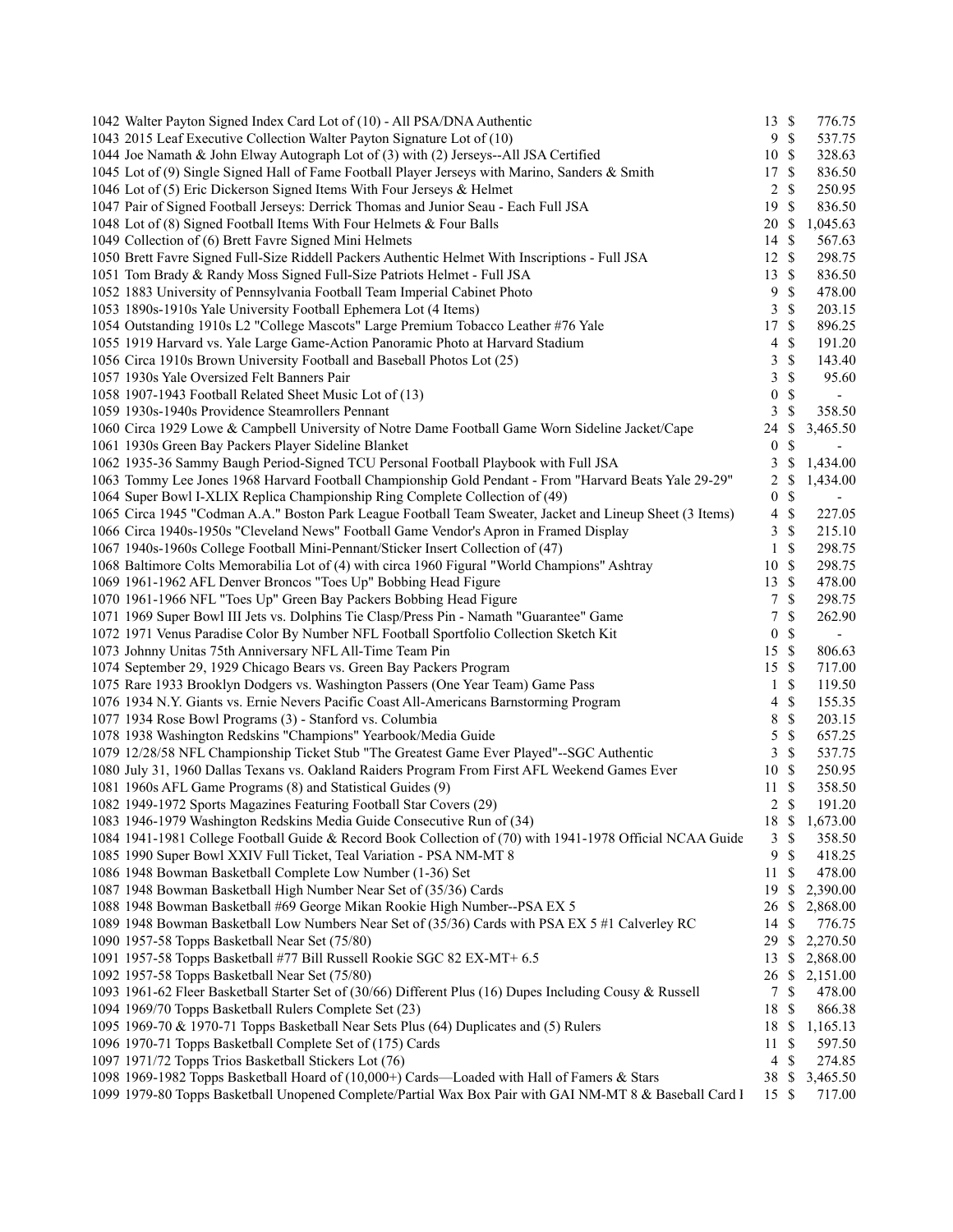| 1100 Very Clean 1980-81 Topps Basketball Unopened Wax Box of (36) Packs                                     | 16 S             |               | 3,824.00                 |
|-------------------------------------------------------------------------------------------------------------|------------------|---------------|--------------------------|
| 1101 1986-87 Fleer Basketball Complete Set (132/132) with (20) PSA Graded 8-10 Including PSA NM-MT 8 Jord   | 32 \$            |               | 4,780.00                 |
| 1102 1986-87 Fleer Basketball Complete Set (132/132) & (11/11) Stickers with PSA NM 7 Jordan Rookie         | 26 \$            |               | 2,868.00                 |
| 1103 1986-87 Fleer Basketball Stickers Set (11/11) with PSA Mint 9 Jordan                                   | 10               | $\mathbb{S}$  | 657.25                   |
| 1104 (2) 1986-87 Fleer Basketball Complete/Near Sets with PSA EX-MT 6 Jordan RC                             | 36               | -S            | 2,629.00                 |
| 1105 1986-87 Fleer to 1993-94 Fleer Basketball Complete Set Run with PSA Graded Jordan Rookies              | 24 \$            |               | 3,107.00                 |
| 1106 1986-87 Fleer Basketball #57 Michael Jordan - SGC 84 NM 7                                              | 13               | $\mathbb{S}$  | 985.88                   |
| 1107 1961-1988 Topps & Fleer Basketball Collection (2,288)—Loaded with Legends                              | 39               | $\mathbb{S}$  | 2,868.00                 |
| 1108 1986-1990 Fleer Basketball Cards (1,173) Plus (106) Stickers with (26) Jordan                          | 31               | \$            | 2,868.00                 |
| 1109 Darel Carrier 1965-1966 AAU Phillips 66ers Game Worn Warm-Up Jacket                                    | 1                | \$            | 358.50                   |
| 1110 Barack Obama Signed Alonzo Mourning "POTUS" Jersey From Pickup Game At Ft. McNair with Kobe & L        | 19               | <sup>\$</sup> | 3,824.00                 |
| 1111 LeBron James Original Artwork by Adam Port                                                             | $\mathbf{1}$     | \$            | 896.25                   |
| 1112 Bill Russell Lot of (6) Signed Items with Jersey & Photos                                              | 3                | \$            | 478.00                   |
| 1113 Bill Russell Autograph Lot of (4) With Jersey, Photo, Check and Magazine                               | 4                | \$            | 448.13                   |
| 1114 Lot of (3) Bill Russell Signed Items with Check - All PSA/DNA                                          | 7                | \$            | 328.63                   |
| 1115 Bill Russell/Oscar Robertson Dual-Signed Photo Pair                                                    | 3                | \$            | 203.15                   |
| 1116 Oscar Robertson Signed Lot of (5) Items with Jersey and Photos                                         | $\mathbf{2}$     | $\mathbb{S}$  | 328.63                   |
| 1117 Minneapolis and Los Angeles Lakers Signed Lot (17) Including Mikan & Baylor                            | $\boldsymbol{0}$ | $\mathbb S$   | $\overline{\phantom{a}}$ |
| 1118 Signed Basketball Treasure Chest of (250+) with Jabbar, Kobe & Mikan                                   | 19               | $\mathbb{S}$  | 806.63                   |
| 1119 NCAA Basketball Coaches Signed Lot (42) Including Many of the Game's Best                              | 10               | $\mathcal{S}$ | 286.80                   |
| 1120 Michael Jordan Handwritten Signed Note with Inscription - Full JSA                                     | 19               | $\mathcal{S}$ | 418.25                   |
| 1121 1954 Phila. City Championship Program (Scored) and Ticket Stubs (2) Featuring H.S. Sophomore Wilt Chan | $\,8\,$          | \$            | 418.25                   |
| 1122 Bob Boozer 1958 "Look Magazine" All-American Basketball Wristwatch                                     | $\,8\,$          | $\mathbb{S}$  | 388.38                   |
| 1123 1971 Venus Paradise Color By Number NBA Basketball Sportfolio Collection Sketch Kit with Pete Maravicl | $\boldsymbol{0}$ | \$            | $\blacksquare$           |
| 1124 1953-54 Parkhurst Hockey Complete Set (100/100)                                                        | 21               | $\mathbb{S}$  | 1,045.63                 |
| 1125 1955-56 Parkhurst Hockey Complete Set of (79/79) Cards                                                 | 13               | $\mathbb{S}$  | 776.75                   |
| 1126 1960-61 Parkhurst Hockey Complete Set of (61) Cards                                                    | 15               | $\mathbb{S}$  | 717.00                   |
| 1127 1969-70 to 1973-74 Topps Hockey Complete Set Quartet                                                   | 16               | $\mathcal{S}$ | 687.13                   |
| 1128 1969-1990 Mostly Topps & O-Pee-Chee Hockey Card Hoard (10,400+)—Loaded with Hall of Famers & Sta       | 24 \$            |               | 1,673.00                 |
| 1129 1951-1989 Hockey Shoebox Collection (1,424) with 1979-80 O-Pee-Chee #18 Gretzky RC                     | 17 \$            |               | 806.63                   |
| 1130 1971-72 to 1974-75 Topps Hockey Complete Set Run                                                       | 13               | $\mathbb{S}$  | 567.63                   |
| 1131 (2) 1983-84 O-Pee-Chee Hockey Unopened Boxes                                                           | 24               | -\$           | 806.63                   |
| 1132 Lot of (6) Signed Hockey Items With (88) Signatures Including Datsyuk Gloves                           | 10               | $\mathbb{S}$  | 418.25                   |
| 1133 Sid Abel Signed Original Artwork - Full JSA                                                            | $\overline{c}$   | <sup>\$</sup> | 191.20                   |
| 1134 1960s-2000s Gordie Howe Signed Miscellaneous Items (20)                                                | 12S              |               | 597.50                   |
| 1135 1940s-1990s Gordie Howe Milestone Programs (19) with 1940s Autographed Pair                            | 22               | $\mathcal{S}$ | 776.75                   |
| 1136 Balance of Gordie Howe-Related "Mr. Hockey Collection" (500+ Items)                                    | 25               | $\mathcal{S}$ | 776.75                   |
| 1137 1910 T218 Mecca/Hassan Champions Boxers Near Set of (61/62) Cards                                      | $\overline{4}$   | $\mathbb{S}$  | 388.38                   |
| 1138 1910 T220 Mecca Champion Athlete & Prize Fighter Series Near Set of (50/51) Cards                      | 8                | $\mathbb{S}$  | 507.88                   |
| 1139 1909-1911 Boxing Tobacco & Caramel Cards (22) with Jack Johnson                                        | 4                | $\mathbb{S}$  | 107.55                   |
| 1140 1927 Tunney/Dempsey Long Count Fight Very Rare Flip Book in High Grade                                 | 9                | \$            | 418.25                   |
| 1141 1948 Leaf Boxing Complete Set of (49) Cards                                                            | 12 \$            |               |                          |
|                                                                                                             | 26 \$            |               | 627.38                   |
| 1142 1951 Topps Ringside Starter Set (47/96) with #49 Bob Murphy Shortprint                                 |                  |               | 896.25                   |
| 1143 1950s Joe Louis Signed Original Golfing Photo From Nova Scotia                                         | $2 \sqrt{s}$     |               | 131.45                   |
| 1144 Jack Dempsey Signed Photos (2) and Restaurant Postcard                                                 | 1                | \$            | 179.25                   |
| 1145 Floyd Patterson 1967 U.S. Department of Defense Signed I.D. Card                                       | 3                | \$            | 143.40                   |
| 1146 Gene Tunney Hand Written Letter - Full JSA                                                             | $\boldsymbol{0}$ | \$            |                          |
| 1147 1964 Cassius Clay Dated Signature Cut--SGC Authentic                                                   | 7                | \$            | 2,270.50                 |
| 1148 Cassius Clay Signed March 22, 1963 Time Magazine - Full JSA                                            | 26               | \$            | 1,105.38                 |
| 1149 Muhammad Ali Signed Photos Lot (5)                                                                     | 26               | \$            | 1,135.25                 |
| 1150 1989 Muhammad Ali Signed Pamphlets in Matted Displays (3)                                              | 11               | \$            | 298.75                   |
| 1151 Muhammad Ali Single Signed ONL Brown Baseball - Full JSA                                               | 10               | $\mathbb{S}$  | 418.25                   |
| 1152 Boxing Greats Signed Lot (24) Including Dempsey, LaMotta and Don King                                  | 7                | \$            | 358.50                   |
| 1153 Willie Pep Signed Boxing Gloves Lot (4)                                                                | $\boldsymbol{0}$ | \$            |                          |
| 1154 Muhammad Ali Signed "Introducing Islam" Pamphlet                                                       | 6                | $\mathbb{S}$  | 119.50                   |
| 1155 Rare Circa Early 1900s Jas. J. Corbett Engraved Glass Fist Paperweight                                 | 18               | $\mathbb{S}$  | 388.38                   |
| 1156 1910 Boxing Sheet Music "Jim-A-Da-Jeff" About James J. Jeffries & Jack Johnson                         | $\boldsymbol{0}$ | \$            |                          |
| 1157 Rocky Marciano 1955 Acetate Negatives (3) Training for Don Cockell Championship Fight                  | $2 \sqrt{s}$     |               | 131.45                   |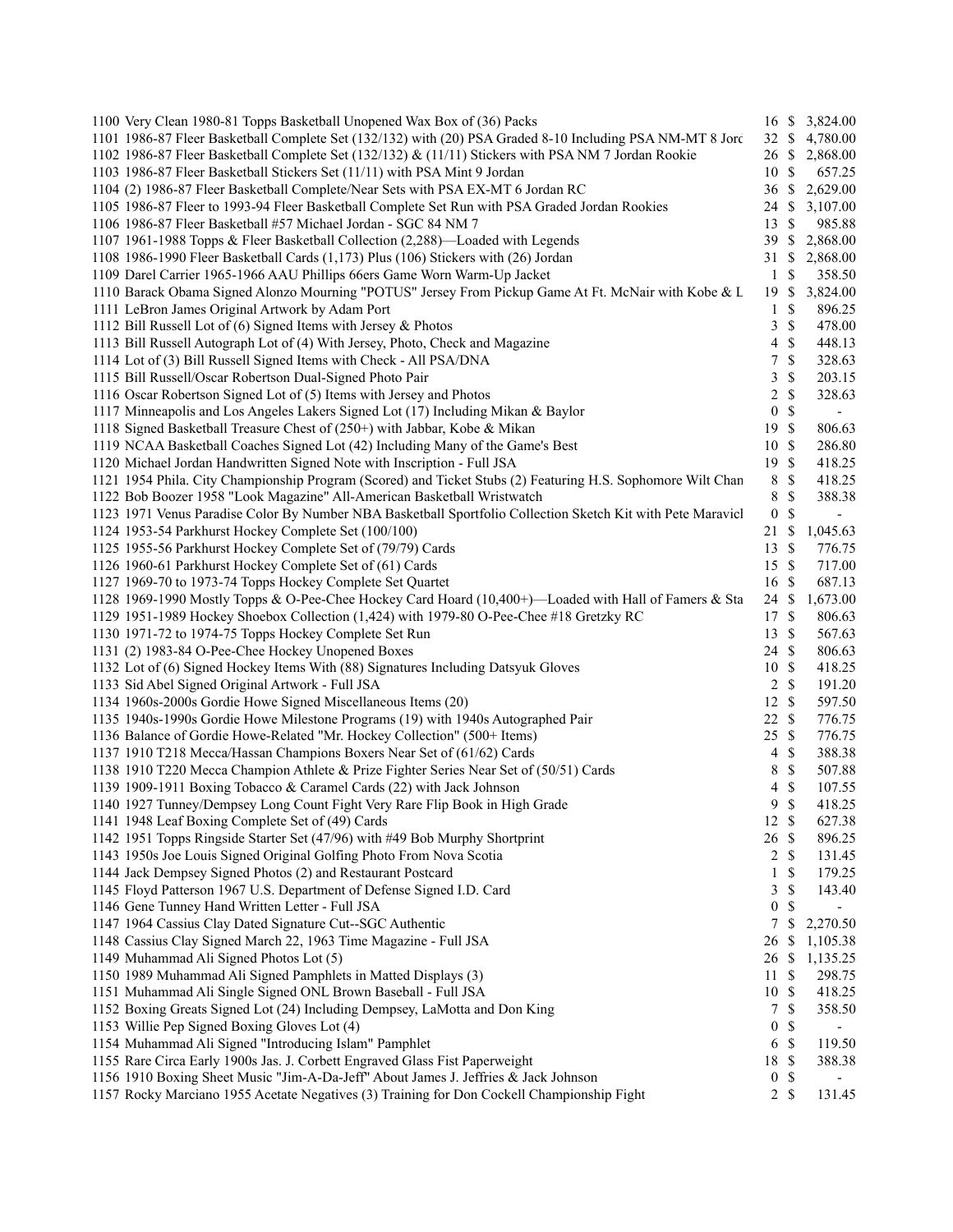| 1158 Rocky Marciano vs. Muhammad Ali 1969 "Super Fight" Poster                                                   | 2 S              |               | 191.20                   |  |
|------------------------------------------------------------------------------------------------------------------|------------------|---------------|--------------------------|--|
| 1159 1971 Ali-Frazier First Fight On-Site "Bootleg" Program by "Flash" Gordon                                    | $\mathbf{1}$     | $\mathcal{S}$ | 179.25                   |  |
| 1160 1948-1955 Multi-Sport Shoebox Collection (270) with Aaron Rookie                                            | 24               | \$            | 1,434.00                 |  |
| 1161 1962 Post Cereal Baseball & Football Panels (10) with Mantle                                                | 21               | \$            | 1,045.63                 |  |
| 1162 1955-1967 Multi/Non-Sport Shoebox Collection (1,136) with Many Stars                                        | 27               |               | \$1,195.00               |  |
| 1163 1966-1977 Baseball & Football Oddball & Regional Sets (32)                                                  | 5                | \$            | 418.25                   |  |
| 1164 1978 Topps Unopened Fun Bag with Football, Hockey & Star Wars Wax Packs                                     | 11               | \$            | 388.38                   |  |
| 1165 1970-1982 Multi-Sport Complete Sets (5) Plus 1977 Fleer Hi-Gloss Grand Slam Stickers Wax Box                | 19               | -S            | 746.88                   |  |
| 1166 1954-1991 Baseball & Football Singles Collection (222) with Mantle & Ryan RC                                | 8                | \$            | 627.38                   |  |
| 1167 1966-1990s Multi/Non-Sport Treasure Chest (1,625) with (4) Mantle                                           | 10               | -S            | 298.75                   |  |
| 1168 1981-1991 Baseball & Football Wax Boxes/Cases (50) Plus (32) 1981 Baseball Packs                            | 21               | $\mathcal{S}$ | 956.00                   |  |
| 1169 1974-1992 Multi-Sport Complete, Near & Partial Sets (22)                                                    | 14               | -\$           | 537.75                   |  |
| 1170 (36) 1978-1996 Multi-Sport Wax Boxes/Complete Sets Plus More                                                | 14               | $\mathcal{S}$ | 657.25                   |  |
| 1171 Collection of (84) Multi-Sport 1981-2003 Unopened Wax Boxes                                                 | 32               | \$            | 1,673.00                 |  |
| 1172 1976-2002 Multi-Sport "Mother Lode" of Sets and Unopened Boxes (1,262 Total Items)                          | 36               | \$            | 5,019.00                 |  |
| 1173 1982-2003 Multi-Sport Complete Sets (148) Plus (3,000+) 1980s-2000s Singles & More                          | 26               | -S            | 896.25                   |  |
| 1174 Modern Multi-Sport Certified Autograph/Game-Used Collection (177) with Many Hall of Famers & Stars          | 14               | -S            | 597.50                   |  |
| 1175 Modern Multi-Sport Certified Autograph, Game Used & Insert Collection (614) with Numerous Hall of Fam       |                  |               | 25 \$ 1,314.50           |  |
| 1176 Modern Multi-Sport Insert & Singles Collection (1,216) with (32) Certified Auto/Game-Used Cards             | $\tau$           | \$            | 298.75                   |  |
| 1177 Collection of (139) "Mantle's Perfect Catch" Limited Edition Lithographs Signed By Andy Jurinko             | 16               | \$            | 806.63                   |  |
| 1178 Collection of (364) Bill Purdom "Yankee Stadium Gridiron" Limited Edition Lithographs                       | $\boldsymbol{0}$ | \$            | $\blacksquare$           |  |
| 1179 Lot of (452) Joe DiMaggio "In Another League" Limited Edition Lithographs Signed By Artist William Feld     | $\boldsymbol{0}$ | \$            |                          |  |
| 1180 Collection of (455) "Outside Yankee Stadium" Limited Edition Lithographs Signed By Artist William Feldma    | $\boldsymbol{0}$ | \$            | $\overline{\phantom{a}}$ |  |
| 1181 Lot of (381) 1992 William Feldman Signed "Shea Stadium Matinee" Limited Edition Lithographs                 | $\mathbf{1}$     | \$            | 896.25                   |  |
| 1182 Lot of (162) William Feldman "Outside Ebbets Field" Limited Edition Lithographs                             | 3                | \$            | 537.75                   |  |
| 1183 Lot of (439) Bill Williams Signed "Dodgers Thirty-Two" Limited Edition Lithographs                          | 0                | \$            | $\overline{\phantom{a}}$ |  |
| 1184 Collection of (314) Bill Purdom Signed "Rebirth in San Francisco" Limited Edition Lithographs               | 1                | \$            | 836.50                   |  |
| 1185 Lot of (492) "Spirit In St. Louis" Limited Edition Lithographs Signed by William Feldman                    | 0                | \$            | $\overline{\phantom{a}}$ |  |
| 1186 Lot of (290) Bill Purdom Signed "Gibson's Busch Classic" Limited Edition Lithographs                        | $\mathbf{1}$     | \$            | 717.00                   |  |
| 1187 Collection of (79) "Buc Starts Here" Limited Edition Lithographs Signed By Bill Purdom                      | 28               | \$            | 985.88                   |  |
| 1188 Collection of (182) "Sunlit Wrigley Field" Lithographs Signed By William Feldman                            | 8                | \$            | 687.13                   |  |
| 1189 Lot of (371) "Banner Garden Party" Limited Edition Lithographs Signed By William Feldman                    | $\bf{0}$         | \$            | $\overline{\phantom{a}}$ |  |
| 1190 Lot of (56) "Triple Crown Clout" Bill Purdom Signed Limited Edition Lithographs                             | 15               | \$            | 627.38                   |  |
| 1191 Lot of (471) "Twelfth at Augusta" Limited Edition Lithographs Signed by Donald Moss                         | $\boldsymbol{0}$ | \$            | $\overline{\phantom{a}}$ |  |
| 1192 Collection of (501) "Eighteenth at Augusta" Limited Edition Lithographs Signed By William Feldman           | $\boldsymbol{0}$ | \$            | $\mathbf{r}$             |  |
| 1193 1940-Modern Multi-Sport Signed & Certified Autograph Trading Cards Lot of (362)                             | 25               | \$            | 1,314.50                 |  |
| 1194 Multi-Sport Signed Photos Lot (94) Including 22 HOFers with Unitas and Bobby Hull                           | 8                | \$            | 597.50                   |  |
| 1195 Michael Jordan Celebrity Invitational Multi-Signed Oversized Golf Ball with (19) Signatures Including Jorda | 9                | \$            | 717.00                   |  |
| 1196 Multi-Sport Autograph Treasure Chest with 1947 Yankees Team-Signed Baseball Including Joe DiMaggio          | 4                | \$            | 286.80                   |  |
| 1197 Lot of (8) Signed Multi-Sport Items With (10) Signatures                                                    | 4                | \$            | 418.25                   |  |
| 1198 Multi-Sport Autographs (14) with Ali, Gretzky & Russell                                                     |                  |               | 27 \$ 1,673.00           |  |
| 1199 Multi-Sport Collection of (44) Signed Items with Griffey Jr., Mantle (Full JSA) & Ripken Jr.                | 19               | $\mathcal{S}$ | 687.13                   |  |
| 1200 Multi-Sport Autographed Items (16) with Jerry Rice, Brett & Musial                                          | 18               | \$            | 627.38                   |  |
| 1201 Signed Baseballs Lot of (38) From Other Sports & Celebrities                                                | 30               | \$            | 1,314.50                 |  |
| 1202 Lot of (4) Signed Basketball and Hockey Items: Bradley, Howe, Richard & Russell                             | 1                | \$            | 179.25                   |  |
| 1203 1900s-1930s Yale Baseball and Football Game Scorecards Trio                                                 | 0                | \$            |                          |  |
| 1204 1930s Diamond Matchbooks Multi-Sport Lot of (31) with (18) Baseball & (13) Hockey                           | 4                | \$            | 215.10                   |  |
| 1205 1930s-1970s Multi-Sport Publications Lot (10)                                                               | 5                | \$            | 167.30                   |  |
| 1206 1955-1982 Multi-Sport College Guide & Record Book Collection of (108)                                       | 2                | \$            | 250.95                   |  |
| 1207 Scarce Pair of Bobby Jones TIME Magazines: 1925 & 1930                                                      | 8                | \$            | 537.75                   |  |
| 1208 Multi-Signed MacGregor Golf Bag with (9) Autographs Including Ronald Reagan & Jack Nicklaus—Full JS         | 0                | \$            | $\overline{\phantom{a}}$ |  |
| 1209 Jack Nicklaus & Arnold Palmer Dual Signed Golf Tournament Pass with Full JSA                                | 1                | \$            | 239.00                   |  |
| 1210 Arnold Palmer's Signed Contestant Scorecard from 1993 "Ralphs Senior Classic" at Rancho Park--PSA/DNA       | $\mathbf{1}$     | \$            | 239.00                   |  |
| 1211 Single/Multi-Signed Golf Scorecard Lot of (31) with Golfers, HOF Athletes & More                            | 5                | \$            | 107.55                   |  |
| 1212 1993 "The Masters Collection" Signed Golf Trading Card Lot of (15)                                          | 3                | \$            | 83.65                    |  |
| 1213 Exceptional 1920s Duke Kahanamoku Real Photo Postcard                                                       | 5                | \$            | 328.63                   |  |
| 1214 New Hampshire Motor Speedway Replica Helmet With (43) Signatures Including Earnhardt Jr., Edwards & O       | $\mathbf{1}$     | \$            | 537.75                   |  |
| 1215 1888 Y96 Scrap Pictures Die-Cuts U.S. Presidents Set of (5) & Eagle/Flag Card                               | 3S               |               | 262.90                   |  |
|                                                                                                                  |                  |               |                          |  |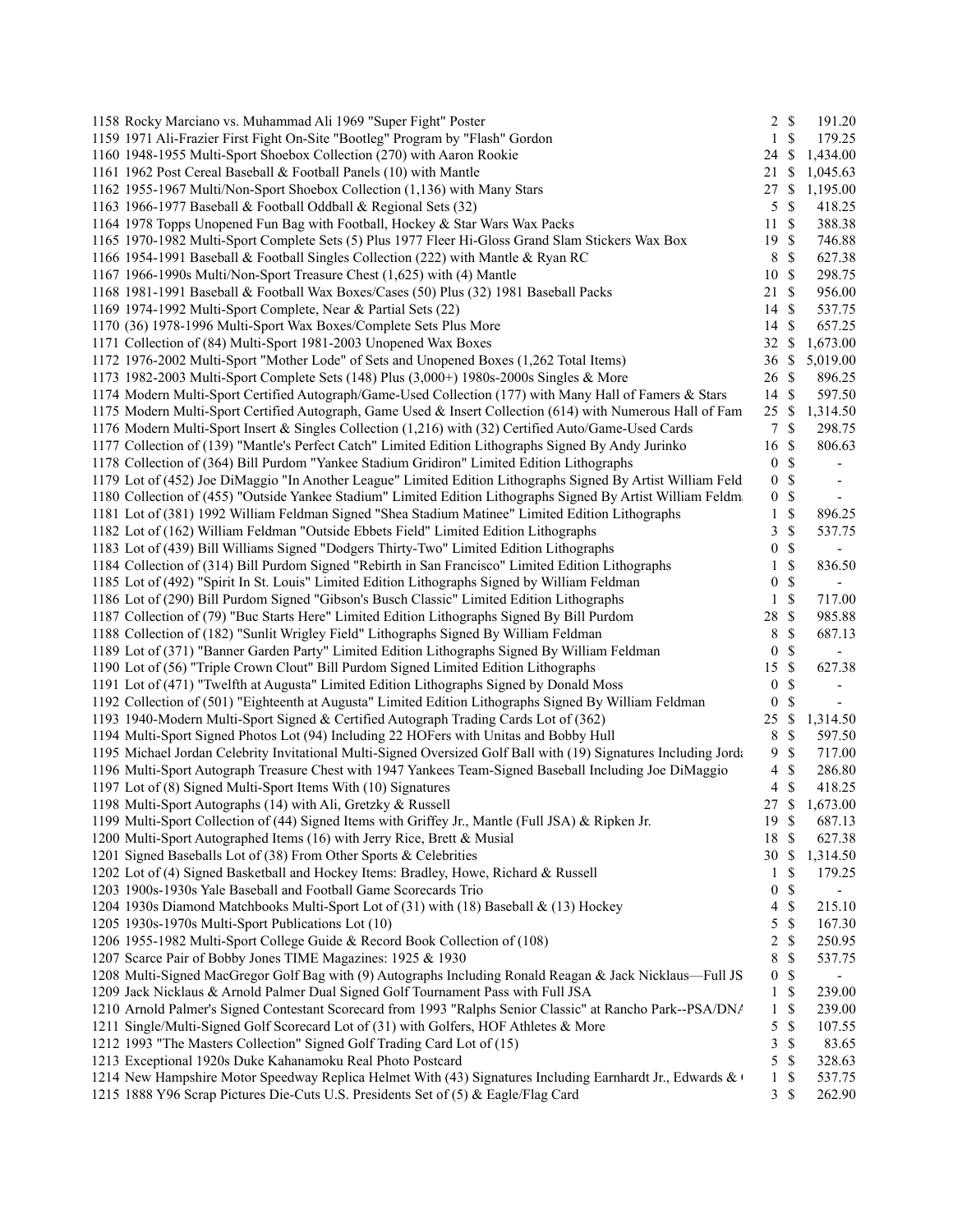| 1216 1880s W. Duke & Sons "The Terrors of America" Album & (5) Corresponding Cards with Baseball Content                                              | $1 \text{ }$                             | 119.50                   |  |
|-------------------------------------------------------------------------------------------------------------------------------------------------------|------------------------------------------|--------------------------|--|
| 1217 1880s-1890s Arbuckle and W. Duke & Sons Non-Sport Album Lot of (5)                                                                               | $6 \text{ }$ \$                          | 478.00                   |  |
| 1218 1896 Whitehead & Hoag PE7-15 U.S. President Pins Near Set (20/24)--All PSA Graded                                                                | 10S                                      | 478.00                   |  |
| 1219 Circa 1897 Chisholm Brothers "Historic Boston Playing Cards" Complete Set of (53)--All SGC Graded with                                           | $1 \text{ }$ \$                          | 239.00                   |  |
| 1220 1905 Cincinnati Game Co. PL9-1 "In The White House" Complete Set of (45) President Cards--All PSA Gra                                            | $\mathbb{S}$<br>5                        | 567.63                   |  |
| 1221 1880s-1910s Non-Sport Tobacco Card Lot of (56)                                                                                                   | $\mathbb{S}$<br>$\overline{\mathcal{A}}$ | 167.30                   |  |
| 1222 1911 Helmar T69 Historic Homes PSA Graded Lot of (39) with Partial Set (36/50)                                                                   | $\mathbb{S}$<br>5                        | 131.45                   |  |
| 1223 1911 Pan Handle Scraps/Royal Bengals T99 Sights and Scenes of the World PSA Graded Lot of (43) with Pa                                           | $\mathbb{S}$<br>3                        | 262.90                   |  |
| 1224 1910s "Our Flag Cut Plug Tobacco" Box                                                                                                            | \$<br>0                                  | $\overline{\phantom{a}}$ |  |
| 1225 1923 Coca-Cola "Wild Flowers Of America" Complete Set of (20)--All SGC Graded with (14) MT 9                                                     | $\boldsymbol{0}$<br>\$                   | $\overline{\phantom{a}}$ |  |
| 1226 1933 National Chicle Dare Devil All Graded Complete Set of (24)                                                                                  | $11 \text{ }$ \$                         | 2,629.00                 |  |
| 1227 1933 Goudey Indian Gum & National Chicle Sky Birds Lot of (83)                                                                                   | $\mathbb{S}$<br>11                       | 298.75                   |  |
| 1228 1934 National Chicle Sky Birds Non-Sport Card Lot of (64)                                                                                        | \$<br>4                                  | 274.85                   |  |
| 1229 1930s Non-Sport Card Treasure Chest of (118) with Several Tough Series                                                                           | $\mathbb{S}$<br>8                        | 507.88                   |  |
| 1230 1933-1940 Goudey Indian Gum & Other Indian/Western/Explorer Card Lot of (79)                                                                     | $\mathbb{S}$<br>3                        | 143.40                   |  |
| 1231 1933-1943 War Themed Non-Sport Card Lot of (98)                                                                                                  | $\mathcal{S}$<br>3                       | 203.15                   |  |
| 1232 1938 Horrors of War Contest Winner Card Lot of (11) Different                                                                                    | 11 \$                                    | 448.13                   |  |
| 1233 1939 R173 Gum Inc. World in Arms Complete Set (48/48)                                                                                            | $\mathbf{\hat{S}}$<br>$\overline{2}$     | 388.38                   |  |
| 1234 1941 R137 Goudey Sky Birds Complete Set of (24) Cards                                                                                            | $\mathbb{S}$<br>2                        | 388.38                   |  |
| 1235 1950 Hopalong Cassidy Card Collection of (282) with (166) Different Plus (4) Bond Bread Labels                                                   | $\mathcal{S}$<br>3                       | 262.90                   |  |
| 1236 1952 Topps Look 'n See Non-Sport Card Lot of (105)                                                                                               | $\mathbb{S}$<br>6                        | 250.95                   |  |
| 1237 Topps 1952 Look 'n See Near Set & 1954 Scoops Complete Set with (2) Babe Ruth                                                                    | $\mathcal{S}$<br>18                      | 896.25                   |  |
| 1238 1954 Topps Scoops Near Set (135/156)                                                                                                             | $\mathbb{S}$<br>3                        | 358.50                   |  |
| 1239 1954 Topps Scoops Large Lot of (301) with Partial Set (121/156)                                                                                  | $\mathbb{S}$<br>$\mathbf{1}$             | 478.00                   |  |
| 1240 1950-1953 Non-Sport Card Lot of (60) with Bring 'Em Back Alive, Fighting Marines & Wild Man                                                      | $\mathbb{S}$<br>3                        | 107.55                   |  |
| 1241 1940s-1950s Wings/Whitman/Quaker Airplane Card Lot of (332) Plus a 1955 Red Ball Jets Wax Pack                                                   | $\mathbb{S}$<br>3                        | 83.65                    |  |
| 1242 1956 Topps Davy Crockett Card Lot of (232) & Exhibit Card Advertising Sheet                                                                      | $\mathbb{S}$<br>8                        | 358.50                   |  |
| 1243 1949-1958 Western Non-Sport Card Lot of (225)                                                                                                    | $\mathbb{S}$<br>4                        | 215.10                   |  |
| 1244 1952-1958 Topps & Bowman Non-Sport Set/Near Set Lot of (7)                                                                                       | 13 \$                                    | 687.13                   |  |
| 1245 1950s Non-Sport Trading Card Shoebox Lot of (539)                                                                                                | $\mathbb{S}$<br>9                        | 537.75                   |  |
| 1246 Circa 1950s Cowboy/Cowgirl & Western Four-in-One Exhibits Complete/Near Sets (3)—Sharp!                                                          | <sup>\$</sup><br>1                       | 239.00                   |  |
| 1247 1959 Fleer Three Stooges Complete Set (96/96) with #64 Checklist Card                                                                            | 19S                                      | 1,673.00                 |  |
|                                                                                                                                                       | 7 \$                                     | 478.00                   |  |
| 1248 1959 Fleer Indian Trading Cards PSA High Grade Complete Set of (80)--#16 on PSA Registry<br>1249 1959 Topps Fabian Vending Box                   | 10 \$                                    | 448.13                   |  |
|                                                                                                                                                       | 7 \$                                     |                          |  |
| 1250 1930s-1960 Movie Star Non-Sport Card Lot of (240)<br>1251 1960 Golden Press Presidents Cards PSA High Grade Lot of (26) with Partial Set (23/33) |                                          | 262.90                   |  |
|                                                                                                                                                       | 27S                                      | 1,165.13                 |  |
| 1252 1956-1962 Popular Non-Sport Cards Lot of (88) with Elvis & Civil War News                                                                        | 3S                                       | 262.90                   |  |
| 1253 1965 Topps Battle Cards Non-Sport Card Complete Set of (66)                                                                                      | 11S                                      | 507.88                   |  |
| 1254 1966 Topps Batman "Riddler" PSA 6-7 Graded Cards (16)                                                                                            | $\mathbb{S}$<br>4                        | 167.30                   |  |
| 1255 1966 Topps "Get Smart" 2-Card Panels Lot (21)                                                                                                    | $\mathbb{S}$<br>11                       | 328.63                   |  |
| 1256 1968 Philadelphia Gum Robert F. Kennedy Unopened Wax Box of (24) Packs                                                                           | 12 \$                                    | 507.88                   |  |
| 1257 Extremely Rare 1969 Topps "Funny Doors" Complete Set (24) in Unfolded Panels plus Checklist                                                      | 7S                                       | 418.25                   |  |
| 1258 1953-1970 Planes, Trains, Automobiles & More Non-Sport Card Lot of (138)                                                                         | \$<br>$\mathbf{1}$                       | 119.50                   |  |
| 1259 1972 Topps U.S. Presidents Complete PSA High Grade Set of (43) with Bonus Unopened Wax Pack-+#2 on I                                             | 20 \$                                    | 1,912.00                 |  |
| 1260 1975 Big Boy Great Americans PSA High Grade Complete Set of (30) with (22) Mint 9--#1 on PSA Registry                                            | 2<br>\$                                  | 507.88                   |  |
| 1261 1975 Big Boy Great Americans Cards PSA High Grade Lot of (26) with Partial Set of (14/30)                                                        | $\boldsymbol{0}$<br>\$                   | $\overline{\phantom{0}}$ |  |
| 1262 Elvis Presley Non-Sport Card Complete Set Lot of (2) with 1956 Topps & 1978 Donruss                                                              | 12 \$                                    | 627.38                   |  |
| 1263 William McKinley Signed 1885 Check - Full JSA                                                                                                    | \$<br>$\bf{0}$                           | $\overline{\phantom{a}}$ |  |
| 1264 Garret Hobart Signed 1890s Vice President Business Card - Full JSA                                                                               | \$<br>4                                  | 215.10                   |  |
| 1265 Franklin D. Roosevelt 1930 TLS Signed as Governor of New York--Full JSA                                                                          | \$<br>9                                  | 418.25                   |  |
| 1266 1940 Herbert Hoover TLS to Cleveland Indians' Ken Keltner                                                                                        | \$<br>1                                  | 119.50                   |  |
| 1267 THIS LOT HAS BEEN WITHDRAWN                                                                                                                      | $\mathbb{S}$<br>0                        | $\overline{\phantom{a}}$ |  |
| 1268 1953-1976 Presidential Memorabilia & Card Lot with Nixon Signed Photo--Full JSA                                                                  | $\mathbb{S}$<br>2                        | 191.20                   |  |
| 1269 1967-1976 U.S. President TLS Pair with Truman & Nixon-Both Full JSA                                                                              | -S<br>11                                 | 328.63                   |  |
| 1270 1860s-1880s Civil War History Hardback Book Lot of (4) with (2) History of the Rebellion & (2) The Soldie                                        | \$<br>$\mathbf{1}$                       | 239.00                   |  |
| 1271 Ronald Reagan Signed 8x10 Photograph from 1955 "Tennessee's Partner" Film - Full JSA                                                             | \$<br>7                                  | 328.63                   |  |
| 1272 1963 Civil Rights March on Washington for Jobs and Freedom Period Photos & Ephemera Collection with "1                                           | $\mathbb{S}$<br>5                        | 507.88                   |  |
| 1273 Lot of (16) Political Autographs With Carter & Seward                                                                                            | $\mathbb{S}$<br>$\overline{4}$           | 274.85                   |  |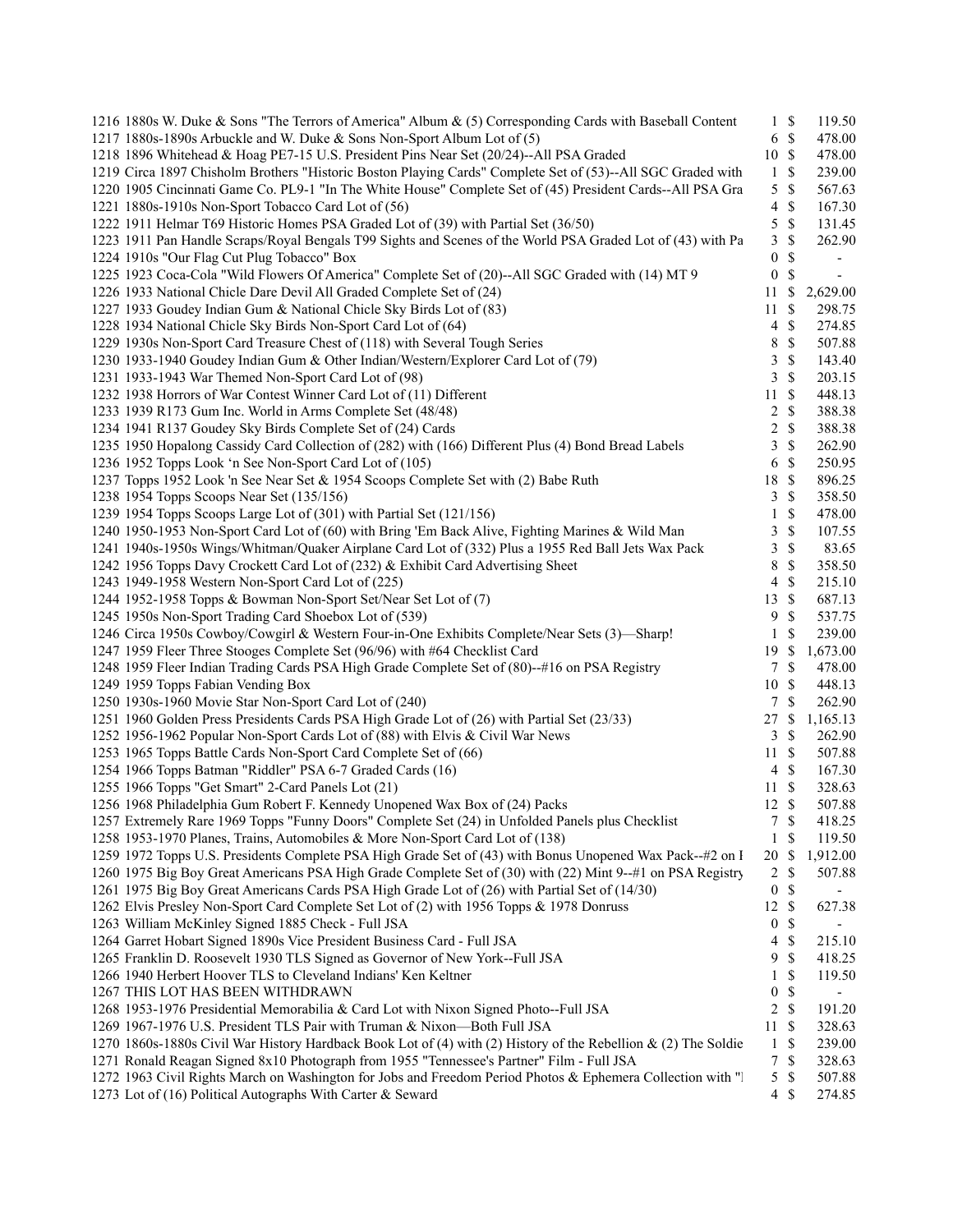| 1274 1896-1996 Presidential Campaign Pins Collection of (268)                                                  | 9S               |               | 418.25         |  |
|----------------------------------------------------------------------------------------------------------------|------------------|---------------|----------------|--|
| 1275 Presidential Inaugural Invitations & Political Ephemera Treasure Chest                                    | $2 \sqrt{s}$     |               | 191.20         |  |
| 1276 Presidential/Political Swag & Memorabilia Treasure Chest                                                  | 4                | $\mathcal{S}$ | 167.30         |  |
| 1277 Historic 1890 W.F. "Buffalo Bill" Cody ALS from Pine Ridge Reservation - Shortly Before Wounded Knee      | 21 \$            |               | 1,165.13       |  |
| 1278 PT Barnum Signed 1886 Cabinet Photo - Full PSA                                                            | 11               | -\$           | 687.13         |  |
| 1279 Charlie Chaplin Signed 5x7 Black & White Photo - Full JSA                                                 | 36S              |               | 1,553.50       |  |
| 1280 Dalai Lama Signed Photos Quartet                                                                          | $12 \text{ }$ \$ |               | 1,015.75       |  |
| 1281 Dalai Lama Signed Photos Trio - The Boy, The Young Man, The Holy Man                                      | 1 S              |               | 478.00         |  |
| 1282 Dalai Lama Signed Index Card                                                                              | 6S               |               | 179.25         |  |
| 1283 14th Dalai Lama Tenzin Gyatso Autographed Book with Full JSA                                              | 6                | $\mathcal{S}$ | 215.10         |  |
| 1284 Judy Resnick Signed 8x10 NASA Photograph - Full JSA                                                       | 3S               |               | 203.15         |  |
| 1285 Politician/Entertainer Signed Treasure Chest of (134) with B. Bush, G. Ford & R. Parks                    | 20 \$            |               | 627.38         |  |
| 1286 Nolan Ryan/G.H.W. Bush/G.W. Bush Autograph Display--All with Individual Certification                     | $1 \text{ }$ \$  |               | 478.00         |  |
| 1287 Bill & Hillary Clinton Autograph Pair with Bill Framed Cut Display & Hillary Signed Magazine--Both JSA (  | 7S               |               | 358.50         |  |
| 1288 Leading Republican Candidates For 2016 Presidential Election Single-Signed Baseball Lot of (4)--All JSA C | 9                | $\mathcal{S}$ | 806.63         |  |
| 1289 1941 Frank Sinatra Multi-Signed Cut with Connie Haines & Tommy Dorsey--Full JSA                           | 5                | $\mathcal{S}$ | 418.25         |  |
| 1290 Today's Top Female Country/Pop Singers Autograph Display Lot of (4) with Swift & Underwood --All JSA      | 6 <sup>°</sup>   |               | 328.63         |  |
| 1291 Country Music Singer Autographed CD Display Lot of (5) with Carrie Underwood--All Certified               | 7S               |               | 298.75         |  |
| 1292 Country Music Band Autographed CD Display Lot of (5) with Rascal Flatts--All PSA/DNA Certified            | $\overline{c}$   | \$            | 203.15         |  |
| 1293 1940s Jimmy Dorsey and Lynn Roberts Signed 8x10 Photos Pair                                               | 0                | $\mathcal{S}$ | $\blacksquare$ |  |
| 1294 1969 Woodstock Music Festival Program (First Printing)                                                    | 6 <sup>°</sup>   |               | 358.50         |  |
| 1295 Late-1950s to Early-1960s Rock & Roll 45RPM Record Collection of (148) with (13) Elvis                    | $1 \text{ }$ \$  |               | 179.25         |  |
| 1296 Motown/Soul/R&B Vintage 45RPM Record Collection of (56) with (10) Supremes & (10) Miracles                | 3                | $\mathcal{S}$ | 143.40         |  |
| 1297 1960s British Invasion 45RPM Record Collection of (32) with (3) Rolling Stones & (3) Beatles              | 9                | $\mathbb{S}$  | 227.05         |  |
|                                                                                                                |                  | $\mathcal{S}$ | 239.00         |  |
| 1298 Classic Rock 45RPM Record Collection of (127) with Many Big Hits                                          | 6                | $\mathbb{S}$  |                |  |
| 1299 Pop and Standards 45RPM Record Collection of (274)                                                        | 3<br>4           | $\mathbb{S}$  | 203.15         |  |
| 1300 Vintage 45RPM Record Balance of Collection Lot of (267)                                                   | $13 \text{ }$ \$ |               | 95.60          |  |
| 1301 1887 Morgan Silver Dollar Uncirculated Roll of (20)                                                       |                  |               | 806.63         |  |
| 1302 1878-1890 Carson City Minted Morgan Silver Dollar Lot of (5) Different                                    | 13 \$            |               | 776.75         |  |
| 1303 Ancient-Modern World Coin Treasure Chest with Silvers & Sets                                              | 4                | $\mathbb{S}$  | 215.10         |  |
| 1304 U.S. Silver Coins with Complete 1948-1963 Franklin Half Dollar Set & (4) Morgan Silver Dollars with 1890  | $5 \text{ }$ \$  |               | 507.88         |  |
| 1305 1929-1957 U.S. Paper Currency Lot of (18) with Hawaii, Star & National Currency Notes plus (2) Silver Me  | 12 \$            |               | 388.38         |  |
| 1306 Circa 1956 Davy Crockett Children's Costume and Related Ephemera (5 Items)                                | 4                | -\$           | 155.35         |  |
| 1307 1953 Playboy Magazine Volume 1, Number 1 Inaugural Issue Featuring Marilyn Monroe                         | 21 \$            |               | 2,509.50       |  |
| 1308 Rocky Balboa Original Artwork by Adam Port                                                                | $2 \sqrt{s}$     |               | 956.00         |  |
| 1309 1974-1975 Mego Marvel Super-Heroes Action Figure Lot of (4) in Original Boxes                             | 18 \$            |               | 926.13         |  |
| 1310 1963-1970 X-Men Original Series Comic Book Investment Near Run (65/66) with Issues #2 Through #66         | 18 \$            |               | 2,987.50       |  |
| 1311 DC Super-Hero Silver/Bronze Age Comic Book Treasure Chest with Many Batman                                | $2 \sqrt{s}$     |               | 250.95         |  |
| 1312 Marvel Bronze Age Comic Book Series Complete Runs Lot of (5) with (106) Total Issues                      | 5                | $\mathbb{S}$  | 250.95         |  |
| 1313 Marvel Female Super-Hero Comic Book Collection of (104) with Ms. Marvel Complete Run                      | 6                | $\mathbb{S}$  | 262.90         |  |
| 1314 DC Bronze Age Super-Hero Comic Book Treasure Chest Lot of (202)                                           | 6 \$             |               | 179.25         |  |
| 1315 Marvel Bronze Age Super-Hero Comic Book Collection of (164)                                               | $4 \text{ }$ \$  |               | 155.35         |  |
| 1316 Amazing Spider-Man & Related Titles Comic Book Collection of (107)                                        | 18 \$            |               | 537.75         |  |
| 1317 1975-1981 Marvel Space Adventure Comic Book Collection of (153) with Star Wars & Star Trek                | 17 \$            |               | 567.63         |  |
| 1318 1971-1982 Marvel Classic Character Super-Hero Comic Book Collection of (285)                              | 4                | -S            | 215.10         |  |
| 1319 1973-1982 Marvel Anthology Series Comic Book Collection of (279)                                          | 4                | $\mathbb{S}$  | 167.30         |  |
| 1320 1970s-1980s Comic Book Balance of Collection Lot with Memorabilia                                         | 12 \$            |               | 328.63         |  |
| 1321 1983-1991 The New Mutants Comic Book Series Complete Run of (100) plus Annuals & Special Edition          | 11               | -\$           | 478.00         |  |
| 1322 Humongous Babe Ruth 1920s-1940s Newspaper Sports Sections and Single Pages Archive (97 Items)             | $\mathbf{1}$     | -S            | 1,075.50       |  |
| 1323 1919-1921 "Chicago Black Sox" Newspaper Archive (19 Items)                                                | 2                | $\mathbb{S}$  | 328.63         |  |
| 1324 October 2-10 1927 World Series Complete New York Times "Rag" Editions Plus Additional Sections/Pages (    | 0                | $\mathbb{S}$  |                |  |
| 1325 Lou Gehrig 1920s-1940s Newspaper Sports Sections and Single Pages Archive (35 Items)                      | $\mathbf{1}$     | \$            | 239.00         |  |
| 1326 1932 World Series "San Francisco Chronicle" Complete Newspapers (4) plus Game 3 "Mobile Press" Sports     | 0 S              |               | $\blacksquare$ |  |
| 1327 1920s-1930s American Gangsters Newspapers Archive (16 Items) - Capone, Bonnie & Clyde, St. Valentine's    | $\mathbf{1}$     | $\mathcal{S}$ | 179.25         |  |
| 1328 1920 Chicago Sunday Tribune "Stars of Baseball Season Just Past" Photo Section with Ruth and J. Jackson   | 12 \$            |               | 537.75         |  |
| 1329 1955 World Series Complete Newspapers Archive (6)                                                         | $1 \text{ }$ \$  |               | 59.75          |  |
| 1330 1961 World Series "New York Times" Complete Newspapers (5) Plus Roger Maris 1961 HR Chase Pages (9)       | $\overline{c}$   | -\$           | 358.50         |  |
| 1331 1920s-1960s Baseball Great Moments Newspapers Archive (8 Items)                                           | 6 \$             |               | 143.40         |  |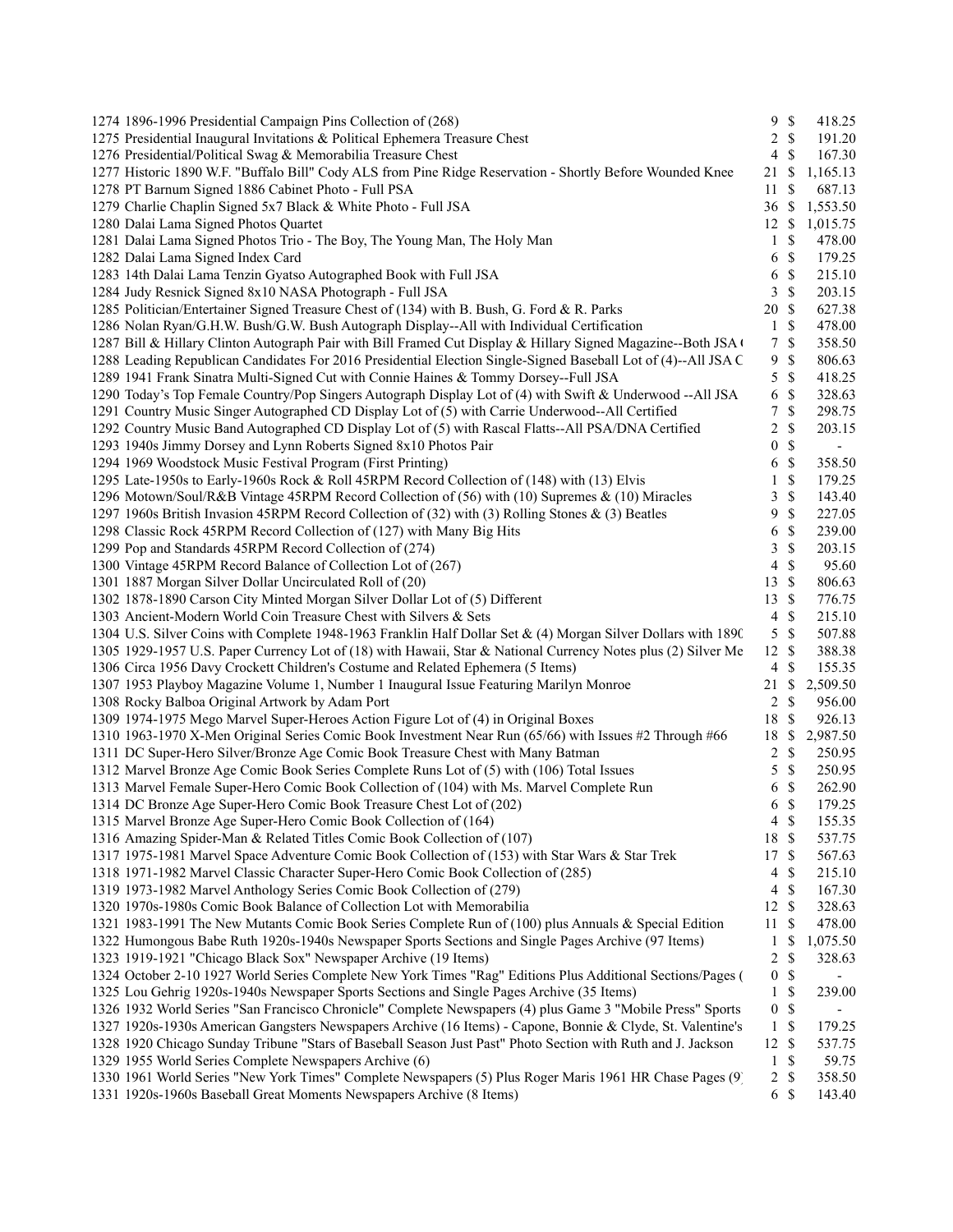| 1332 December 9, 1940 "Bears Drub Redskins 73-0" S.F. Chronicle Sports Section - Plus Jackie Robinson TD Ima | $\mathbf{1}$     | $\mathbb{S}$  | 59.75                    |
|--------------------------------------------------------------------------------------------------------------|------------------|---------------|--------------------------|
| 1333 December 29, 1958 Colts vs. Giants "Greatest NFL Game" Detroit Free Press Complete Newspaper            | $\overline{2}$   | $\mathbb{S}$  | 83.65                    |
| 1334 December 6, 1925 "New York Times" Sports Section with Red Grange Rookie Appearance vs. NYG              | 1                | \$            | 119.50                   |
| 1335 1951 C.C.N.Y Basketball Point-Shaving Scandal Newspaper Archive (4 Items)                               | $\boldsymbol{0}$ | \$            | $\overline{\phantom{a}}$ |
| 1336 April 6, 1882 Philadelphia Press "The Dead Outlaw" Newspaper Page - The Killing of Jesse James!         | 2                | \$            | 71.70                    |
| 1337 (28) 1909-11 T206 White Border PSA 4 to 4.5 Graded Cards with (4) Hall of Famers & (3) Southern League  | 11               | \$            | 2,629.00                 |
| 1338 (26) 1909-11 T206 White Border SGC 50 VG-EX 4 Graded Cards with (2) Southern Leaguers                   | 9                | \$            | 1,314.50                 |
| 1339 1909-11 T205 Gold Border & T206 White Border Singles (38) with (10) Graded                              | 6                | \$            | 806.63                   |
| 1340 (5) 1909-11 T206 White Border Graded Tough Backs Including Gandil & McGraw                              | 7                | \$            | 418.25                   |
| 1341 1914 T213-2 Coupon Cigarettes Detroit Tigers Hall of Fame Pair with Ty Cobb (Bat Off Shoulder) SGC 201  | 8                | \$            | 717.00                   |
| 1342 1887-1950s Baseball Type Cards (14) with (3) Hall of Famers Including Gehrig                            | 6                | \$            | 286.80                   |
| 1343 1880s Baseball Trade Card Lot of (35)                                                                   |                  | 12S           | 418.25                   |
| 1344 Early-1900s Baseball Postcard Lot of (47)                                                               | 4                | \$            | 215.10                   |
| 1345 1900s-1940s Baseball Postcard, Photo & Card Lot of (7)                                                  | 2                | \$            | 191.20                   |
| 1346 1910 D322 Tip Top Bread Forbes Field (FR)                                                               | 5                | \$            | 143.40                   |
| 1347 1921-1922 Baseball Grab Bag of (14) Cards from American & Canadian Issues                               | 5                | \$            | 143.40                   |
| 1348 1908-1941 Baseball Card and Pin Collection of (5) With (3) SGC Graded                                   | 10               | <sup>\$</sup> | 250.95                   |
| 1349 1933 Goudey Baseball #53 Babe Ruth SGC 20 Fair 1.5                                                      | 17               | \$            | 1,434.00                 |
| 1350 1934-1941 Batter-Up & Play Ball Baseball Group (30) with (3) Hall of Famers                             | 3                | \$            | 262.90                   |
| 1351 (15) 1933-1948 Pre-War Baseball PSA Graded Cards with (11) Hall of Famers                               | 6                | \$            | 687.13                   |
| 1352 1933-1948 Vintage Baseball Collection of (150) Cards with (40) Hall of Famers Including 1936 S&S Game 1 | 14               | $\mathcal{S}$ | 866.38                   |
| 1353 1939-46 Salutation Exhibits (39) Including 9 Hall of Famers                                             | 9                | \$            | 328.63                   |
| 1354 1934-1960 Vintage Baseball Oddball Grab Bag (52) with (20) Hall of Famers                               | 21               | \$            | 717.00                   |
| 1355 1952 Topps Baseball Mostly Hall of Fame & Star Group (27) with (18) PSA Graded                          | 20               | $\mathbb{S}$  | 956.00                   |
|                                                                                                              | 5                | \$            | 388.38                   |
| 1356 (5) 1950-1959 Topps & Bowman Baseball SGC Graded Hall of Famers with Ted Williams                       |                  | <sup>\$</sup> |                          |
| 1357 1956 Topps Baseball Complete Set of (340/340) Cards<br>1358 1959 Topps Baseball Complete Set (572/572)  | 19<br>9          |               | 1,135.25                 |
|                                                                                                              |                  | \$<br>\$      | 866.38                   |
| 1359 (12) 1953-1960 Topps & Bowman Baseball PSA Graded Hall of Famers & Stars with Mantle                    | $\overline{4}$   |               | 627.38                   |
| 1360 1960 Leaf Baseball Card Lot of (155) with Near Set (120/144) Including (2) PSA and (35) Duplicates      | 10               | $\mathbb{S}$  | 567.63                   |
| 1361 1962 Topps Baseball Complete Set of (598) Cards                                                         | 18               | \$            | 1,434.00                 |
| 1362 (6) 1959-1963 Fleer Baseball Complete, Near & Starter Sets Plus (239) Dupes                             | 18               | $\mathbb{S}$  | 926.13                   |
| 1363 1962 & 1963 Topps Baseball Group (133) with (63) High Numbers                                           | 10               | $\mathbb{S}$  | 597.50                   |
| 1364 1963 Topps Baseball Complete Set of (576) Cards                                                         | 19               | \$            | 1,673.00                 |
| 1365 1961 & 1964 Topps Baseball Cards (1,001) with (13) 1961 Topps Graded with Many Stars                    | 26               | \$            | 1,165.13                 |
| 1366 1964 Topps Baseball Complete Set of (587/587) Cards                                                     | 9                | \$            | 746.88                   |
| 1367 1964 Topps Baseball Starter Set (310/587) with Most Major Stars                                         | 9                | \$            | 567.63                   |
| 1368 (35) 1953-1967 Topps & Bowman Baseball PSA Graded Hall of Fame, Star & Key Card Collection              | 17               | <sup>\$</sup> | 1,434.00                 |
| 1369 1954-1968 Topps Baseball Singles Collection (600) with (27) PSA Graded—Loaded with Hall of Famers & :   | 13               | \$            | 1,792.50                 |
| 1370 1968 Topps Baseball Complete Set (598/598)                                                              | 9                | S             | 567.63                   |
| 1371 1968 Topps Baseball Near Set (518/598) with (4) PSA Graded                                              | 15               | <sup>\$</sup> | 1,015.75                 |
| 1372 1969 Topps Baseball Complete Set (664/664) with (52) PSA 6-9 Graded Cards—Sharp!                        |                  |               | 14 \$ 1,135.25           |
| 1373 1969 & 1970 Topps Baseball Complete Set Pair                                                            |                  | 12 \$         | 836.50                   |
| 1374 1970 Topps Baseball Complete Set (720/720) with (52) PSA 6-9 Graded Cards                               | 29               | \$            | 2,151.00                 |
| 1375 1970 Topps Baseball Complete Set of (720/720) Cards                                                     | 17               | \$            | 1,045.63                 |
| 1376 1969 & 1970 Topps Baseball Singles (1,800+) Plus 1974 Topps Baseball Set                                | 9                | \$            | 537.75                   |
| 1377 (2,600+) 1949-Modern Philadelphia Phillies & Athletics Card Collection                                  | 21               | \$            | 627.38                   |
| 1378 1969-1971 Topps Baseball Collection (747) with (8) Graded Including Many Stars                          | 16               | \$            | 717.00                   |
| 1379 High-Grade 1971 Topps Baseball Complete Set (752/752) with (87) Graded—Sharp!                           | 24               | \$            | 2,868.00                 |
| 1380 1971 Topps Baseball PSA NM-MT 8 Graded Starter Set of (150) Cards                                       | 20               | \$            | 1,792.50                 |
| 1381 1971 Topps Baseball High-Grade Collection of (719) High/Semi-High Numbers                               | 20               | \$            | 836.50                   |
| 1382 1971 Topps Baseball PSA Graded NM-MT 8 High & Semi-High Numbers (48)                                    | 11               | \$            | 627.38                   |
| 1383 1971 Topps Baseball PSA NM-MT 8 Graded Group of (34) with Hall of Famers, Stars & Low Population Cc     | 21               | \$            | 985.88                   |
| 1384 1971 Topps Baseball PSA Graded Hall of Famers, Stars & High Numbers (11)                                | 6                | \$            | 250.95                   |
| 1385 1971 Topps Baseball PSA NM-MT 8 Graded Cards (10) with (6) Hall of Famers                               | 10               | \$            | 418.25                   |
| 1386 1971 Topps Baseball Hall of Fame PSA NM-MT 8 Graded Cards (4) with Aaron & Banks                        | 9                | \$            | 567.63                   |
| 1387 1960-1979 Baseball Oddball Collection (568) with Complete/Near Sets                                     | 10               | \$            | 358.50                   |
| 1388 1972 Topps Baseball Complete Set of (787) Cards--Sharp!                                                 | 42               | \$            | 2,390.00                 |
| 1389 1971-1973 Topps Baseball Complete Set Run                                                               |                  |               | 15 \$ 1,135.25           |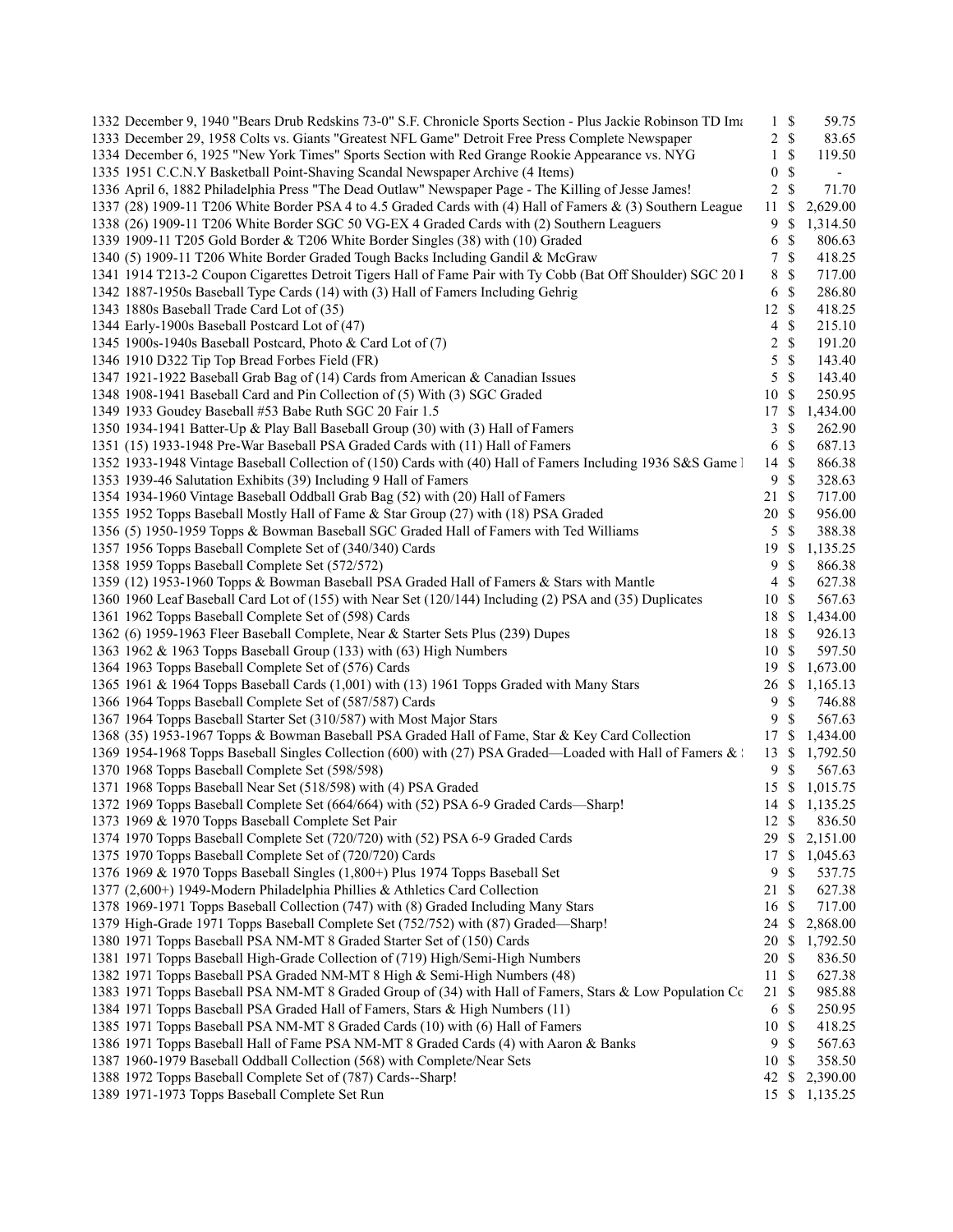| 1390 1971-1974 Topps Baseball Collection (4,000+) with Many Hall of Famers, Stars & High Numbers             | 17               | $\mathbb{S}$  | 806.63                   |
|--------------------------------------------------------------------------------------------------------------|------------------|---------------|--------------------------|
| 1391 1975-1979 Topps Baseball Hoard of (9,000+) Cards with Many Stars                                        | 11               | $\mathbb{S}$  | 836.50                   |
| 1392 1974-1980 Topps Baseball Complete Set Run                                                               | 33               | -S            | 1,195.00                 |
| 1393 (30) 1978-1991 O-Pee-Chee Baseball Complete Sets                                                        | 18               | <sup>\$</sup> | 866.38                   |
| 1394 1980 & 1981 Topps Baseball Uncut Sheets (21) with (2) Henderson RC                                      | $32 \text{ }$ \$ |               | 1,553.50                 |
| 1395 1985 Leaf Baseball Unopened Wax Box Lot of (8)                                                          | 5 <sup>5</sup>   | $\mathbb{S}$  | 507.88                   |
| 1396 1939-1953 New York Yankees Scorecards High Grade Run (15)                                               | 14S              |               | 388.38                   |
| 1397 1960 World Series Game 4 at Yankee Stadium Full Ticket                                                  | 12S              |               | 274.85                   |
| 1398 1940s-1960s "Sport Magazine" Lot (16 Issues) Featuring Mantle, DiMaggio and Williams                    | $\boldsymbol{0}$ | $\mathbb{S}$  | $\overline{\phantom{a}}$ |
| 1399 1930s-1980s Boston Red Sox Publications Grab-Bag Lot (29 Items)                                         | $\overline{4}$   | $\mathbb{S}$  | 155.35                   |
| 1400 1970-1975 "Sport Fan" Early Hobby Publication (29 Issues) Plus 1970s Card Show Ad Poster Signed by 30 l | 17               | $\mathbb{S}$  | 657.25                   |
| 1401 1960s Baseball Pennant Lot of (9) with 1963 Yankees Team Photo Pennant                                  | 12S              |               | 358.50                   |
| 1402 Roger Maris 1960s 8x10 Original Photo - PSA/DNA Type I                                                  |                  | $2 \sqrt{s}$  | 167.30                   |
| 1403 Yankee Stadium 1976-2008 Field Box Seat Pair - Steiner                                                  | $\mathbf{1}$     | $\mathbb{S}$  | 478.00                   |
| 1404 1952 New York Yankees Team Signed Page with (8) Signatures Including Mantle - Full JSA                  | 0                | \$            | $\blacksquare$           |
| 1405 Paul Waner Boldly Signed 1956 GPC                                                                       | 7                | $\mathbb S$   | 191.20                   |
| 1406 1930's-1970's Historical Moments Signed Newspapers Lot (4) Including DiMaggio and Aaron                 | 6                | $\mathbb{S}$  | 179.25                   |
| 1407 1983 Jimmy Fund Tribute Program Signed By (41) HOFers With Aaron, Gerhinger, Mantle & T. Williams       | $\overline{c}$   | $\mathbb S$   | 657.25                   |
| 1408 Baseball Memorabilia Lot of (34) with (15) Signed Items Including DiMaggio and Cochrane                 | 9                | \$            | 274.85                   |
| 1409 Baseball Autograph Collection of (256) Items with Berra, Jeter & Rizzuto                                | 25               | \$            | 2,151.00                 |
| 1410 Joe DiMaggio Signed Flats Collection of (5)                                                             | 11               | <sup>\$</sup> | 478.00                   |
| 1411 Joe DiMaggio Signed 11x14 Photograph Pair                                                               | 6                | $\mathbb{S}$  | 262.90                   |
| 1412 Ted Williams Large Double-Signed Framed Display                                                         | 10S              |               | 286.80                   |
|                                                                                                              | 18               | $\mathbb{S}$  | 956.00                   |
| 1413 1991 Score Mickey Mantle Insert Sets (4) Plus (5) 1991-1992 Score Mantle & DiMaggio Certified Autograp  |                  |               |                          |
| 1414 Vintage & Modern Signed Baseball Card Lot of (818)                                                      | 40               | \$            | 3,226.50                 |
| 1415 1950s-1990s Treasure Chest of (94) With Signed Items, Publications & Plates                             | 12               | <sup>\$</sup> | 388.38                   |
| 1416 Single Signed Baseball Lot of (57) with Ripken Jr., Ryan & Snider                                       | 23               | \$            | 1,135.25                 |
| 1417 HOFers and Stars Multi-Signed Ball (20 Signatures) Including Maris and DiMaggio                         | 13               | \$            | 358.50                   |
| 1418 HOFers Multi-Signed Ball (5 Signatures) Including Mantle and DiMaggio                                   | 14S              |               | 507.88                   |
| 1419 Casey Stengel/Ted Williams Dual Signed Ball                                                             | $23 \text{ }$ \$ |               | 1,045.63                 |
| 1420 Willie Mays/Hank Aaron Dual Signed Ball                                                                 | 6                | $\mathbb{S}$  | 179.25                   |
| 1421 Derek Jeter Signed Louisville Slugger Player Model Bat                                                  | 13               | $\mathbb{S}$  | 507.88                   |
| 1422 Early 1900s College Tobacco Card & Silk Lot of (125)                                                    | 15 \$            |               | 717.00                   |
| 1423 Circa 1910s College Cheer S23 Silks Lot of (52): Near Set of (42/50) Plus (10) Duplicates               | 10S              |               | 746.88                   |
| 1424 1908-1915 Antique Sports Postcard Collection of (43)                                                    | 3                | $\mathbb{S}$  | 203.15                   |
| 1425 1880s-1960s Multi-Sport/Non-Sport Postcard & Advertising Balance of Collection Lot of (56)              | $\overline{c}$   | $\mathcal{S}$ | 191.20                   |
| 1426 1901-1951 Multi-Sport Collection of Programs, Guides, Pins & Ticket Stub with 1938 World Series Program | 18               | $\mathbb{S}$  | 687.13                   |
| 1427 1950s Philadelphia Warriors Souvenirs Lot of (3) with Full Size Pennant & (2) Pins                      | 3                | $\mathbb{S}$  | 203.15                   |
| 1428 1960s-1970s ABA Programs Lot (6) - Each Featuring the ABA Champion                                      | 9                | \$            | 418.25                   |
| 1429 1930s-2000s Multi-Sport Publications Grab-Bag Lot (135 Items)                                           | $\mathbf{1}$     | \$            | 119.50                   |
| 1430 1961-62 Fleer Basketball Group of (19) Cards with (2) PSA Graded Stars                                  | 20 \$            |               | 1,075.50                 |
| 1431 1964-1967 Bee Hive SGC Graded Lot of (62) with Beliveau, Cournoyer, Mikita, Ratelle & H. Richard        | 12 \$            |               | 746.88                   |
| 1432 1985-86 O-Pee-Chee Hockey #9 Mario Lemieux Rookie--PSA Mint 9                                           | 27               | $\mathbb{S}$  | 956.00                   |
| 1433 1956-1993 Multi-Sport Hall of Famers & Stars (130) with (2) Bird/Magic Rookies—Loaded!                  | 21               | \$            | 985.88                   |
| 1434 1959-Modern Baseball & Football Hall of Famer and Star Collection (475)-Loaded!                         | 31               | \$            | 3,107.00                 |
| 1435 (61) 1951-1969 Football Mostly Hall of Fame & Star Cards with (16) Graded                               | 16               | S             | 985.88                   |
| 1436 1899 "Independents" Football Team Imperial Cabinet Photo                                                | 1                | <sup>\$</sup> | 119.50                   |
| 1437 Huge Circa 1960 New York Giants "Shell" Advertising Poster Featuring Charlie Conerly                    | 6                | $\mathbb{S}$  | 179.25                   |
| 1438 1960s AFL Football Programs Lot (6) - Each Featuring the AFL Champion                                   | 16               | $\mathbb{S}$  | 358.50                   |
| 1439 (6) 1969-1976 Mostly Football Oddball Complete, Near & Starter Sets                                     | 20               | \$            | 478.00                   |
| 1440 1984 Topps Football Unopened Wax Box                                                                    | 22               | <sup>\$</sup> | 657.25                   |
| 1441 1971 Chicago Bears Team Signed Football (50+ Signatures) Including Gale Sayers                          | 7                | \$            | 227.05                   |
| 1442 1987 Canton Enshrinement Day Signed Football (34 Signatures) Including Sayers and Namath                | 7                | \$            | 131.45                   |
| 1443 1994 San Francisco 49ers Super Bowl Champions Team Signed Football (40+ Signatures) Including Rice, Yo  | 9                | \$            | 250.95                   |
| 1444 1920s Michigan State Football/Track Photo Display plus 1919 "M.A.C." Felt Banner                        | 3                | \$            | 262.90                   |
| 1445 1940s-1960s NFL Programs Lot (17) - Each Featuring the NFL Champion                                     | 13               | \$            | 418.25                   |
| 1446 1950s-1970s College Football Programs Lot (22) - Each Featuring the NCAA Champion                       | 11               | \$            | 448.13                   |
| 1447 Football Hall of Famers & Stars Signed Collection of (373) Items With Elway, (2) Graham & Marino        | 24 \$            |               | 1,673.00                 |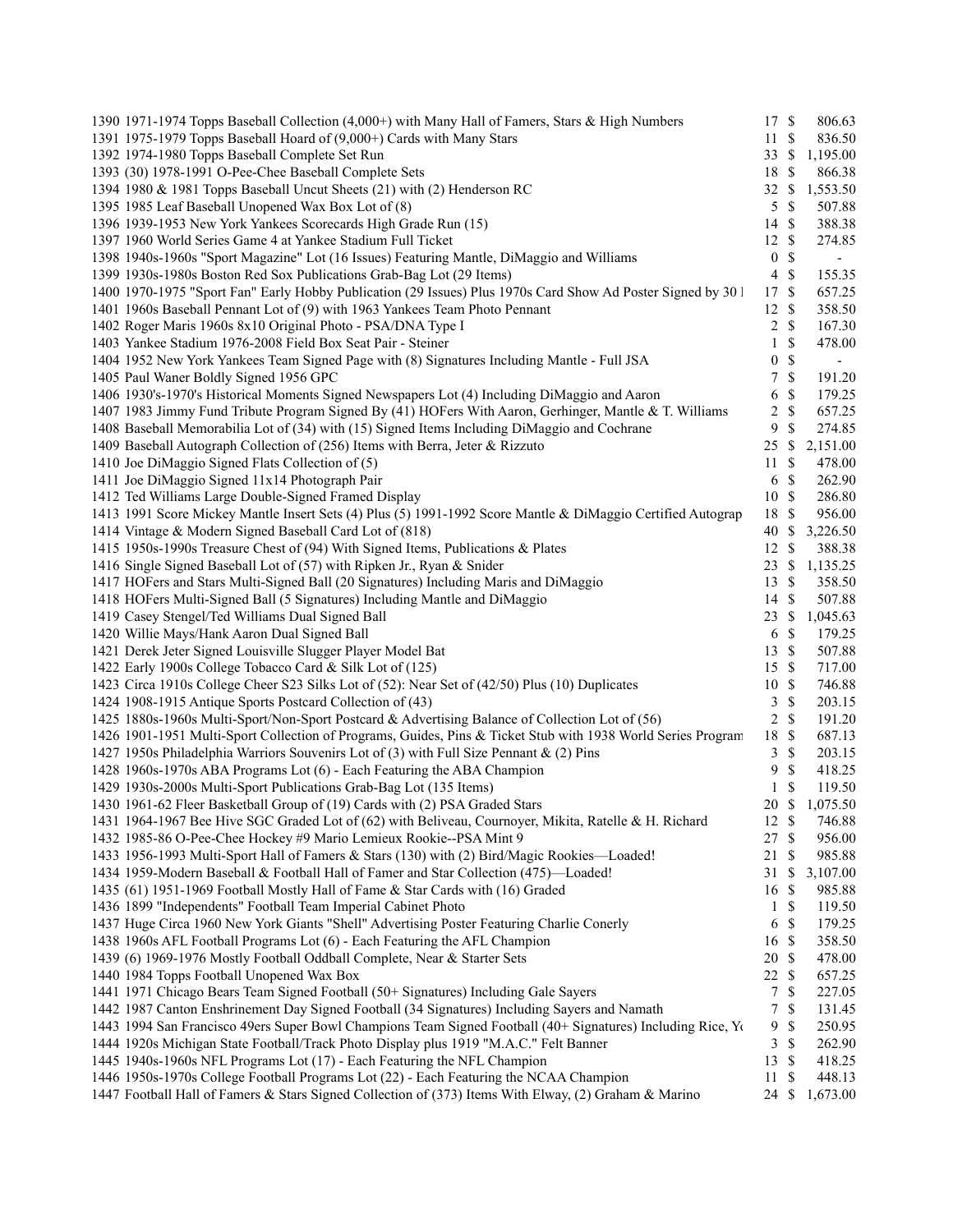| 1448 Super Bowl III New York Jets Team Signed Helmet with Namath & Maynard - Steiner COA                     | 14 \$            |                    | 567.63                   |
|--------------------------------------------------------------------------------------------------------------|------------------|--------------------|--------------------------|
| 1449 1900s-1910s Non-Sport Silks Treasure Chest Lot of (106) with Girls, Butterflies Animals & Flags         |                  | 4S                 | 215.10                   |
| 1450 (50) Multi-Sport Certified Autographs-Loaded with Hall of Famers & Stars                                | 15 \$            |                    | 806.63                   |
| 1451 Modern Multi-Sport Certified Auto/Game-Used Collection (154) Loaded with Hall of Famers & Stars         | 22               | S                  | 1,434.00                 |
| 1452 (650,000+) Multi-Sport Warehouse Hoard with (1,300+) Mostly 1980-2005 Complete & Partial Sets           | 44 \$            |                    | 4,541.00                 |
| 1453 Gerald Ford and Jimmy Carter Single Signed Balls Pair                                                   | 6                | $\mathbb{S}$       | 274.85                   |
| 1454 Vintage Lionel Train Collection with (26) Cars Including (4) Engines and a Variety of Accessories       | 14S              |                    | 776.75                   |
| 1455 1930s-1990s Big Band Scrapbook Collection with (300+) Autographs Including Frank Sinatra & Louis Arms   | 10S              |                    | 866.38                   |
| 1456 1911 T5 Pinkerton #160 Wild Bill Donovan--No Backing                                                    | $\mathbf{1}$     | $\mathbb{S}$       | 59.75                    |
| 1457 1934 "Connie Mack Day" Ornate Ribbon                                                                    | 11               | $\mathbb{S}$       | 191.20                   |
| 1458 1986-1990 "Century of Baseball" Old Judge HOFer Art Prints Set (8/8) with Anson, Kelly and Ewing        | $\overline{2}$   | $\mathbb{S}$       | 71.70                    |
| 1459 1940 K.C. Monarchs vs. Brooklyn Bushwicks Negro League Program and Lineup Sheet (2 Items)               | 3                | $\mathbb S$        | 83.65                    |
| 1460 Rudolf-Rubino Babe Ruth LE Sculpture Lot of (2) with 1988 & 1989 Editions                               | 5                | $\mathcal{S}$      | 167.30                   |
| 1461 1957 Topps Baseball #328 Brooks Robinson Rookie PSA EX-MT 6                                             | 7                | \$                 | 358.50                   |
| 1462 1975 Topps Baseball Complete Set (660/660) with Wrapper                                                 | 8                | \$                 | 262.90                   |
| 1463 1974 "Winston Promotions" Yankee Stadium Brass Seat Plaque plus ALCS Full Tickets Pair (3 Items)        | $\mathbf{1}$     | \$                 | 59.75                    |
|                                                                                                              | 12 \$            |                    |                          |
| 1464 1980-1985 Perez-Steele HOF Postcard Sets Lot of (16) with (2) Each of Series 1-8                        |                  |                    | 358.50                   |
| 1465 1970 Topps Baseball Uncut Sheet with (42) Cards Including Carlton                                       | 7                | $\mathcal{S}$      | 203.15                   |
| 1466 John Lowenstein 1977-79 Baltimore Orioles Game Used Bat                                                 | 3                | $\mathcal{S}$      | 143.40                   |
| 1467 1955 & 1958 Topps Baseball Hall of Fame SGC Graded Pair with Koufax RC                                  | 6                | $\mathcal{S}$      | 215.10                   |
| 1468 1950s Jackie Robinson Stadium Pinback Button                                                            | 7                | $\mathbb{S}$       | 143.40                   |
| 1469 2009 New Yankee Stadium Inaugural Game Full Ticket - PSA Mint 9                                         | 1                | \$                 | 119.50                   |
| 1470 1998 World Series Game One Yankees vs. Padres Full Ticket - PSA EX-MT 6                                 | $\boldsymbol{0}$ | $\mathbb{S}$       |                          |
| 1471 Carl Yastrzemski Signed 3000th Hit Ticket Stub - SGC Authentic                                          | $\boldsymbol{0}$ | $\mathbb{S}$       | $\blacksquare$           |
| 1472 1992 Score Joe DiMaggio #1 The Minors Certified Autograph Card                                          | 4                | $\mathcal{S}$      | 191.20                   |
| 1473 1956 Topps #319 Jack Crimean - PSA 9                                                                    | 6                | $\mathbb{S}$       | 227.05                   |
| 1474 1922 E120 American Caramel "Stars of Baseball" National League Album                                    | 3                | \$                 | 95.60                    |
| 1475 1950s "Valley Forge Beer" Phillies/Athletics Bar Sign                                                   | 12               | $\mathcal{S}$      | 239.00                   |
| 1476 1971 Topps Baseball #557 Tom Satriano PSA NM/MT 8                                                       | 3                | $\mathbb{S}$       | 83.65                    |
| 1477 1968 & 1971 Topps Nolan Ryan SGC Graded Cards                                                           | 6                | $\mathbb S$        | 179.25                   |
| 1478 1958 Topps Baseball Salesman Sample Pair with #13 Billy Hoeft (front)/#70 Al Kaline (back)--Both SGC At | $\overline{4}$   | $\mathcal{S}$      | 155.35                   |
| 1479 1952 Topps Baseball #332 Tony Bartirome High Number--SGC 70 EX+ 5.5                                     | 15               | - \$               | 627.38                   |
| 1480 1909-11 T206 White Borders Moose McCormick GAI NM+ 7.5--First Graded                                    | $\overline{4}$   | $\mathcal{S}$      | 167.30                   |
| 1481 1916 BF2 Ferguson's Bakery Charles Comiskey Pennant--BVG 6 EX-MT                                        | 8                | $\mathbb{S}$       | 203.15                   |
| 1482 1941 Play Ball #19 Charley Gehringer (Paper-Hand Cut) PSA EX 5                                          | 1                | $\mathbb{S}$       | 119.50                   |
| 1483 1907 Morgan Red Belt Postcards Pair                                                                     | 1                | $\mathbb S$        | 59.75                    |
| 1484 1960-1963 Fleer Baseball Star Group of (18) Cards with (2) PSA Graded Stars                             | 5                | $\mathcal{S}$      | 227.05                   |
| 1485 1961 Jay Publishing Dodgers & 1962 Yankees Team Photo Lot of (25) SGC Graded Cards                      | 4                | $\mathbb{S}$       | 298.75                   |
| 1486 Joe DiMaggio Original Magnus Von Thorlaksan Oil Painting                                                | $\mathbf{1}$     | $\mathbb S$        | 179.25                   |
| 1487 Baseball Memorabilia Lot of (8) Items With (7) Signed Items Including Aaron, Flood & Rizzuto            | 7                | $\mathbb{S}$       | 191.20                   |
| 1488 1979 Topps Baseball Near Set (722/726) with (24) PSA Graded                                             | $\overline{4}$   | $\mathcal{S}$      | 155.35                   |
| 1489 Commemorative Cooperstown Hall of Fame Full Size Bats                                                   | 9                | $\mathbf{\hat{s}}$ | 227.05                   |
| 1490 Casey Stengel City Field Hung Banner - MLB Hologram                                                     | 1                | $\mathbb{S}$       | 119.50                   |
|                                                                                                              |                  |                    |                          |
| 1491 2009 Yankees World Series Championship Season Ticket Book                                               | $\boldsymbol{0}$ | \$                 |                          |
| 1492 1956 San Antonio Missions Brooks Robinson Cap-Earliest Known Professional Game-Worn Item! [reserve      | 13               | <sup>\$</sup>      |                          |
| 1493 1929 World Series Game 1 Full Ticket - PSA Authentic                                                    | $\boldsymbol{0}$ | \$                 |                          |
| 1494 1962 World Series Game 6 Full Ticket-PSA Authentic                                                      | $\boldsymbol{0}$ | $\mathbb{S}$       |                          |
| 1495 1946 World Series Game 5 Full Ticket-PSA Authentic                                                      | 0                | \$                 |                          |
| 1496 2001 World Series Game 1 Full Ticket - Diamondbacks First World Series - PSA 1                          | 0                | \$                 |                          |
| 1497 1978 World Series Game 5 Full Ticket - Munson 5 RBIs - PSA 4                                            | 0                | \$                 | $\overline{\phantom{a}}$ |
| 1498 1956-1989 Baseball Publication Lot of (109) with (98) Sporting News                                     | 1                | \$                 | 119.50                   |
| 1499 1970s-1980s Boston Celtics Publications Lot (56) with Many Sports Illustrated Larry Bird Issues         | 1                | \$                 | 59.75                    |
| 1500 1955 World Series Complete Ticket Stub Run of (7) [reserve not met]                                     | 9                | \$                 |                          |
| 1501 2008 New York Yankees Last Game at Old Yankee Stadium Full Ticket - PSA Mint 9                          | 6                | $\mathbb S$        | 215.10                   |
| 1502 1992 Democratic National Convention Full Ticket - PSA Mint 9                                            | $\boldsymbol{0}$ | \$                 |                          |
| 1503 2001 NBA All-Star Game Full Ticket - PSA Gem Mint 10                                                    | $\boldsymbol{0}$ | \$                 |                          |
| 1504 1974 World Series Game 2 Dodger Stadium Full Ticket - PSA 8                                             | 1                | \$                 | 179.25                   |
| 1505 Circa 1951 Pittsburgh Pirates Signed Autograph Album (47 Signatures)                                    |                  | 0 <sup>5</sup>     |                          |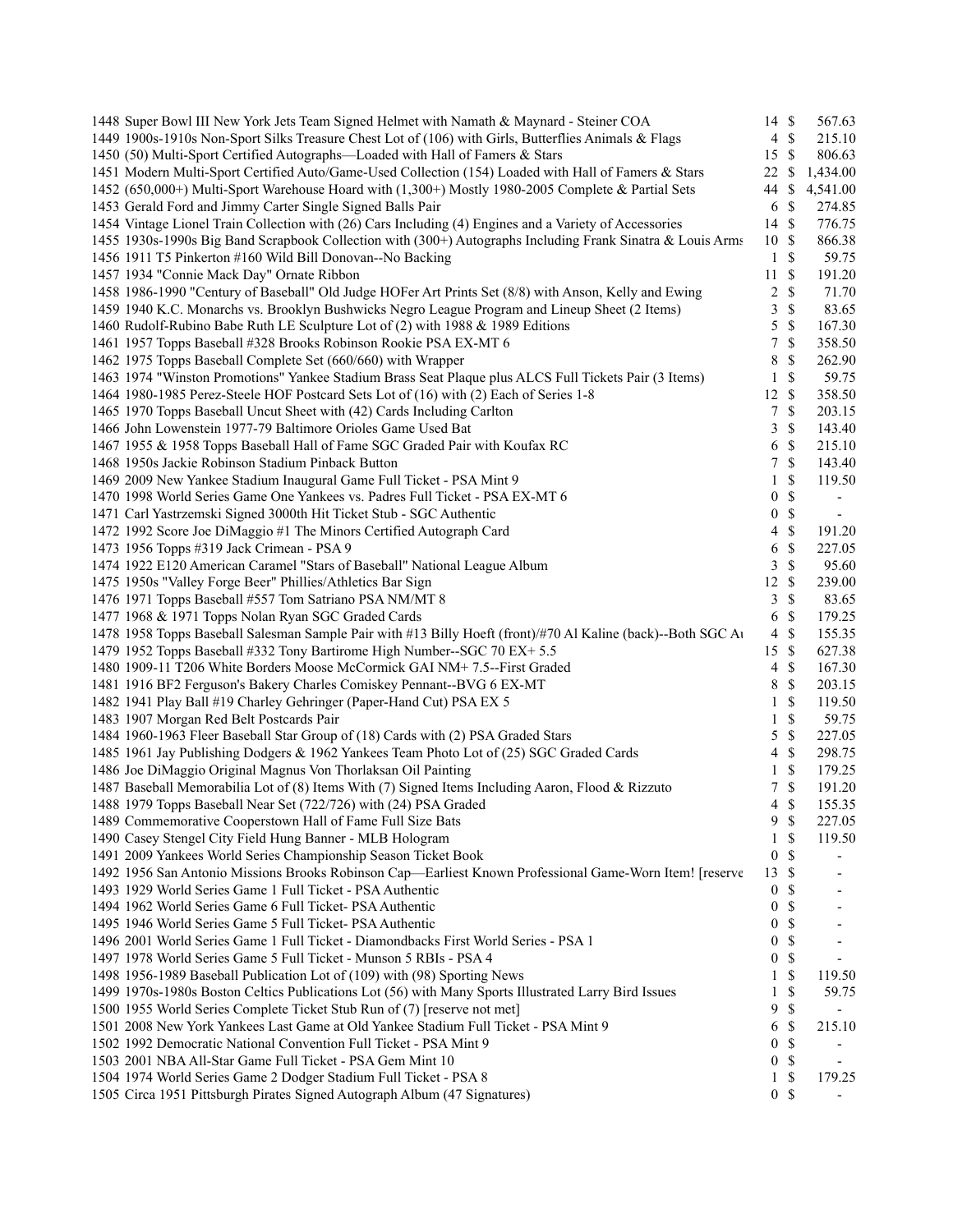| 1506 Dale Long Single Signed Baseball- Full JSA                                                      |                     | $1 \text{ }$   | 119.50                   |
|------------------------------------------------------------------------------------------------------|---------------------|----------------|--------------------------|
| 1507 Autographed Baseball Collection of (148) Single & Multi-Signed Balls                            |                     | $4 \text{ } $$ | 250.95                   |
| 1508 Cal Ripken Jr. Signed & Framed "The Streak" Limited Edition Lithograph                          | 4                   | $\mathbb S$    | 131.45                   |
| 1509 Stan Musial Signed "Saturday Evening Post" Poster                                               | 2                   | $\mathcal{S}$  | 71.70                    |
| 1510 Kiki Cuyler Cut Signature Display - Full JSA                                                    | 6                   | $\mathbb S$    | 286.80                   |
| 1511 2009 New York Yankees World Series Team-Signed Baseball (24 Signatures) - Full JSA              | 16                  | $\mathcal{S}$  | 1,434.00                 |
| 1512 Mickey Mantle Signed 1953 Topps Reprint - Full JSA                                              | 1                   | \$             | 358.50                   |
| 1513 Roger Maris Signed 3x5 Index-Card - SGC Authentic                                               | $\boldsymbol{0}$    | $\mathbb{S}$   | $\overline{\phantom{a}}$ |
| 1514 Joe DiMaggio Signed Yellow Hall of Fame Plaque Postcard - Full JSA                              | 1                   | $\mathbb{S}$   | 119.50                   |
| 1515 Joe DiMaggio Single-Signed OAL Brown Baseball - Full JSA                                        | 1                   | $\mathcal{S}$  | 298.75                   |
| 1516 Bob Meusel Signed Original Photograph With Babe Ruth and Mountain Landis                        | $\mathbf{1}$        | $\mathcal{S}$  | 119.50                   |
| 1517 Mickey Mantle Single-Signed OAL Brown Baseball With Full JSA                                    | $10\,$              | $\mathcal{S}$  | 567.63                   |
| 1518 Fred Hutchinson Signed Cincinnati Reds Postcard - PSA/DNA Authentic                             | 3                   | $\mathcal{S}$  | 143.40                   |
| 1519 Edd Roush Single Signed Ball                                                                    | 9                   | \$             | 328.63                   |
| 1520 Chub Feeney Single Signed Ball                                                                  | 5                   | \$             | 131.45                   |
| 1521 Joe DiMaggio Signed "The Yankee Clipper" Video Cassette                                         | 3                   | \$             | 83.65                    |
| 1522 Hall of Famers Signed Bat (8 Signatures)                                                        | $\boldsymbol{7}$    | $\mathbb{S}$   | 155.35                   |
| 1523 Star Pitcher Single-Signed Baseball Trio-All UDA Certified                                      | 2                   | $\mathbb{S}$   | 71.70                    |
| 1524 Negro League Autographed Lot of (26) Items with C.P. Bell & J. Johnson                          | $\mathbf{1}$        | $\mathcal{S}$  | 119.50                   |
| 1525 1963-2002 Autographed Baseball Card Collection Of (1,131) with Stars                            | 19 \$               |                | 806.63                   |
| 1526 Chicago Cubs Collection of (13) Items with (10) Signed                                          | $\overline{c}$      | $\mathbb S$    | 143.40                   |
| 1527 500 Home Run Club Signed Lithograph with (11) Signatures Including Aaron, Mays & T. Williams    | 2                   | \$             | 191.20                   |
| 1528 Brooklyn Dodgers Signed Album Page with (9) Signatures Including Reese & Snider                 | $\boldsymbol{0}$    | $\mathbb{S}$   |                          |
| 1529 Paul Waner Single Signed Album Page                                                             | 2                   | $\mathbb{S}$   | 250.95                   |
| 1530 September 6, 1996 Game Used Ball with (12) Signatures Including Jeter & Rivera                  | 7                   | $\mathcal{S}$  | 448.13                   |
| 1531 Herb Pennock Cut Signature                                                                      | $\mathbf{1}$        | \$             | 298.75                   |
| 1532 Willie Mays Signed Exhibit From 1951-1952 - Full JSA                                            | 11                  | $\mathbb{S}$   | 298.75                   |
| 1533 Mel Ott Signature on New York Giants Themed Publication Cutout                                  | 1                   | $\mathcal{S}$  | 358.50                   |
| 1534 Billy Southworth Cut Signature                                                                  | $\overline{c}$      | $\mathcal{S}$  | 131.45                   |
| 1535 Tom Connolly Signed Cut Image                                                                   | 2                   | $\mathbb{S}$   | 328.63                   |
| 1536 Signed Perez-Steele Great Moments Postcards Lot of (5) with Aaron                               | $\mathbf{1}$        | $\mathcal{S}$  | 179.25                   |
| 1537 Modern Football Inserts & Parallels (9,500+) with Many Hall of Famers and Stars                 |                     | -\$            | 418.25                   |
|                                                                                                      | 13                  | $\mathbb{S}$   |                          |
| 1538 1959 Bazooka Football Jon Arnett SGC Authentic                                                  | 5<br>$\overline{c}$ | $\mathcal{S}$  | 167.30                   |
| 1539 1962 Post Cereal #61 Jim Brown (Hand Cut) SGC 60 EX 5                                           | $\sqrt{6}$          | $\mathcal{S}$  | 131.45                   |
| 1540 Pair of Walter Payton 3x5 Index Cards - PSA/DNA Authentic                                       |                     |                | 131.45                   |
| 1541 1954-1985 Football Publication Lot of (16) with Inaugural Hall of Fame Game Program             | 6                   | $\mathbb{S}$   | 179.25<br>119.50         |
| 1542 1989-1991 Pro Set Football Promotional Material Collection of (47)                              | $\mathbf{1}$        | $\mathcal{S}$  |                          |
| 1543 1941 Brooklyn Dodgers Photo Pack Near Set (23/25) plus Mailing Envelope                         | 2                   | $\mathbb{S}$   | 71.70                    |
| 1544 Signed Oversized Photos Lot of (2) with Abdul-Jabbar & Russell                                  | 2                   | $\mathbb S$    | 131.45                   |
| 1545 Portland Trail Blazers 1976-77 Signed Championship Basketball with Hollins, Ramsay & Walton     | 9                   | $\mathbb{S}$   | 215.10                   |
| 1546 1980-81 Topps Basketball Bird/Magic Rookie SGC 84 NM 7                                          | 5                   | $\mathcal{S}$  | 191.20                   |
| 1547 1964 NBA All-Star Game Program at Boston Garden                                                 | 9                   | $\mathbb{S}$   | 167.30                   |
| 1548 1980s-1990s Naismith Basketball Hall of Fame Metallic Plaque Card Series #1-15 & Series 29 Sets | 8                   | \$             | 203.15                   |
| 1549 1970/71-1980/81 New York Knicks Media Guides Run (11)                                           | 1                   | \$             | 59.75                    |
| 1550 Sam Snead Signed Checks Lot of (25)                                                             | 9                   | $\mathbb{S}$   | 478.00                   |
| 1551 1980s-2010s Mixed Sports Hall of Fame Cards (7,500+) with Inserts                               | 9                   | \$             | 328.63                   |
| 1552 Collection of (6) New York Multi-Sport Autographs                                               | $\overline{4}$      | $\mathbb{S}$   | 155.35                   |
| 1553 Politician Single-Signed Baseball Group of (3) with Carter & Kemp                               | 15                  | $\mathcal{S}$  | 418.25                   |
| 1554 Tony Blair Single-Signed Baseball                                                               |                     | 7S             | 131.45                   |
| 1555 1970-1971 Baseball & Football Cards (268) with (2) Bradshaw RC                                  | 13                  | \$             | 298.75                   |
| 1556 Antique Tobacco Package Lot of (2) with Full Pirates Cigarettes Pack & Richmond Cigarettes Tin  | 1                   | \$             | 59.75                    |
| 1557 1955-1988 Non-Sport Card & Pack Collection with 1976 Star Trek Complete Set                     | 6                   | $\mathbb S$    | 131.45                   |
| 1558 1968 Jacques Plante Reverse-Signed Team Statistical Card                                        | 10S                 |                | 167.30                   |
| 1559 Dale Earnhardt Signed Auto Racing Trio                                                          | 13                  | $\mathbb{S}$   | 239.00                   |
| 1560 Jack Dempsey 7x13 Cut Signature Display                                                         | $\boldsymbol{0}$    | \$             |                          |
| 1561 1970-Modern Sports Card Singles (151) with (63) Certified Autographs & Game-Used Cards          | $\mathbf{1}$        | \$             | 119.50                   |
| 1562 Mia Hamm Single-Signed Nike Soccer Ball with Steiner COA                                        | $\boldsymbol{0}$    | $\$$           |                          |
| 1563 Stan Lee Autographed Iron Man Comic Book--PSA/DNA Authenticated                                 |                     | $2 \sqrt{s}$   | 131.45                   |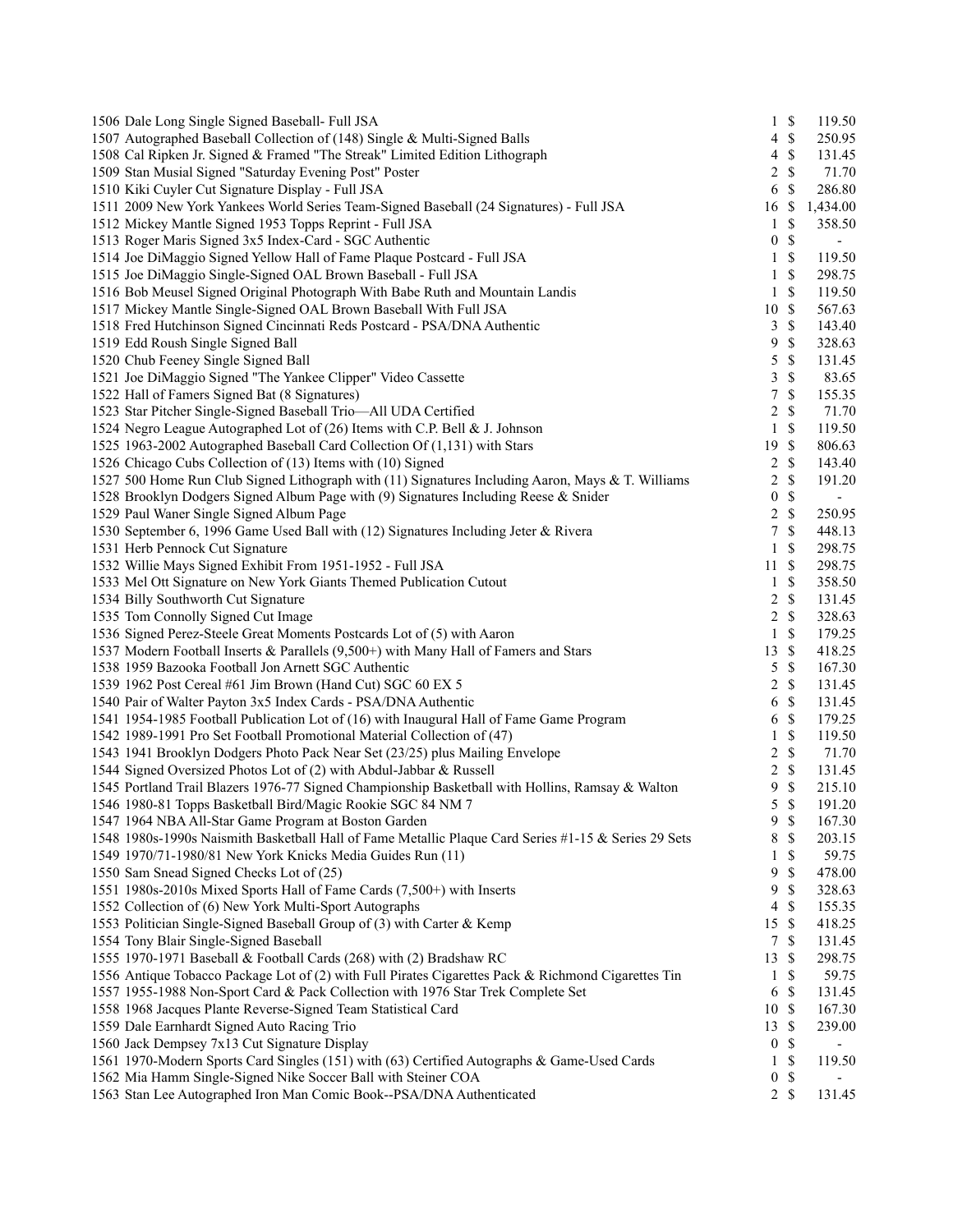| 1564 Chandler Riggs First Ever Signed Baseball with "Walking Dead" Inscription--JSA Certified                     | 3                | $\mathcal{S}$             | 167.30                   |
|-------------------------------------------------------------------------------------------------------------------|------------------|---------------------------|--------------------------|
| 1565 1798 Military "General Orders" Document Issued by Massachusetts Adjutant General William Donnison            |                  | 2 S                       | 71.70                    |
| 1566 Lot of (14) Autographed Boston Bruins Items with (50) Signatures                                             | 3                | \$                        | 203.15                   |
| 1567 Lot of (4) Signed Brett Hull Items With Helmets and Pucks                                                    | 8                | \$                        | 203.15                   |
| 1568 1967 All-Star Wrestling World Championship Bruno Sammartino vs. Crazy Luke Graham Full Ticket - PSA          | $\mathbf{1}$     | \$                        | 59.75                    |
| 1569 Baltimore/Washington Area Lot of (33) Items With (32) Signatures                                             | 12               | $\mathcal{S}$             | 274.85                   |
| 1570 1933 V252 Canadian Gum Charlie Conacher Rookie Card - PSA VG-EX 4                                            | 6                | $\mathcal{S}$             | 227.05                   |
| 1571 1979-1980 Topps Hockey #18 Wayne Gretzky RC - SGC 70 EX+ 5.5                                                 | 8                | \$                        | 203.15                   |
| 1572 1932 Bulgaria Sport #219 Walter Hagen PSA EX 5                                                               | 2                | \$                        | 71.70                    |
| 1573 1933 Goudey Sport Kings SGC Graded 60 EX 5 Pair with Tunney                                                  | 3                | \$                        | 262.90                   |
| 1574 5/15/37 Pimlico Race Course Official Program with Preakness Winner War Admiral                               | 11               | -\$                       | 328.63                   |
| 1575 Famous Cowboy Memorabilia Collection of (88) with Autry, Cassidy & R. Rogers                                 | $\mathbf{1}$     | \$                        | 179.25                   |
| 1576 Multi Signed Tennis Display with (4) Signatures: Borg, McEnroe, Connors & Kriek - Full JSA                   | 2                | $\mathcal{S}$             | 131.45                   |
| 1577 Musical Entertainer Signed Display Duo: Count Basie & B.B. King                                              | $\mathbf{1}$     | $\mathcal{S}$             | 119.50                   |
| 1578 (9,000+) Mostly 1980s-1990s Multi/Non-Sport Treasure Chest with Cards, Unopened Material & Autograph:        | 17               | $\mathcal{S}$             | 776.75                   |
| 1579 1980-2014 Multi-Sport PSA Mint 9 or Gem Mint 10 Graded Lot of (422)                                          | 26               | -S                        | 1,912.00                 |
| 1580 1958 Topps TV Westerns Complete Set (71/71) Plus One-Cent Wrapper--Sharp!                                    | 25               | -\$                       | 866.38                   |
| 1581 1952 Topps Card #313 Bobby Thomson--SGC Authentic                                                            | $\overline{4}$   | $\mathcal{S}$             | 191.20                   |
| 1582 1950s Bowman SGC Graded Card Lot of (2): 1952 #196 Musial 50 VG-EX 4 & 1955 #168 Berra 55 VG-EX              | $\mathbf{1}$     | $\mathcal{S}$             | 179.25                   |
| 1583 c.1910s-1920s Spalding Official League Baseball Cork Center Model No. 0C in Original Box                     | 1                | \$                        | 179.25                   |
| 1584 1931 President Hoover World Series First Pitch Original News-Service Photo - Type I                          | $\boldsymbol{0}$ | \$                        | $\overline{\phantom{a}}$ |
| 1585 1909-11 T206 White Border Mordecai Brown & Ty Cobb SGC Authentic Pair                                        | 6                | \$                        | 657.25                   |
| 1586 1925 Griffith Stadium Final Construction Invoice Plus 1923 Original News Service Photo                       | $\overline{2}$   | $\boldsymbol{\mathsf{S}}$ | 71.70                    |
| 1587 (5) 1909-11 T206 White Border Hall of Fame Pitchers with Mathewson & Young--All PSA 1                        | 13               | $\mathcal{S}$             | 627.38                   |
| 1588 (9) 1909-11 T206 White Border Graded Hall of Famers & Stars                                                  | 8                | \$                        | 746.88                   |
| 1589 1911 T205 Gold Border SGC Graded Hall of Famer Trio                                                          | 7                | $\mathcal{S}$             | 191.20                   |
| 1590 1911-1913 Tinker, Evers & Chance Graded Trio                                                                 | 1                | \$                        | 179.25                   |
| 1591 1911 T201 Mecca Double Folder Graded Group of (5) Hall of Famers with Crawford/Cobb                          | 9                | \$                        | 507.88                   |
| 1592 1909-1916 Pre-War Baseball Graded Grab Bag of (5) Hall of Famers & Keys                                      | 5                | $\mathbb{S}$              | 274.85                   |
| 1593 1909-1931 Pre-War Baseball Oversized Hall of Fame Grab Bag (5) with Hornsby                                  | 5                | \$                        | 262.90                   |
| 1594 (5) 1913-1927 Pre-War Baseball Hall of Fame Graded Game Cards with Johnson & Mathewson                       | $\overline{c}$   | $\mathbb{S}$              | 250.95                   |
| 1595 (3) 1911-1926 Ty Cobb SGC Graded Oddball Cards                                                               | 7                | $\mathcal{S}$             | 418.25                   |
| 1596 1910s-1930s Spalding/Reach Materials Lot of (4) with Connie Mack's Personal 1937 Bound Guide & Thoma         | 1                | $\mathcal{S}$             | 239.00                   |
| 1597 1923 John McGraw/Miller Huggins World Series Original News-Service Photo - Type I                            | $\mathbf{1}$     | $\mathbb{S}$              | 59.75                    |
| 1598 1956 New York Giants Team-Signed Baseball with Full JSA                                                      | $\tau$           | $\mathcal{S}$             | 262.90                   |
| 1599 Joe Morgan Autographed and Inscribed Pro Model Bat--JSA Certified                                            | 3                | $\mathcal{S}$             | 143.40                   |
| 1600 1959 Baltimore Orioles Official Line-Up Card Framed Display of (4) All Signed By Manager Paul Richards       | $\overline{2}$   | $\mathcal{S}$             | 131.45                   |
| 1601 1952 Brooklyn Dodgers Team Signed Baseball with (23) Signatures Including Campanella & J. Robinson - F       | 29               | - \$                      | 2,390.00                 |
| 1602 1947 Old Timers Game with (28) Signatures Including DiMaggio, Foxx, Grove, Hornsby, T. Williams & You        | 20               | -S                        | 2,031.50                 |
| 1603 Happy Chandler Signed Pair: Letter and HOF Plaque                                                            | 5                | \$                        | 155.35                   |
| 1604 1940 Joe Dimaggio Signed "Who's Who" Magazine Page - Full JSA                                                | $\boldsymbol{0}$ | \$                        |                          |
| 1605 1941 College All-Star Football Classic Full Ticket from Soldiers Field with Chicago Bears vs. College All-St |                  | $1 \text{ }s$             | 119.50                   |
| 1606 1916 Harvard Yale Football Program                                                                           | 0                | \$                        |                          |
| 1607 October 10, 1973 NLCS Game 5 Reds Vs. Mets Full Ticket - PSA 4                                               | $\boldsymbol{0}$ | \$                        | -                        |
| 1608 April 15, 1976 First Game At New Yankee Stadium Full Ticket - PSA 3                                          | $\boldsymbol{0}$ | \$                        |                          |
| 1609 1996 World Series Game 2 Full Ticket - PSA 8                                                                 | 2                | \$                        | 358.50                   |
| 1610 1996 World Series Game 3 Yankees Vs. Braves Full Ticket - PSA 8                                              | $\mathbf{1}$     | \$                        | 239.00                   |
| 1611 1996 World Series Game 4 Yankees Vs. Braves Full Ticket - PSA 8                                              | 3                | \$                        | 286.80                   |
| 1612 1996 World Series Game 5 Yankees Vs. Braves Full Ticket - PSA 8                                              | 0                | \$                        |                          |
| 1613 Frank Miller Signed Sin City Graphic Novel TPB with 1993 Tour Slipcase--JSA Certified                        | 1                | \$                        | 59.75                    |
| 1614 Early-1880s H602 U.S. Presidents Trade Card Complete Set of (21)                                             | 10               | \$                        | 358.50                   |
| 1615 1954 Playboy Magazine Volume 1 Issue #8                                                                      | 1                | \$                        | 59.75                    |
| 1616 1872 Album with (96) CDV Photos                                                                              | $\mathbf{1}$     | \$                        | 239.00                   |
| 1617 1909-11 E90-1 American Caramel Eddie Plank PSA Poor 1                                                        | 3                | \$                        | 203.15                   |
| 1618 1970 & 1971 Topps Baseball Hoard of (30,000+) Cards                                                          | 8                | \$                        | 1,673.00                 |
| 1619 1969 Topps Baseball Hoard of (9,700+) Cards                                                                  | 10               | \$                        | 1,673.00                 |
| 1620 1966-1968 Topps Baseball Hoard of (4,821) Cards                                                              | 10               | S                         | 866.38                   |
| 1621 (643) 1951-1958 Topps & Bowman Baseball Singles                                                              | 10S              |                           | 746.88                   |
|                                                                                                                   |                  |                           |                          |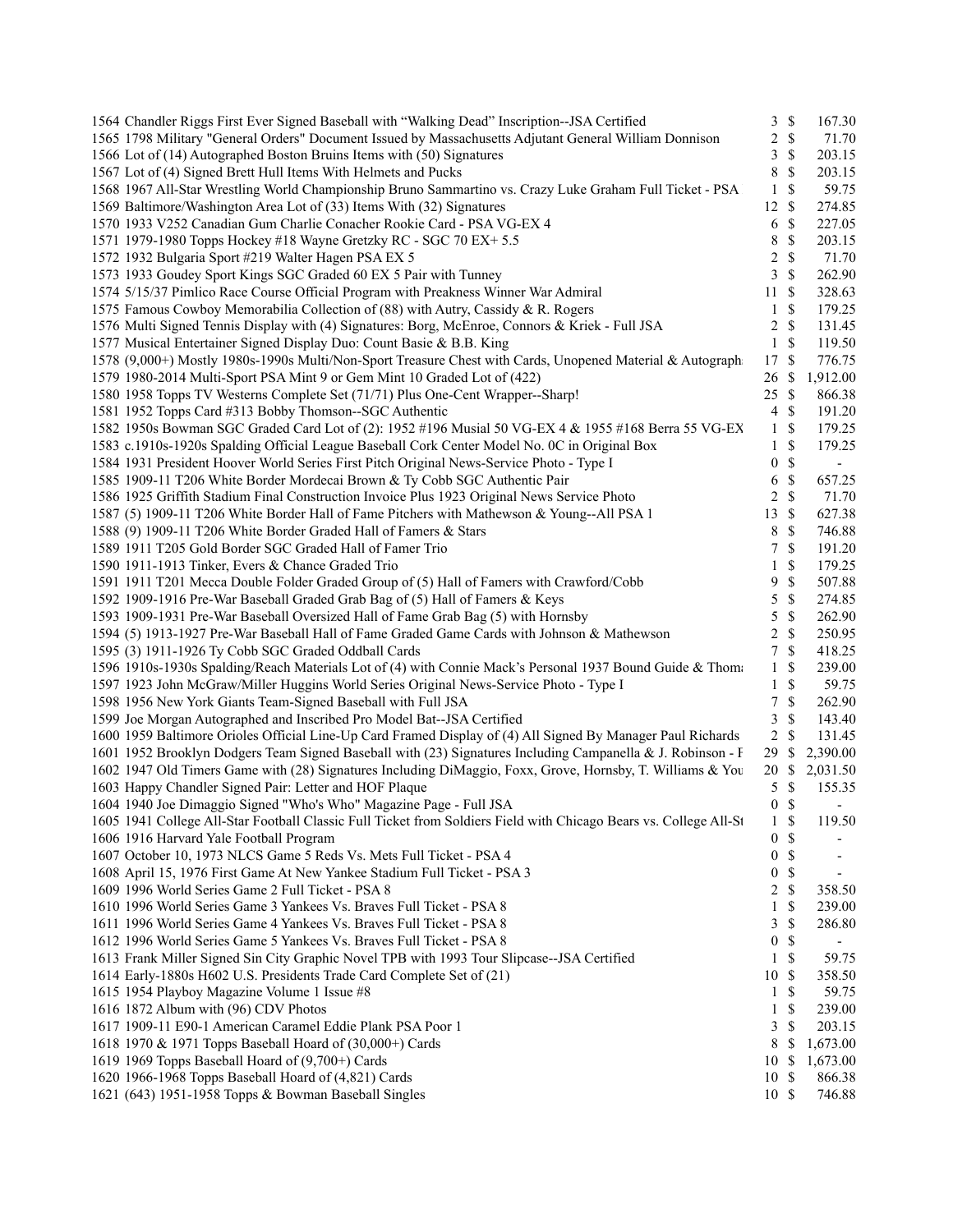| 1622 1960 Iron City "Beat Em Bucs" Pittsburgh Pirates Framed Display                                         | $\bf{0}$                 | $\mathcal{S}$ |                  |
|--------------------------------------------------------------------------------------------------------------|--------------------------|---------------|------------------|
| 1623 1950-1969 Topps & Bowman Baseball Collection of (1,301) Cards                                           | 6                        | $\mathcal{S}$ | 298.75           |
| 1624 1949-1958 Topps & Bowman Baseball Collection of (1,022) Cards                                           | 6                        | \$            | 956.00           |
| 1625 (64) 1952 Topps Baseball PSA & SGC Graded Cards                                                         | 9                        | \$            | 537.75           |
| 1626 Bryce Harper Signed Nationals Replica Home Jersey - Full JSA                                            | $\boldsymbol{0}$         | \$            |                  |
| 1627 Duo of Signed Items with Jackie Robinson Signed Cut Display & Pittsburgh Pirates Program                | 4                        | \$            | 567.63           |
| 1628 1947 World Series Game 6 Dodgers vs. Yankees Lot of (6) Items                                           | 1                        | \$            | 179.25           |
| 1629 Roy Campanella Cut Signature Display - Full JSA                                                         | $\boldsymbol{0}$         | \$            |                  |
| 1630 Ted Williams Signed Lithograph With Stunning Signature - Full JSA                                       | 1                        | \$            | 119.50           |
| 1631 Joe DiMaggio Signed Robert Simon Lithograph Display with Yankee Clipper Inscription - Full JSA          | $\boldsymbol{0}$         | \$            |                  |
| 1632 Baseball Hall of Fame Cut Signature Trio: Maranville, Traynor & Waner                                   | 3                        | \$            | 358.50           |
| 1633 Mike Piazza Signed Sports Illustrated Magazine Display                                                  | $\boldsymbol{0}$         | \$            |                  |
| 1634 Eddie Murray Autographed Jersey with Full Name Signature & (5) Inscriptions--PSA/DNA Certified          | 6                        | \$            | 250.95           |
| 1635 Franco Harris Autographed Jersey with Immaculate Reception Inscription--PSA/DNA Certified               | 2                        | \$            | 191.20           |
| 1636 1936 World Series Game 2 Yankees vs. Giants Full Ticket                                                 | 3                        | \$            | 143.40           |
| 1637 1956 World Series Game 7 Ticket Stub                                                                    | $\mathbf{1}$             | \$            | 119.50           |
| 1638 c.1932-1933 Walt Disney "Moving Day" Concept Art Strips Lot of (4) Plus Bonus 1950s Japanese Language   | $\overline{\mathcal{A}}$ | $\mathbb{S}$  | 274.85           |
| 1639 Mostly Modern Multi-Sport Collection (598) with (84) Certified Autos/Game-Used                          | 13                       | $\mathcal{S}$ | 298.75           |
| 1640 (20) 1956-1976 Topps & O-Pee-Chee Detroit Tigers Graded Team Cards                                      | 11                       | $\mathcal{S}$ | 328.63           |
| 1641 (81) 1975-1978 Hostess Baseball Panels Plus 1975 Hostess #58 Ryan (PSA 10)                              | 14S                      |               | 388.38           |
| 1642 1978 Laughlin Long-Ago Black Stars Complete SGC Graded Set of (36) Cards                                | 10                       | - \$          | 250.95           |
| 1643 1966 Foremost Milk St. Petersburg Cardinals SGC Graded Near Set of (17/20) Cards Plus One Dupe          | 1                        | \$            | 119.50           |
| 1644 1975 Topps Baseball Set (660/660) Plus (945) 1970 Topps Baseball Singles with Stars                     | 6                        | \$            | 388.38           |
| 1645 1959-62 New York Yankees SGC Graded Photograph Lot of (12) with Original Envelope                       | 5                        | $\mathbb{S}$  | 191.20           |
| 1646 Frank Robinson Autographed Jersey with First Pitch 6-20-09 Inscription--PSA/DNA Certified               | 2                        | \$            | 131.45           |
| 1647 1969 New York Mets Envelope Lot of (34) with (30) Signed Including Berra & Ryan                         | 15                       | \$            | 328.63           |
| 1648 Baseball Autographed Cachet Lot of (71) with HOFers & Stars                                             | 9                        | \$            | 227.05           |
| 1649 Cal Ripken Jr. Autographed Bat & Jersey Pairing--Both JSA Certified                                     | 5                        | \$            | 239.00           |
| 1650 Baseball Autograph Treasure Chest of (53) With Aaron, Ashburn and Musial                                | $18\,$                   | \$            | 985.88           |
| 1651 Maddux, Smoltz and Glavine "Big 3" Collection: Glavine and Smoltz (PSA/DNA) Signed and (2) Graded R(    | 2                        | \$            | 71.70            |
| 1652 Notre Dame Signed Jersey Lot of (6)                                                                     | 1                        | <sup>\$</sup> | 239.00           |
| 1653 U.S. President Signed Book Lot of (3) with Gerald Ford & (2) Jimmy Carter--All JSA Certified            | $\mathbf{1}$             | \$            | 179.25           |
| 1654 Gordie Howe Collection of (35) Items with Signed Skate (PSA/DNA)                                        | 15                       | $\mathbb{S}$  | 717.00           |
| 1655 Edgar Mitchell Signed and Inscribed 10x50 Moon Panorama Photo--JSA Certified                            | $\boldsymbol{0}$         | \$            |                  |
| 1656 1963-64 York Peanut Butter #36 Gordon Berenson (White Backs)--SGC 98 Gem Mint 10                        | 3                        | $\mathbb{S}$  | 95.60            |
| 1657 1976 Bel-Art Advertising Superstar Soccer SGC Graded Set of (50) Cards                                  | 0                        | \$            |                  |
| 1658 1960-1990 Philadelphia Flyers Signed Card Lot of (432)                                                  | 9                        | \$            | 286.80           |
| 1659 Signed Jockey Lot of (22) Items with (21) 8x10 Photographs (PSA/DNA)                                    | 4                        | \$            | 215.10           |
| 1660 New Jersey Devils Lot of (125) Signed Photos With Jersey Number Inscriptions                            | 3                        | \$            | 143.40           |
| 1661 (3) 1960-1968 Topps Baltimore Orioles Multi-Signed Specialty Cards with Bird Belters & Blair/Johnson RC | $\overline{2}$           | \$            | 191.20           |
| 1662 1961 Golden Press Hall of Fame Baseball Stars Complete Set of (33) In Original Un-Punched Album         | 19                       | $\mathcal{S}$ | 537.75           |
| 1663 1969 Pittsburgh Pirates Greiner Tire Service Complete Set of (8)--All SGC Graded                        |                          | 5S            |                  |
| 1664 Pro Football Deceased Player/Coach Signed Index Card Lot of (5)--All PSA/DNA or JSA Certified           |                          | $\mathcal{S}$ | 250.95           |
|                                                                                                              | 12                       | $\mathbb{S}$  | 448.13<br>179.25 |
| 1665 Dale Earnhardt Sr. & Dale Earnhardt Jr. Autographed Racing Poster with Full JSA                         | 6                        |               |                  |
| 1666 1980s Spider-Man Comic Book Lot of (12) with Amazing Spider-Man #252 & Secret Wars #8                   | 1                        | \$            | 119.50           |
| 1667 1957 Topps Baseball #176 Gene Baker Error Card--SGC 80 EX/NM 6                                          | 7                        | \$            | 203.15           |
| 1668 1954 Topps Baseball #128 Henry Aaron Rookie SGC 60 EX 5                                                 | 17                       | \$            | 1,792.50         |
| 1669 1956 Topps Baseball #135 Mickey Mantle (Gray Back) SGC 80 EX/NM 6                                       | 10                       | \$            | 717.00           |
| 1670 1963 Topps Baseball #200 Mickey Mantle SGC 82 EX-MT+ 6.5                                                | 8                        | \$            | 328.63           |
| 1671 (6) 1961-1968 Topps Baseball Hall of Famers--All SGC 84-86 Graded                                       | 4                        | \$            | 478.00           |
| 1672 (11) 1959-1967 Topps Baseball Hall of Famers & Stars with Aaron, Clemente, Mays & Rose--All SGC Grad    | 5                        | \$            | 627.38           |
| 1673 1967-1975 Topps Baseball Hall of Fame/Star Rookie Trio with Carew & Yount--All SGC Graded               | 12                       | -\$           | 358.50           |
| 1674 1968 Topps Baseball #490 Super Stars SGC 96 Mint 9--None Better                                         | 10                       | $\mathcal{S}$ | 358.50           |
| 1675 1956 Topps Baseball Card Signed Lot of (52) with Alston RC                                              | 8                        | \$            | 418.25           |
| 1676 Chicago Cubs Signed Postcard/Photo Lot of (42)                                                          | 4                        | \$            | 155.35           |
| 1677 1976-1981 Topps Football Walter Payton & Joe Montana Rookie SGC 86-88 Graded Pair                       | 13                       | \$            | 448.13           |
| 1678 1976 Topps Football #148 Walter Payton Rookie SGC 92 NM-MT+ 8.5                                         | 9                        | \$            | 418.25           |
| 1679 (8) 1975-76 to 1987-88 Topps Hockey Complete Sets                                                       | 6                        | \$            | 358.50           |